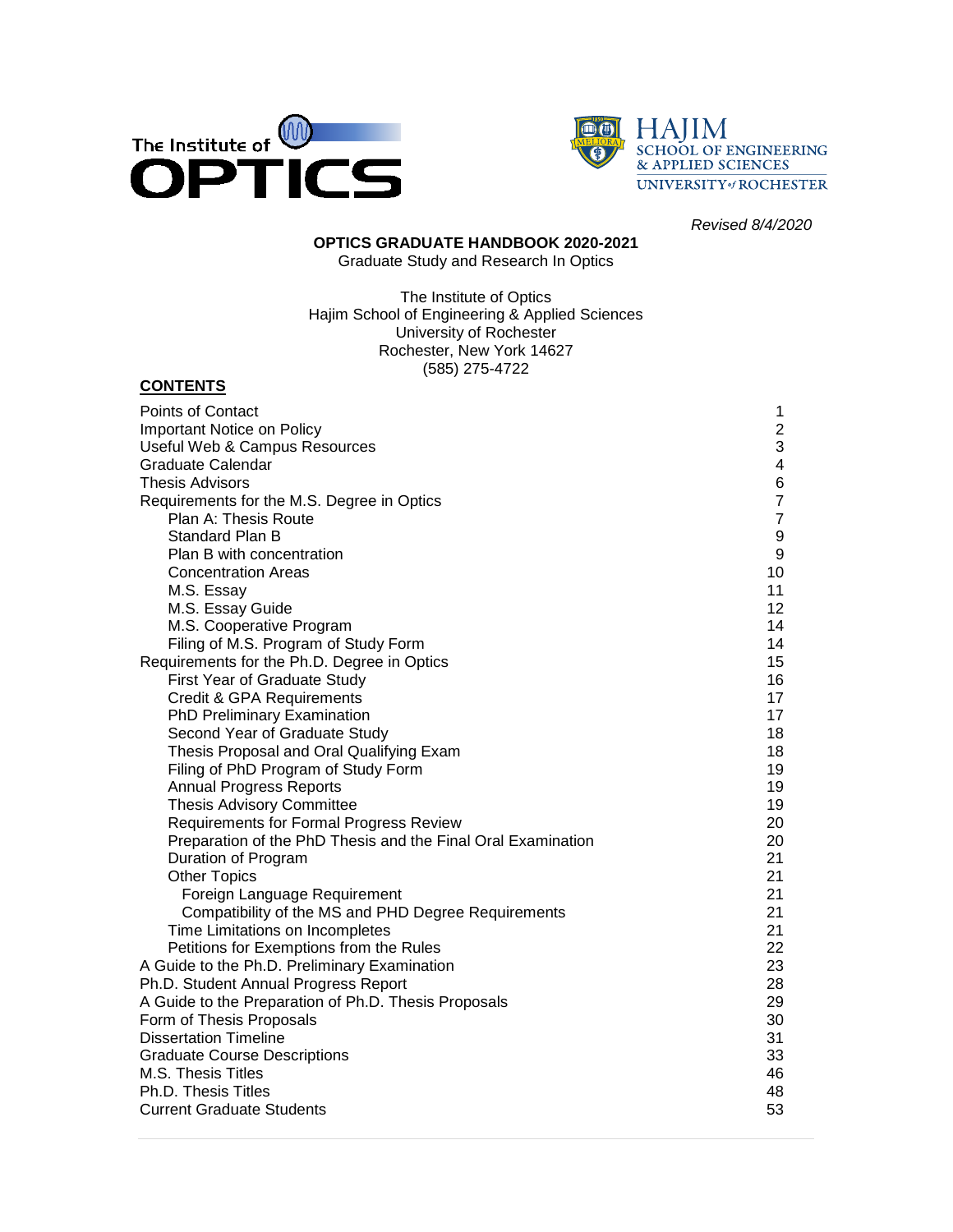## **POINTS OF CONTACT**

# **Melissa Sturge-Apple, Vice Provost and Unversity Dean of Graduate Studies**

melissa.sturge-apple@rochester.edu <http://www.rochester.edu/gradstudies/>

#### **AS&E Graduate Education & Postdoctoral Affairs (GEPA) Personnel:**

A. Nick Vamivakas, Dean of Graduate Education & Postdoctoral Affairs , Director of Graduate Education & Postdoctoral Affairs Jon Herington, Assistant Director of Academic Operations Katie Mott, Assistant Director of Student Support Services Michelle Rubado, Graduate Admissions Counselor Donna M. Derks, Graduate Registrar

| Lattimore 206       | Phone: (585) 275-4153         |
|---------------------|-------------------------------|
| P.O. Box 270401     | Fax: (585) 273-2943           |
| Rochester, NY 14627 | E-mail: ASEGEPA@rochester.edu |

#### **THE INSTITUTE OF OPTICS COMMITTEE ASSIGNMENTS 2019-2020**

GRADUATE COMMITTEE GRADUATE ADMISSIONS<br>
T. G. Brown, PhD Co-Chair GRADUATE ADMISSIONS<br>
A.N. Vamivakas, PhD Co-ch J. Kruschwitz, MS Co-Chair D. Moore J. Bromage B. McIntyre **B. McIntyre W. Renninger**<br>
J. Rolland **McInter W. W. Renninger** J. Rolland G. Wicks C. Guo Nicholas Kochan, Senior PhD Representative Saleem Iqbal, Junior PhD Representative Vitek Stepien, Junior PhD Representative Yiyang Wu, MS Representative

#### UNDERGRADUATE COMMITTEE

A. Berger and J. Bentley, co-chairs

- J. Zavislan
- G. Wicks
- E. Herger

#### Additional Assignments

| <b>Gary Wicks</b>                        | Ombudsman                                              |
|------------------------------------------|--------------------------------------------------------|
| Kai Davies                               | Master's Co-Op Committee Chair                         |
| Jaime Cardenas                           | Colloquium Chair                                       |
| Andrew Berger                            | <b>Biomedical Engineering Advisor</b>                  |
| <b>Gary Wicks</b>                        | Part-Time M.S. Advisor                                 |
| <b>Thomas Brown</b>                      | <b>HSEAS Administrative Committee</b>                  |
| James Zavislan HSEAS Computing Committee |                                                        |
| James Fienup                             | <b>HSEAS Graduate Committee</b>                        |
| James Fienup                             | University Council On Graduate Studies                 |
|                                          | Thomas Brown Committee on Educational Policy           |
| Robert Boyd                              | Library Representative                                 |
| James Zavislan Undergraduate OSA Advisor |                                                        |
| Jannick Rolland                          | <b>Graduate Student SPIE Advisor</b>                   |
|                                          | James Zavislan Committee of Optics Networking          |
| Ellen Buck                               | Industrial Associates and Alumni Relations Coordinator |

A.N. Vamivakas, PhD Co-chair X.C. Zhang, MS Co-chair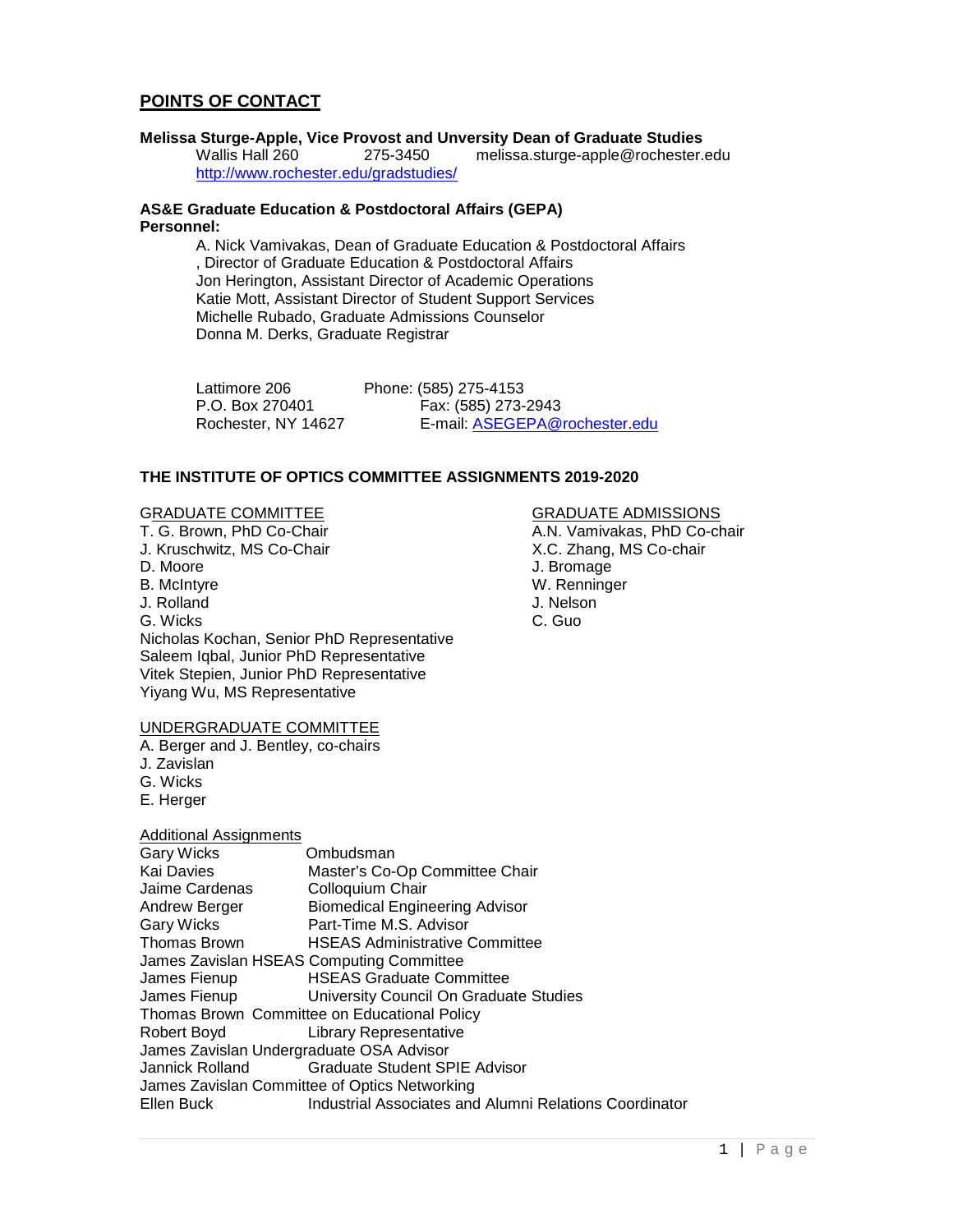#### **DIRECTOR OF THE INSTITUTE**

Scott Carney

#### **ADMINISTRATIVE STAFF**

Kai Davies – Graduate Program Coordinator Lori Russell – Administrator of the Institute Meir Brea – Department Accountant Tal Haring – Strategic Analyst to the Director Dustin Newman – Undergraduate Program Manager Kari Brick – Department Financial Analyst

#### **TECHNICAL STAFF**

Michael Koch - Molecular Beam Epitaxy Brian McIntyre -- Scanning Electron Microscopy Facility Mike Pomerantz – Technical Associate Edward Herger – Senior Laboratory Engineer for the Teaching Labs

## **IMPORTANT NOTICE ON POLICY**

This Optics Graduate Handbook compiles rules, policies, and infromation for graduate students within the Institute of Optics.

Optics MS & PhD students are also subject to the rules and policies set forth by the University of Rochester, the College of Arts, Sciences & Engineering, and the Hajim School of Applied Sciences & Engineering.

Most of the rules and regulations that govern graduate students at the University of Rochester can be found in the Graduate Bulletin & in the AS&E GEPA Graduate Handbook. All Optics graduate students should access & carefully review these documents here:

Graduate Bulletin:<http://www.rochester.edu/GradBulletin>

AS&E GEPA Handbook: [https://www.rochester.edu/college/gradstudies/graduate](https://www.rochester.edu/college/gradstudies/graduate-handbook/index.html)[handbook//index.html](https://www.rochester.edu/college/gradstudies/graduate-handbook/index.html)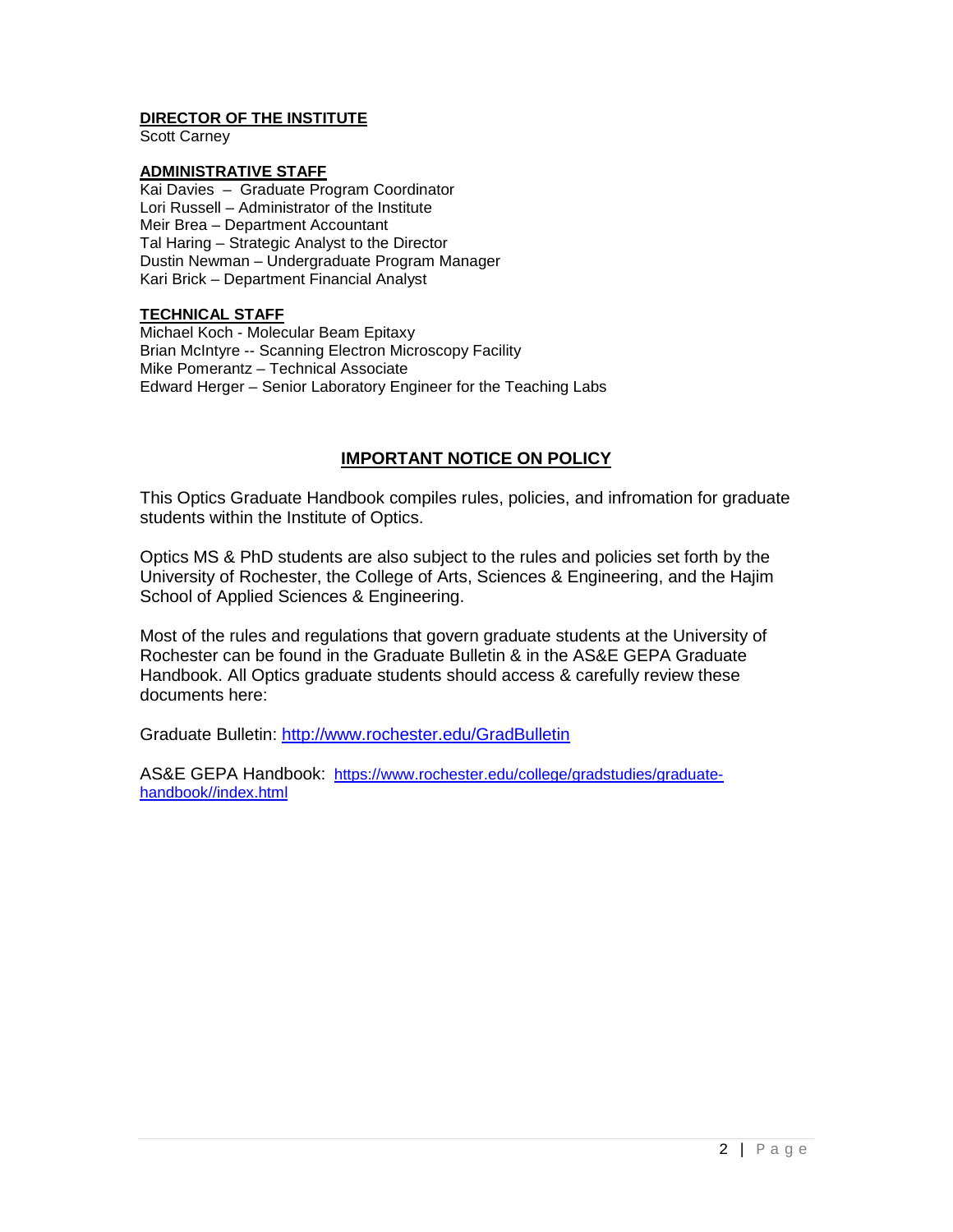## **USEFUL WEB & CAMPUS RESOURCES**

Institute of Optics Website:<http://www.hajim.rochester.edu/optics/> Optics Directory:<http://www.hajim.rochester.edu/optics/people/index.html> Optics Graduate page:<http://www.hajim.rochester.edu/optics/graduate/index.html> Industrial Associates:<http://www.hajim.rochester.edu/optics/ia-program/index.html> Course Descriptions: <http://www.hajim.rochester.edu/optics/graduate/courses.html> The Institute of Optics is located at 480 Intercampus Drive, Rochester NY 1427

Graduate Education Office: <http://rochester.edu/gradstudies/> Located in 206 Lattimore Hall

- UR Course Directory/Course Schedules (CDCS):<https://cdcs.ur.rochester.edu/> Be sure to select the term in order to view courses, then refine with other fields.
- Online Registration through UR Student:<https://www.rochester.edu/urstudent/> Instructions & Reference Materials for Online Registration & UR Student: <https://tech.rochester.edu/urstudent/>

Online Bill Payment (UR ePAY):<https://www.rochester.edu/adminfinance/bursar/epay.htm>

- Office of the Bursar:<https://www.rochester.edu/adminfinance/bursar/> Located at 330 Meliora Hall; (585) 275-3931
- Barnes Computing Center:<http://www.sas.rochester.edu/pas/resources/bcc/index.html> Poster Printing Info:<http://www.sas.rochester.edu/pas/resources/bcc/posters.html> Located on the  $4<sup>th</sup>$  floor of the Bausch & Lomb building
- International Services Office:<https://iso.rochester.edu/index.html> Located in College Town (40 Celebration Drive) [questions@iso.rochester.edu](mailto:questions@iso.rochester.edu) ; (585) 275-2866
- University Health Services: <http://www.rochester.edu/uhs/> Located in the University Health Services building next to Susan B. Anthony Hall

Public Safety: <http://www.publicsafety.rochester.edu/> Emergeny Contact: #413 or 5-3333 on any UR network phone; (585) 275-3333 otherwise

Housing Resources for Graduate Students:<https://www.rochester.edu/reslife/graduate/>

Department of Parking & Transportation: <http://www.rochester.edu/parking/> Shuttle Info: <http://www.rochester.edu/parking/shuttles/> Located in College Town (70 Goler Building) (585) 275-4524

River Campus Libraries:<https://www.library.rochester.edu/>

Carlson Library: <http://www.library.rochester.edu/carlson/home> Reserving study rooms in Carlson Library:<http://libcal.lib.rochester.edu/booking/carlson> Located in the Computer Science Building (CSB)

Physics-Optics-Astronomy (POA) Library:<http://www.library.rochester.edu/poalibrary/home> Located on the 4th floor of the Bausch & Lomb building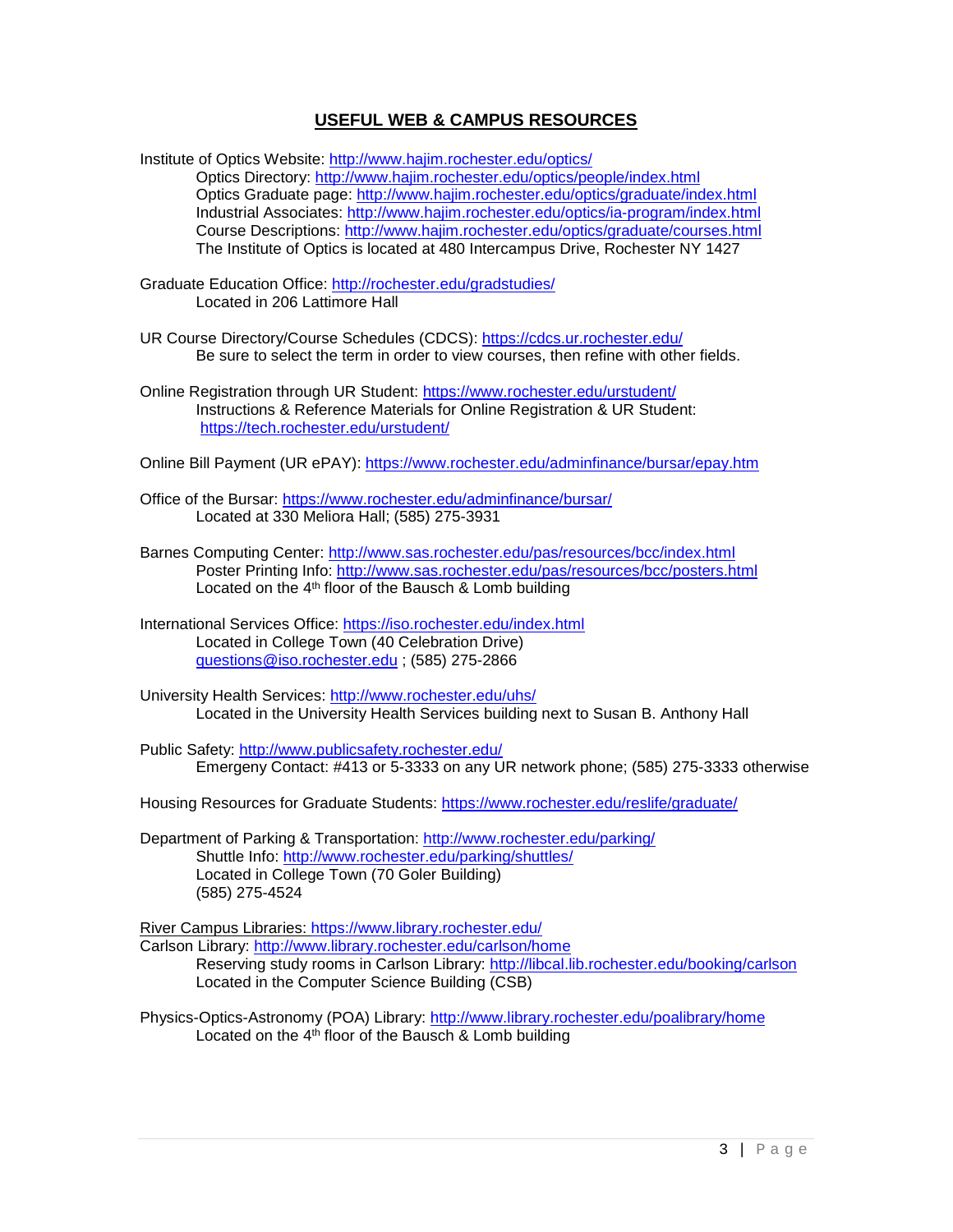## **GRADUATE ACADEMIC CALENDAR**

## FALL SEMESTER 2020

| August 26, 2020<br>(Wednesday)               | Classes begin at the College.                                                                                                                     |
|----------------------------------------------|---------------------------------------------------------------------------------------------------------------------------------------------------|
| September 7, 2020<br>(Monday)                | Labor Day (no classes).                                                                                                                           |
| September 23, 2020<br>(Wednesday)            | End of Add/Drop Period. Deadline for full<br>matriculation/arrival in Rochester for incoming students                                             |
| October 12-13, 2020<br>(Monday - Tuesday)    | Fall term break                                                                                                                                   |
| November 25, 2020<br>(Wednesday -<br>Sunday) | Thanksgiving recess $(11/27 - 12/1)$ begins at noon. End<br>of in-person class sessions. All courses will be remote<br>after Thanksgiving recess. |
| December 11, 2020<br>(Wednesday)             | Last day of classes.                                                                                                                              |
| December 12, 2020                            | Reading Period (12/12-12/14) begins.                                                                                                              |
| December 13-18,<br>2020                      | <b>Final examinations</b>                                                                                                                         |
| December 18 2020<br>(Friday)                 | Winter recess begins at end of examinations.                                                                                                      |
| December 23, 2020 -<br>January 1, 2020       | Start of PhD Defense Blackout Period (December 23 -<br>January $1st$ ) – no PhD defenses can be scheduled during<br>blackout period               |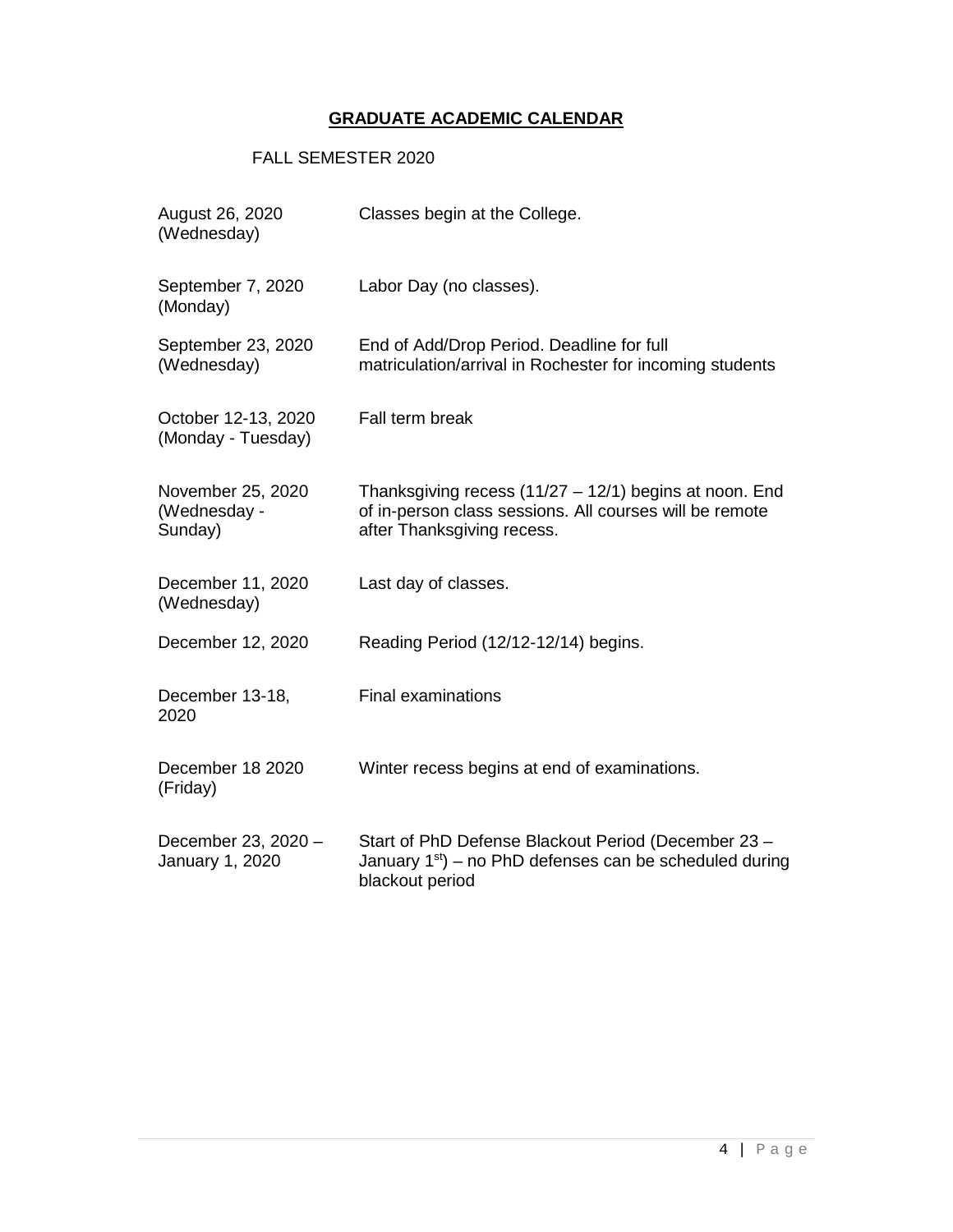### SPRING SEMESTER 2021

| January 15, 2020<br>(Wednesday)  | Classes begin at the College.                                                                        |
|----------------------------------|------------------------------------------------------------------------------------------------------|
| January 29, 2020<br>(Wednesday)  | <b>Spring Registration Deadline</b>                                                                  |
| February 14th, 2020              | Program of Study Form & Intent to Graduate Form Deadline<br>for May 2020 Degree Conferral (MS & PhD) |
| February 19, 2020<br>(Wednesday) | Add/Drop & Related Registration Deadlines                                                            |
| March 7, 2020<br>(Saturday)      | Spring recess (3/7 - 3/15).                                                                          |
| April 6, 2020<br>(Wednesday)     | MS Thesis/Exam Appointment Form Deadline for May<br>2020 Degree Conferral                            |
| April 29, 2020<br>(Wednesday)    | Last day of classes.                                                                                 |
| April 30, 2020                   | Reading period (4/30-5/5) begins.                                                                    |
| May 4, 2020<br>(Monday)          | Final examinations (5/4 - 5/11).                                                                     |
| May 15, 2020<br>(Friday)         | Commencement Weekend (5/15 - 5/17)                                                                   |
| May 25, 2020                     | <b>Memorial Day Observed</b>                                                                         |

\*\*For a more detailed calendar, please visit: <u>https://www.rochester.edu/registrar/calendar.php</u> or <http://www.rochester.edu/college/gradstudies/events/index.html>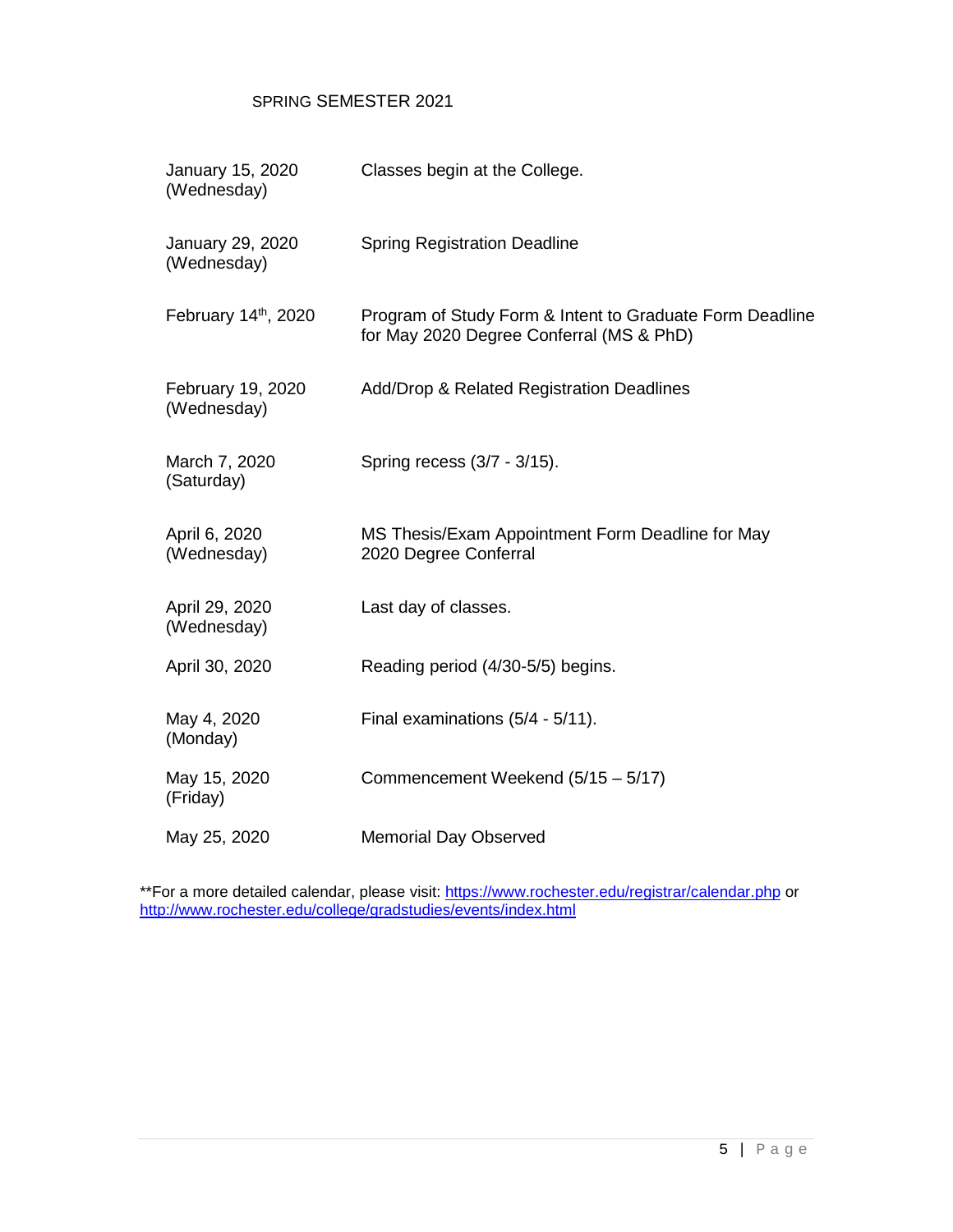#### **Thesis Advisors:**

The faculty members listed below are approved thesis advisors for degrees in Optics. PhD students supported by professors with primary faculty appointments in The Institute generally receive stipends that are set by the faculty of The Institute. Students receiving graduate fellowships may, in some cases, receive a higher stipend. The stipends of students doing thesis research for professors with primary appointments in other departments or units may be set by others. In particular, students working for faculty with primary appointments in the Laboratory for Laser Energetics (LLE) might receive LLE-set stipends that may be slightly lower than Optics stipends.

#### **Professor Department of Primary Appointment**

Nicholas Bigelow Joseph Eberly **Physics** Todd Krauss **Chemistry** 

Govind Agrawal **The Institute of Optics**<br>
Miguel Alonso **The Institute of Optics** Miguel Alonso The Institute of Optics The Institute of Optics Andrew Berger The Institute of Optics Robert Boyd **The Institute of Optics** Jake Bromage **Laboratory for Laser Energetics**<br>
The Institute of Optics<br>
The Institute of Optics The Institute of Optics Jaime Cárdenas The Institute of Optics Scott Carney **The Institute of Optics** James Fienup **The Institute of Optics** Chunlei Guo The Institute of Optics Ophthalmology (URMC) Krystel Huxlin **Communist Communist Communist Communist Communist Communist Communist Communist Communist Communist Communist Communist Communist Communist Communist Communist Communist Communist Communist Communist Commun** Wayne Knox **The Institute of Optics** Brian Kruschwitz Laboratory for Laser Energetics Jennifer Kruschwitz The Institute of Optics Qiang Lin Electrical & Computer Engineering John Marciante The Institute of Optics Ben Miller **Dermatology** (URMC) Duncan Moore **The Institute of Optics**<br>
Kevin Parker **The Institute of Optics**<br>
Electrical & Computer **Electrical & Computer Engineering** Will Renninger The Institute of Optics<br>
Unit Unit Communicate Contract Contract The Institute of Optics The Institute of Optics Gregory Schmidt **The Institute of Optics** Nick Vamivakas **The Institute of Optics** Gary Wicks **The Institute of Optics** David Williams **The Institute of Optics** Geunyoung Yoon **Committee Controllery** Controllery Ophthalmology (URMC) Jim Zavislan The Institute of Optics Xi-Cheng Zhang The Institute of Optics Jon Zuegel Laboratory for Laser Energetics

For more information about the research of the different faculty members, visit: <http://hajim.rochester.edu/optics/people/faculty/index.html>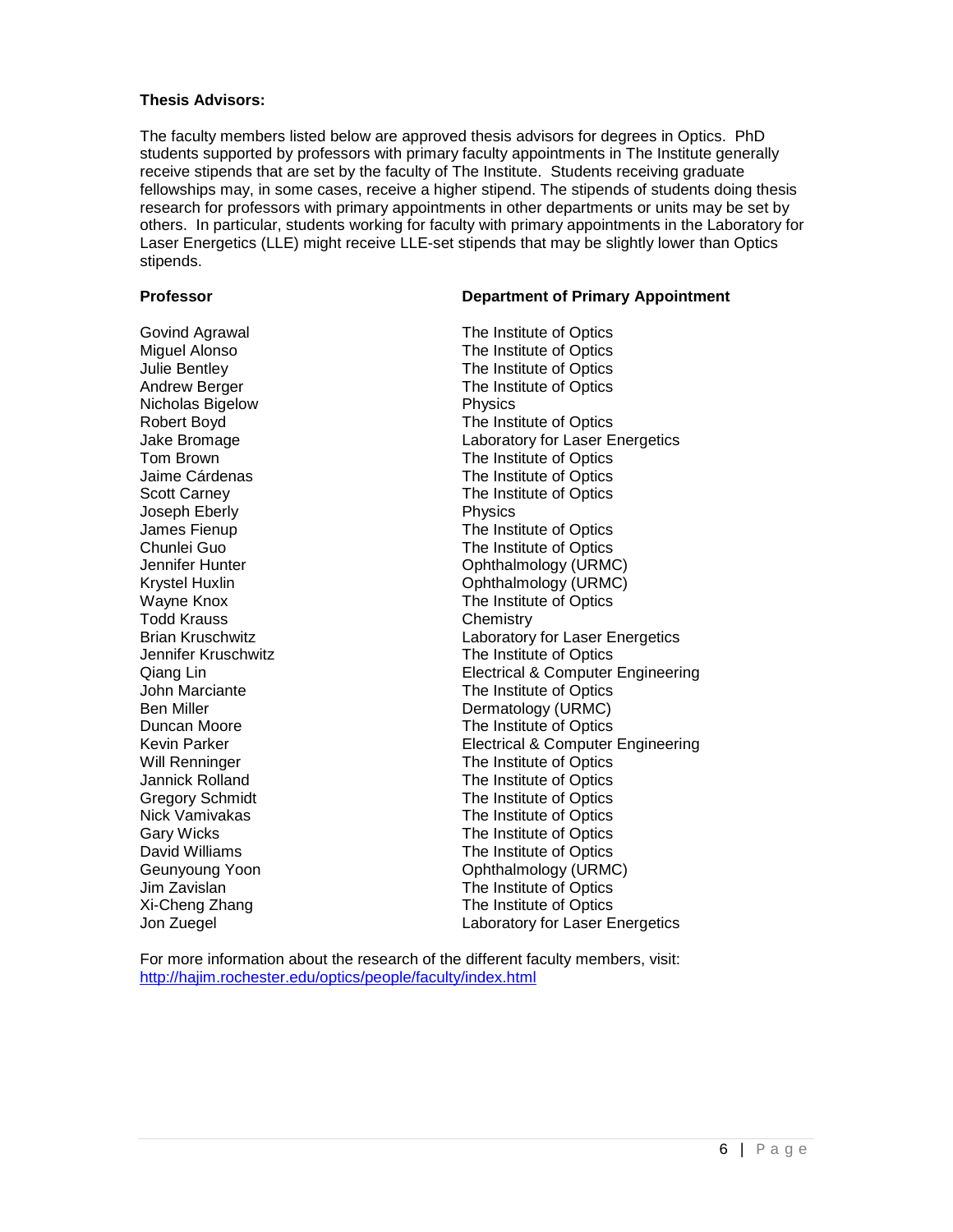### **REQUIREMENTS FOR THE M.S. DEGREE IN OPTICS**

#### **Overview**

The Master of Science Degree Program is designed to provide a student who has a strong undergraduate preparation in physics, electrical engineering or optics with the knowledge and skills to contribute to state-of-the-art optics research and development. A number of options are available within the general degree requirements to satisfy the needs of students with a variety of goals in mind.

- Students wishing to acquire basic training in optics to enter an industrial or governmental laboratory position can obtain that training in as little as nine months. This is attractive for engineers working in industry who desire the benefits derived from advanced study in optics. Employers are often willing to grant a leave of absence for this relatively short period of time.
- It is also possible to obtain the M.S. degree through part-time study, an option of particular interest to those working in the Rochester area.
- Students who would like to combine formal education with practical industrial experience may find the M.S. Co-op program of interest.
- Students who are about to complete a B.S. in Optics at the University of Rochester might wish to begin advanced study early by entering the BS/MS Program.

Students who wish advanced and specialized training in some particular area of optics can elect the Plan A thesis option or the Plan B (non-thesis) option with a Certified Specialty.

- The Plan A option generally requires 18 24 months to complete, but it allows the student to develop a high level of expertise in a specialized field.
- The Plan B option with a Certified Specialty allows for coursework to be more concentrated in a particular area than the standard, more general Plan B option.

Each of these options provide a solid preparation both for students wishing to continue on to doctoral studies in optics, physics or ECE and for students with career goals in optical engineering or entrepreneurship.

#### **General Requirements**

A minimum of 30 semester hours of credit is required for the M.S. degree in Optics. A minimum grade point average (GPA) of 3.0 is required in courses taken at the University of Rochester that are counted toward the MS degree. The GPA calculation will not ordinarily include reading courses and research credits. If the GPA requirement is initially not met, a course with a "C" or a "B-" grade can be re-taken (with the old grade being replaced by the new grade in the GPA computation) or a new course can be taken.

Normally, no more than ten hours of course work can be accepted as transfer credit. After ten credit hours are transferred, tuition must be paid for each additional transferred credit. All transfer credits must be approved by the Optics Graduate Committee and by the Dean for Graduate Studies in The College.

#### **Plan A: Thesis Route**

There is a required set of courses for the Plan A route (Consult page 10—Plan B—regarding substitution of Optics 461 for 463, 441 for 443, and 425 for 423.)

- Optics 443 Fundamentals of Modern Optical Systems;
- Optics 463 Wave Optics and Imaging;
- Optics 423 Detection of Optical Radiation;
- Optics 456 Optics Laboratory

Plan A Masters degree also requires:

- Any one additional 400- or 500-level Optics course;
- Thesis research (6 12 semester hours) and written M.S. Thesis;
- Successful Final Defense of the M.S. Thesis.

This plan contains a fair amount of flexibility, as the thesis research may be counted for a minimum of six and a maximum of twelve credits. A recommended program of study is to take six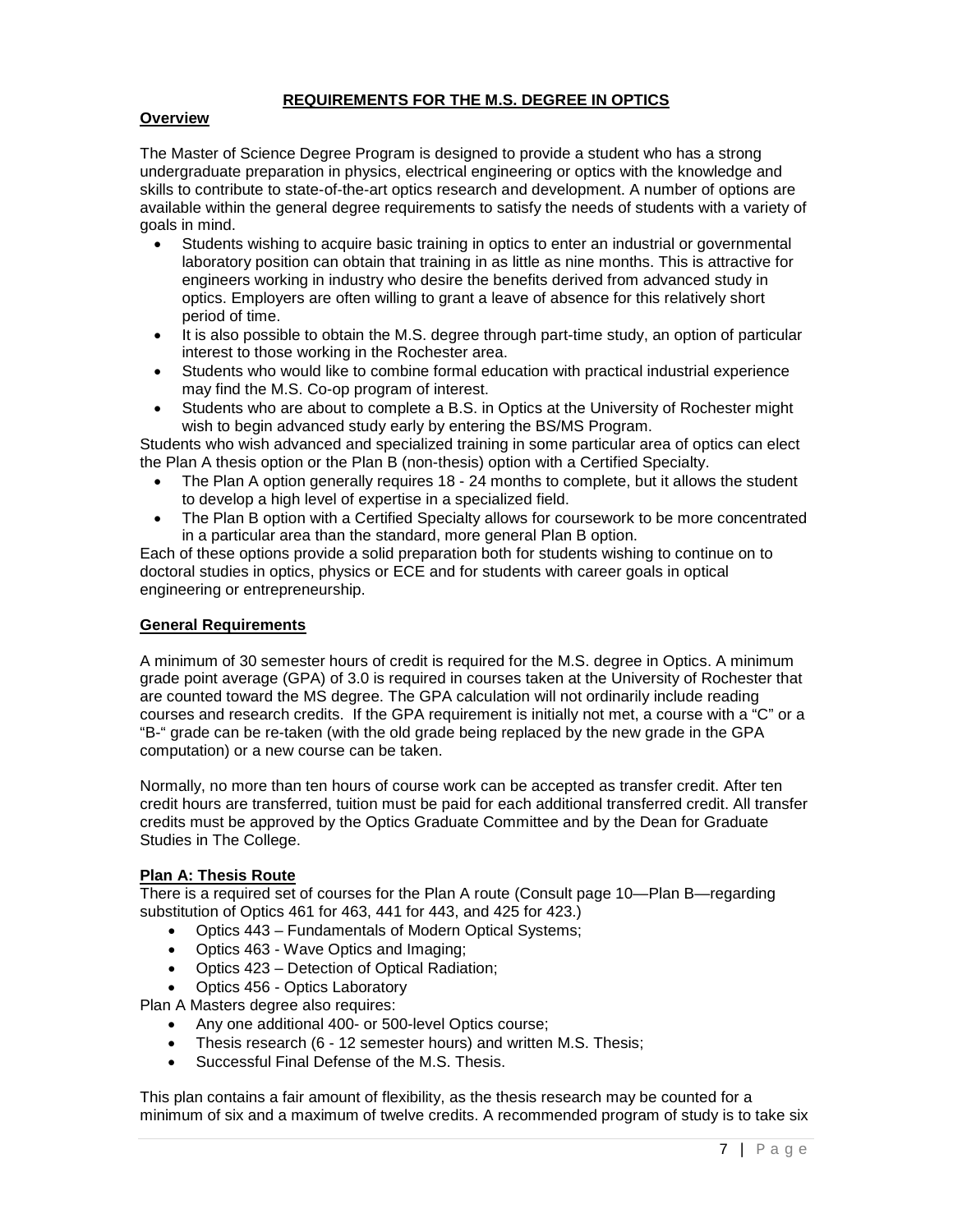courses and seven hours of thesis research, which sums to the required 30 semester hours. Each student should work closely with his/her thesis advisor to decide how best to decide among the possibilities. MS thesis work typically requires an additional 6 to 12 months of additional research time, but often has the benefit of having financial support during that time if the thesis work is being done in support of a funded project.

The thesis route is available to all M.S. students, but some comments should be made about special cases. Students in the Institute's BS Program may be able to begin research in their senior year for the Bachelor's Senior Thesis and build on that research at the graduate level. With early planning, they may be able to take graduate courses in the senior year as well.

It is possible for a part-time student to carry out the research in an industrial setting. However, the work must be public and publishable in the open literature and an Optics professor must supervise the research in a direct fashion in order to use that research for an MS thesis. To successfully arrange such a project, the student must get approval of detailed plans for the project both by the prospective faculty thesis advisor and by the company management. These same general remarks apply to students in the M.S. Co-op Program who wish to carry out thesis research during the industrial portion of the program.

## **Thesis**

The thesis must show evidence of independent work based in part upon original material. It must demonstrate that the candidate possesses the ability to plan study over a prolonged period and to present the results of such a study in an orderly fashion. The thesis should also display the student's thorough acquaintance with the literature of a limited field.

Students completing a MS thesis must secure a research adviser. The adviser should be selected and approached by the student at the beginning of their second semester—preferably toward the end of the first semester.

The Examination Appointment Form must be filled out and filed. The thesis must be registered with the Dean for Graduate Education and copies given to the members of the Examining Committee at least two weeks prior to the Oral Examination (Final Defense of the thesis). Always consult the Graduate Academic Calendar to be sure of deadlines and watch for email notices from AS&E GEPA. If the thesis is accepted by the student's Examining Committee, two permanent copies (hardcopies, one bound & one unbound) must be presented to the Office of the Dean for Graduate Studies and one electronic or hard copy given to the Institute of Optics Graduate Program Coordinator.

#### **Final Oral Examination**

Each candidate for a Plan A M.S. degree in Optics must pass a final oral examination and thesis defense before a committee of at least three members of the faculty appointed by the Dean for Graduate Studies. One member will be from a department other than that in which the student has done the major portion of the work. No candidate may appear for the final examination until permission is received from the faculty advisor. The examination will not be held until at least two weeks have elapsed after registration of the completed thesis. A student who fails the final oral examination may require re- examination not less than four months later. No student will be allowed to take the examination a third time without a recommendation from the department and the approval of the Optics Graduate Committee.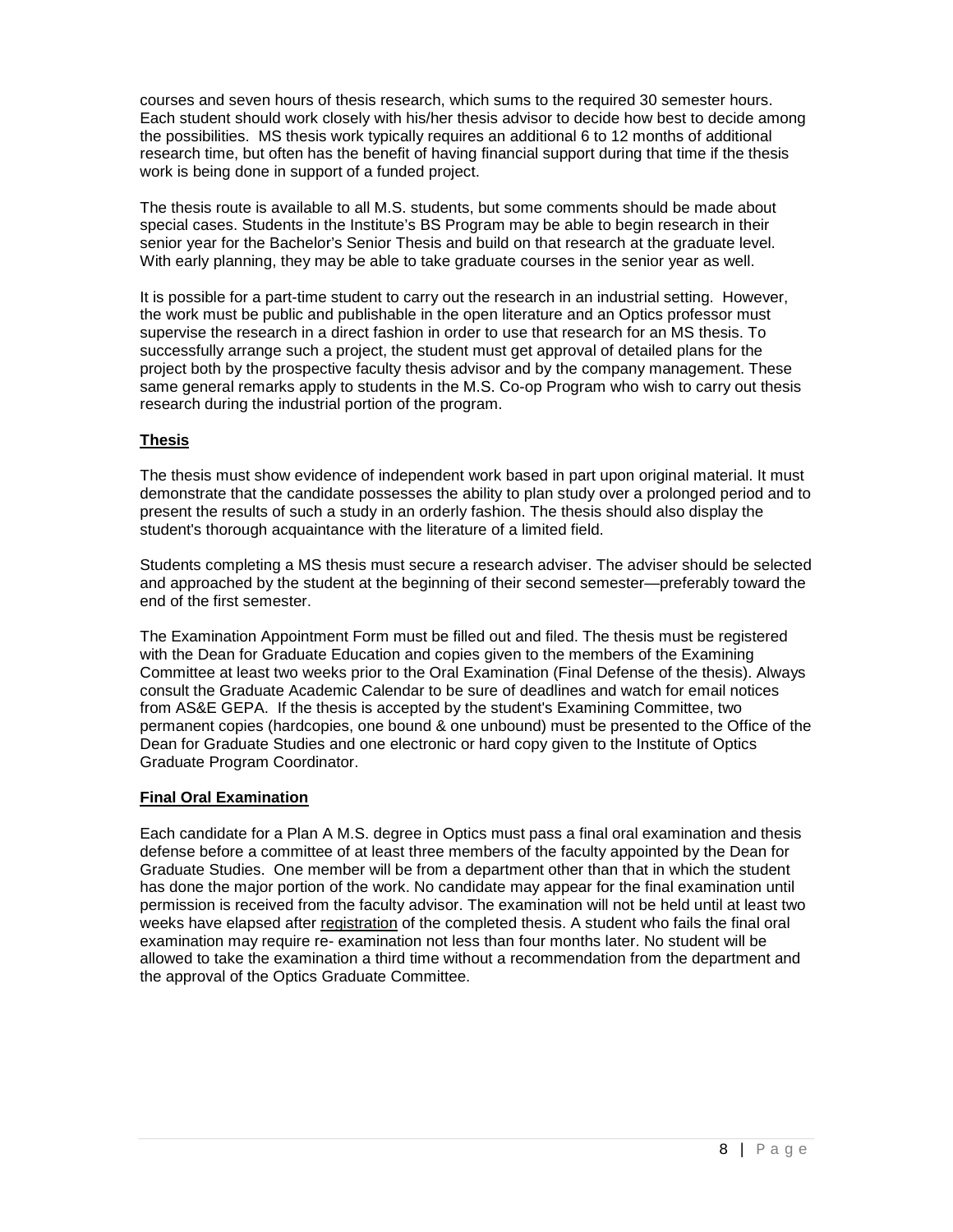#### **Plan B: Non-thesis Route**

There are two versions of Plan B. The standard version provides a general coverage of the important areas in optics. The version with a Certified Specialty allows for more concentrated study in a particular area.

#### **Standard Plan B**

There is a required set of courses for the Standard version of Plan B:

- Optics 443 Fundamentals of Modern Optical Systems
- Optics 463 Wave Optics and Imaging;
- Optics 423 Detection of Optical Radiation;
- Optics 456 Optics Laboratory

Upon approval by a student's advisor, an MS student may substitute OPT 441 for OPT 443, OPT 425 for OPT 423, and/or OPT 461 for OPT 463, which could be advisable if the student has a definite plan to apply for a PhD program to begin immediately after the MS. (OPT 423 and 463 are designed to better prepare a student for an immediate job.)

For any course that has OPT 425 , OPT 461, or OPT 441 as a prerequisite, then OPT 423, OPT 463, and OPT 443 respectively serve to satisfy that prerequisite.

In addition to these core requirements, the following are required for this plan:

- One additional course in Physical Optics;
	- o examples: Optics 422, 446, 447, 450, 452, 462, 468, 492 (THz), 535, 561, 564, 592
- One additional course in Geometrical Optics;
	- o examples: Optics 432, 433, 442, 444, 449
- One additional course in Quantum Optics;
	- o examples: Optics 412, 421, 428, 453, 464, 465, 467
- One additional course to reach a total of 30 semester hours;
- A research essay written under supervision of a faculty member on a selected topic. The final version of this essay should have signed approval of the faculty member supervising the essay, and signed approval by a second reader. Students should always consult the Graduate Academic Calendar to be sure of deadlines.

#### *NOTE: The examples above do not constitute comprehensive or complete lists of courses that fill Physical, Geometrical, & Quantum requirements. Core required courses cannot be used to satisfy the core requirements and additional course requirements in the areas os Physical Optics, Geometrical Optics and Quantum Optics.*

The complete list of additional courses that can be used to satisfy the requirements above varies as new courses are introduced and old courses modified or discontinued. Students should consult with their faculty advisors about which courses can be used for these categories during their period of study. The elective course (fourth item above) is normally a 400- level Optics course. A course in another department such as Physics, Electrical & Computer Engineering, or Mathematics may be substituted, however, with the permission of the faculty advisor.

#### **Plan B with Concentration**

This version of Plan B concentrates study in a particular area. Like the general version of Plan B, at least 30 hours of coursework and the completion of research essay are required. The concentrations are summarized in the Table. The courses outlined in the table are guidelines, not rigid requirements. Students interested in the Plan B option with Concentration should meet with their advisor.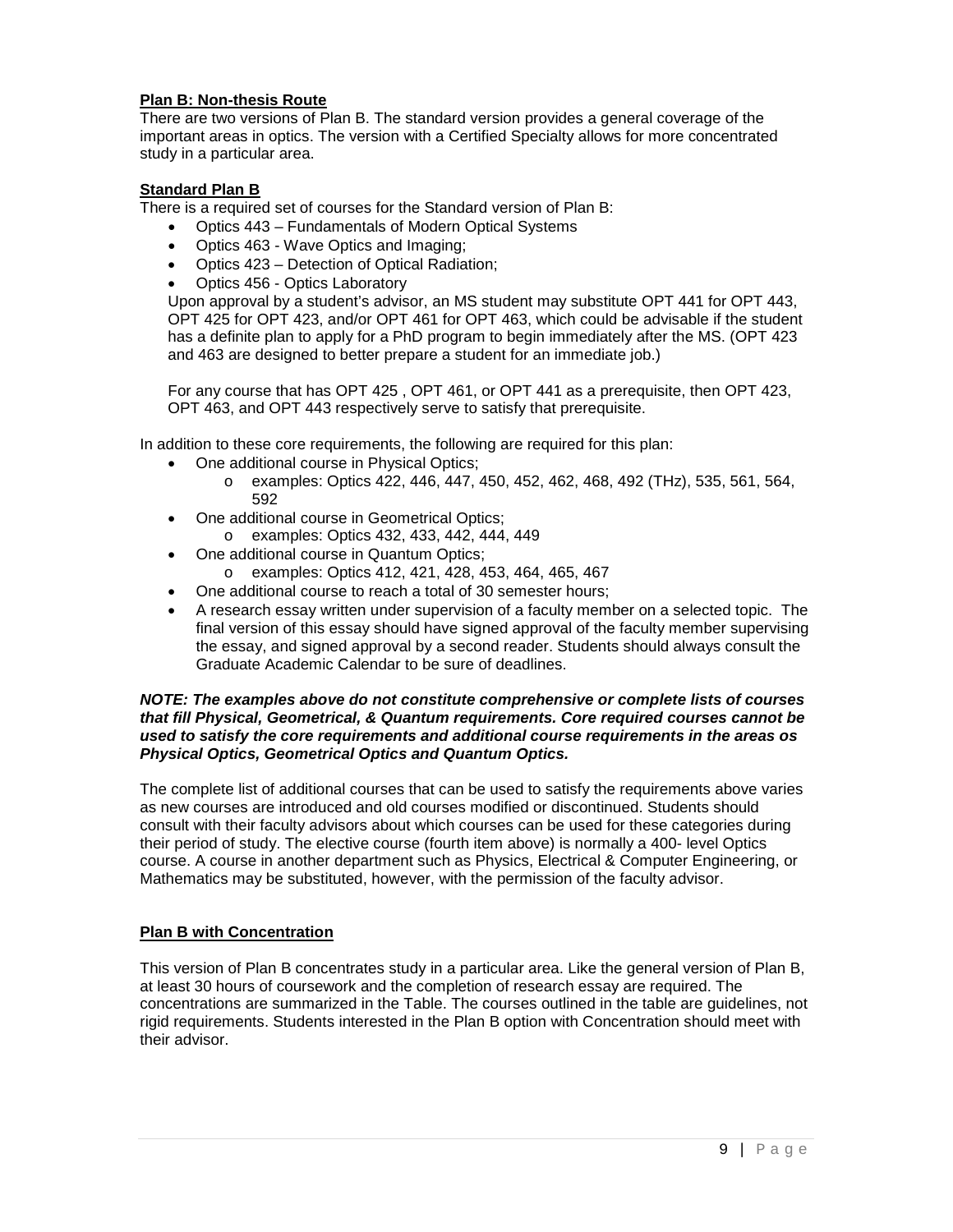#### **Optics MS Concentration Areas**

|                          | <b>Physical</b> | <b>Courses in Concentration Area</b> |                    |
|--------------------------|-----------------|--------------------------------------|--------------------|
| <b>Specialty Area</b>    | <b>Optics</b>   | <b>Required, (Electives)</b>         | <b>Supervisors</b> |
| Optical                  | 462             | 423, 428, (421, 468, 521, 528,       | Agrawal, Brown,    |
| Communications           |                 | ECE 435)                             | Cardenas, Knox     |
| Electro-optics/          | 462             | 421, 467, (427, 468, 492 [THz],      | Agrawal, Boyd,     |
| Nonlinear Optics         |                 | ECE-435)                             | Cardenas, Guo,     |
|                          |                 |                                      | Zhang              |
| <b>Optical Materials</b> | 462             | 421, 423, (433, 453 ECE 435, ME      | Cardenas, Wicks    |
|                          |                 | 451, ME 452, CHE 486, 468)           |                    |
| Laser Engineering        | 463             | 423, 465, 468 (428, 467)             | Guo, Eberly, Zhang |
| <b>Biomedical Optics</b> | 462             | Two of 476, 448 and BME 455,         | Berger, Cardenas,  |
|                          |                 | (425, 452)                           | Foster, Knox,      |
|                          |                 |                                      | Rolland, Williams, |
|                          |                 |                                      | Zavislan, Hunter   |
| Image Science            | 463             | 561 and/or 564, ECE 447 and/or       | Fienup, Rolland    |
|                          |                 | OPT 413 (448, 452)                   |                    |
| Optical Design,          | 463 or          | 442, 433, (425, 432, 444, 445,       | Bentley, Moore,    |
| Fabrication and          | 462             | 544)                                 | Rolland, Zavislan, |
| Testing                  |                 |                                      |                    |
| Nano- and Integrated     | 462             | 423 or 425, 421, 453, (407, 429,     | Cardenas, Lin,     |
| <b>Photonics</b>         |                 | 468, 464/ECE436, ECE 435)            | Krauss, Vamivakas, |
|                          |                 |                                      | <b>Wicks</b>       |
| <b>Business</b>          | 463 or          | 423, 481 (Entrepreneurship); any     | Moore, Zavislan    |
| Administration           | 462             | two of ACC 401, FIN 402, STR         |                    |
|                          |                 | 401, OMG 402, and MKT 402; and       |                    |
|                          |                 | any one of OPT 428, 442 or 476       |                    |

All must take:

- OPT 443 or 441 (Fundamentals of Modern Optical Systems or Geometrical Optics);
- OPT 463, 461, or 462 (Wave Optics and Imaging, Fourier Optics, or Electromagnetic Waves)
- A quantum optics course such as OPT 465 (Lasers)
- OPT 456 Lab -- except for Business Administration Specialty & Part-time students

#### **Considerations for part time MS and BS/MS Students**

Under some circumstances students will complete all or part of their MS program while in full time employment that includes technical responsibilities in optical science and technology. In such cases where the student has already accumulated considerable lab experience while employed, the optics 456 laboratory requirement may be waived provided the student provides, to the graduate advisory committee, suitable proof of laboratory experience. This consideration may be extended to either Plan A, Plan B, or MS Co-Op students. However, waiver of the laboratory requirement does not reduce the total number of courses required for completion. Another course must be substituted for Optics 456.

Students in the BS/MS Program frequently take 400-level Optics courses during their senior year. If the courses are used to satisfy the total credit requirement for the undergraduate degree, they may not be counted in the total credit requirements for the MS degree. However, 400 level courses taken as an undergraduate will count toward both core and specialty requirements. Students admitted to the BS/MS Program should work closely with their faculty advisors to develop an appropriate academic program.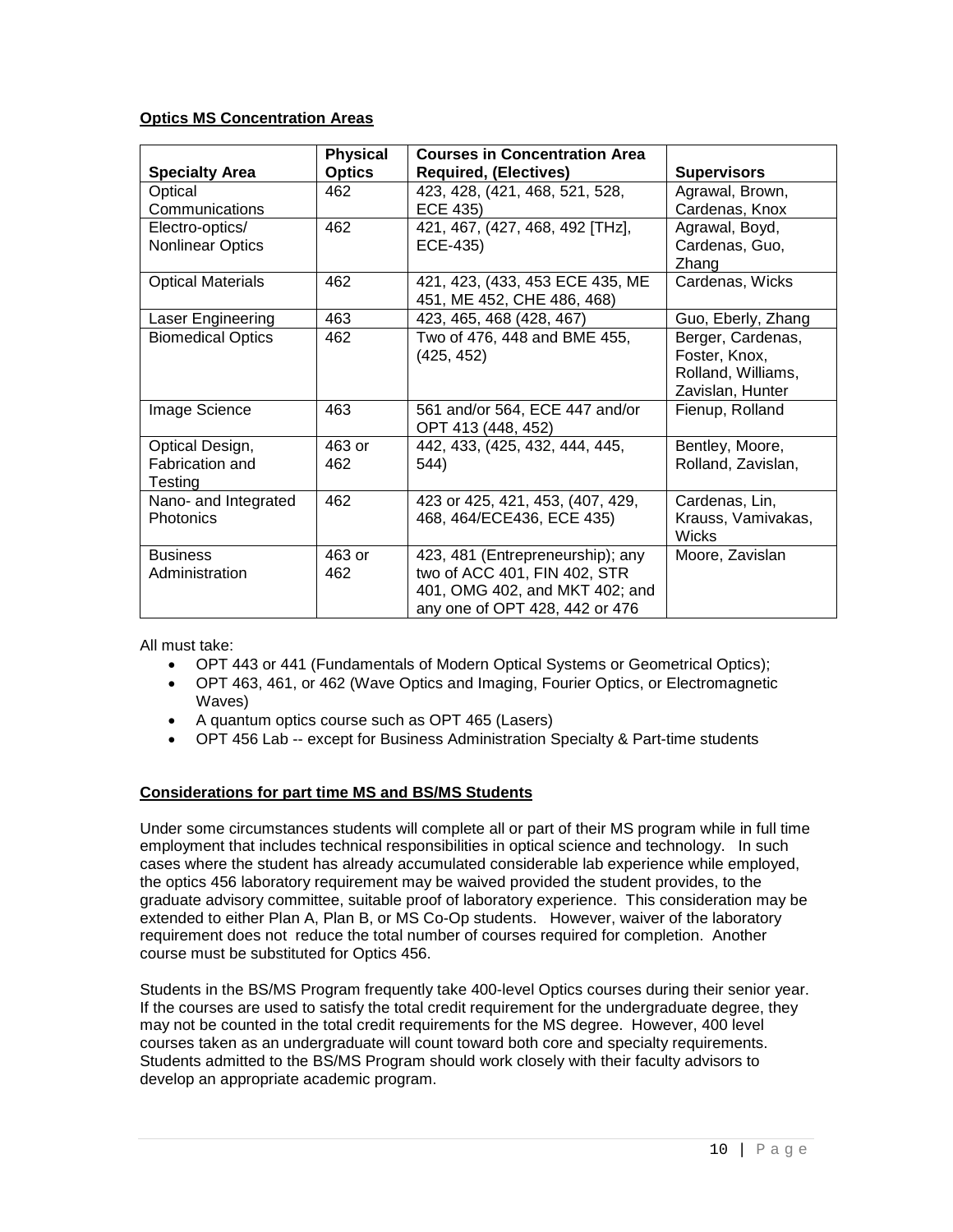#### **The Master's Essay** (Plan B)

The MS essay consists of a brief but comprehensive overview, including an appropriate bibliography, of the state of the art of a given area in optical science and/or technology. This essay must be supervised by a member of the Optics faculty, which can include professors with a joint or adjunct appointment in Optics.

Its main body should have a length of 10 to 15 pages (1.5 spacing), including figures and bibliography. The cover page should include the title, name of the student, submission date, as well as signatures of the faculty supervisor and a second faculty member who have read and approved the essay, as shown in the included cover page template. The student is expected to spend approximately 40 hours in the preparation of this document.

The student is responsible for securing two faculty readers of the MS Essay, the Essay Advisor and another professor who has agreed to be the second reader. The Essay Advisor is responsible for the detailed quality of the essay. The second reader is to provide a pass/fail sanity check. If the Essay Advisor is a joint or adjunct member of the Optics faculty, the second reader must be a full-time Optics faculty member. The Essay Advisor is not required to be the same as the initial advisor assigned to incoming students.

The end of the semester and academic year makes extra demands on everyone's time. **Students must follow the timeline below to graduate on time. Deadlines & timelines for December or Summer conferrals are distributed by AS&E GEPA via email mailing list.**

#### **SCHEDULE FOR MAY GRADUATION:**

**End of Fall Semester:**

- Master's Program of Study Form has been submitted to GSO.
- Consider topic for MS Essay.

#### **February 15**:

• The student must submit a title, abstract, and list of references for the desired topic to the Essay Advisor and to the Graduate Coordinator, identifying the Essay Advisor.

#### **March 15**:

- The student must submit a finished first draft to the Essay Advisor who will suggest necessary changes. Concurrently submit a copy to the Graduate Coordinator. The student must identify the second reader.
- Begin corrections as soon as possible. After a first round of changes, send the second draft to the second reader as well as the Essay Advisor for further comments.

#### **April 15**:

- The final version of the essay, endorsed by the Essay Advisor and the second faculty reader, must be submitted to the Graduate Coordinator.
	- o This final submission should include the "Examination Report Form" signed by the readers. Return this with the final essay to the Graduate Coordinator.

The student is strongly encouraged to begin work on this essay before the start of the second (final) semester.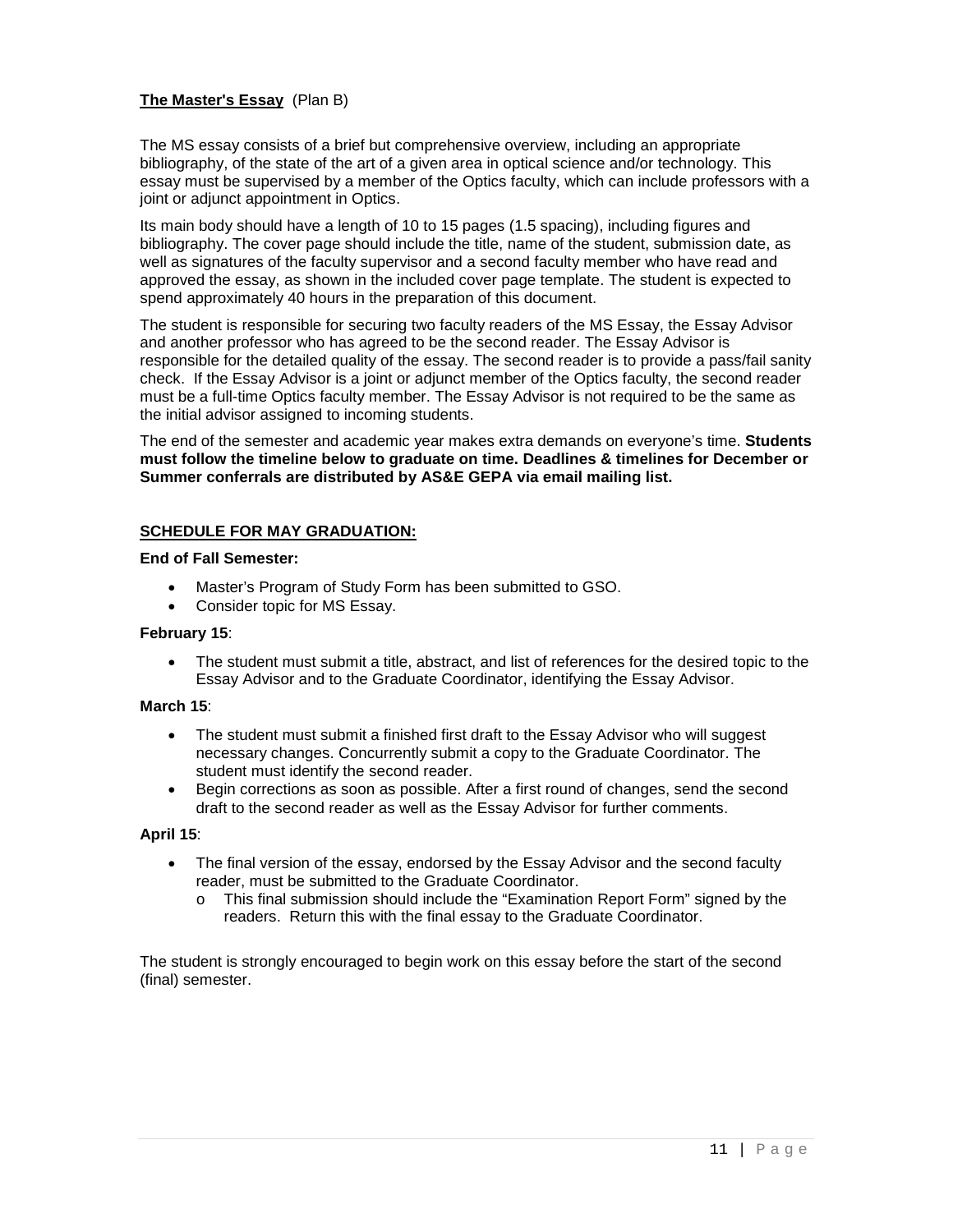#### **MS ESSAY GUIDE:**

The MS Essay must be formatted according to the guidelines listed below. Please take particular care to have the proper formatting of the cover page.

*Cover Page format:*

Thesis Title Typed in Upper and Lower Case Letters (not all caps or all lower case) by Your Name (no degree credentials)

Master's Essay Submitted in Partial Fulfillment of the Requirements for the Degree Master of Science Supervised by Professor (Your advisor's first and last name --- no credentials; may include middle name or initial as appropriate)

> The Institute of Optics (This is the name of our department) Arts, Science, & Engineering Edmund A. Hajim School of Engineering and Applied Sciences

> > University of Rochester Rochester, New York (year of submission)

\_\_\_\_\_\_\_\_\_\_\_\_\_\_\_\_\_\_\_\_\_\_\_\_\_\_\_\_\_\_\_\_\_\_\_\_\_\_\_\_\_\_\_\_\_\_\_\_\_\_\_\_\_\_\_\_\_\_\_\_\_\_\_\_\_\_\_\_\_\_\_

\_\_\_\_\_\_\_\_\_\_\_\_\_\_\_\_\_\_\_\_\_\_\_\_\_\_\_\_\_\_\_\_\_\_\_\_\_\_\_\_\_\_\_\_\_\_\_\_\_\_\_\_\_\_\_\_\_\_\_\_\_\_\_\_\_\_\_\_\_\_\_

Determination: \_\_\_\_\_\_ PASS  $\overline{\phantom{a}}$  FAIL

Professor (Advisor/First reader first and last name), First Reader Date

Professor (Second reader first and last name), Secondary Reader Date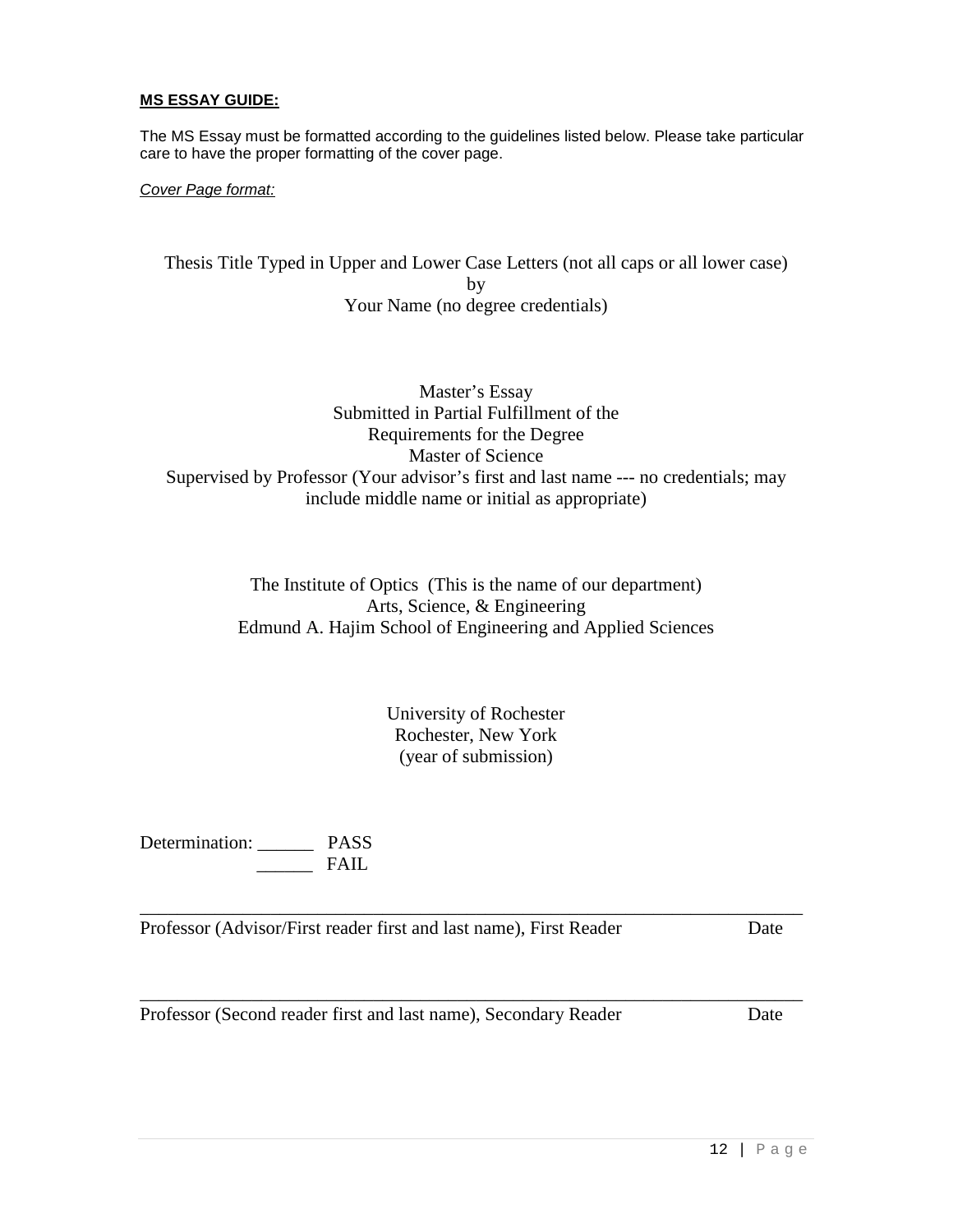## Labelling Guide for Essay Sections:

## ABSTRACT (no section number)

- 1 INTRODUCTION
- 2 BACKGROUND
- 3, etc SECTION TITLE (additional sections as appropriate, labelled in capital letters) 3.1 Subsection Title (subsections should be labelled Section #. Subsection # followed by the subsection title in upper and lower case --- not all caps)

## # CONCLUSION

References (no section number, in capital and lower case, not in all caps like section titles)

## *Formatting Guide:*

- 11 pt font or larger for the body of the essay
- 9 pt font or larger for figure descriptions
- Margins must be at least 1"
- Figures must be labelled
- References must be numbered and listed in the same style (use only one citation format)
- Check references, and figure and section labelling for consistency
- Include page numbers in the bottom right hand corner of the page
	- o Do NOT include a page number on the cover page
- There is no page limit or minimum length requirement
	- o Typically, Master's essays are 10-15 pages in length, including cover and references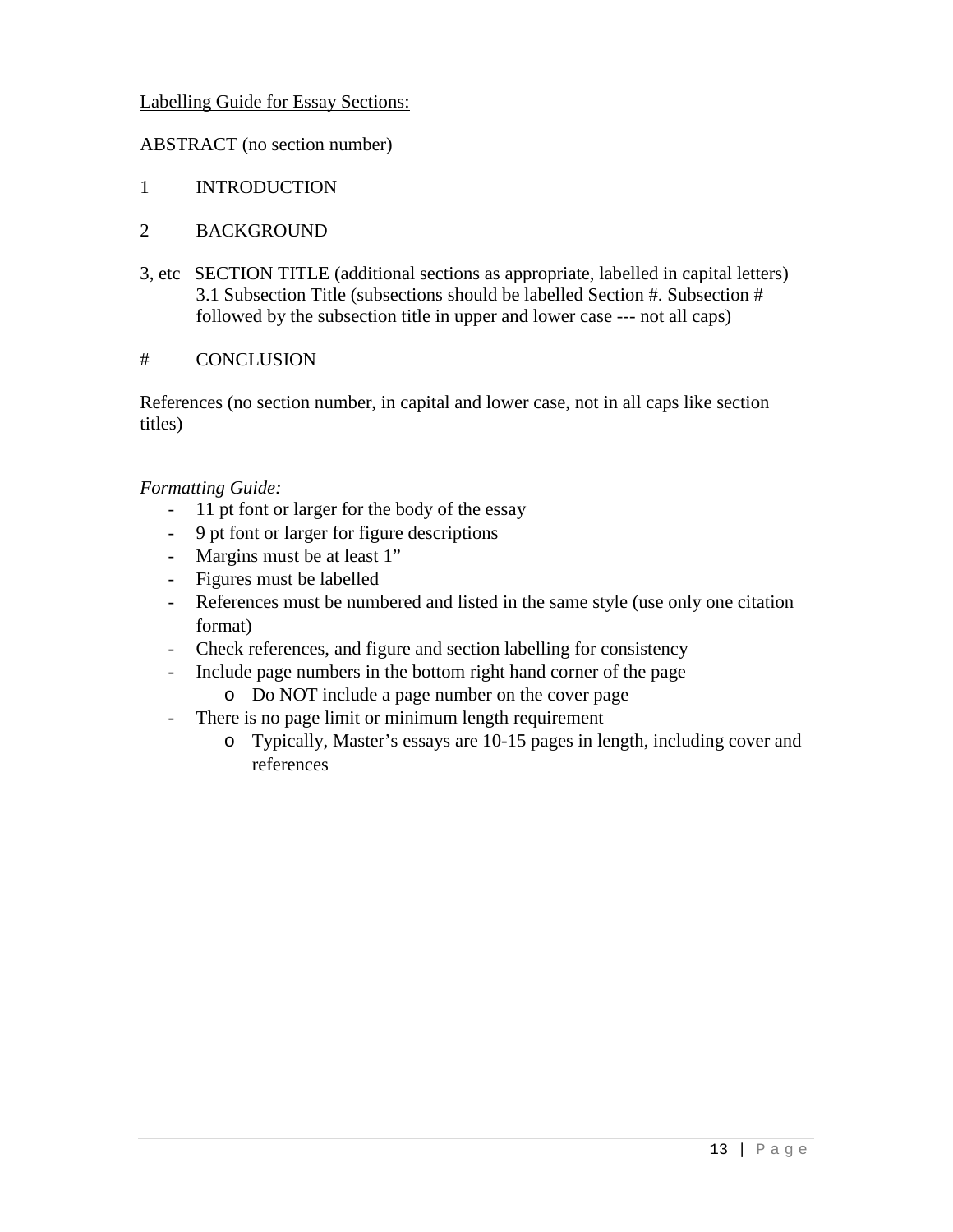## **M.S. Cooperative Program**

The curriculum and requirements for this program are the same as those for our regular program. The program consists of three blocks: 1) a four-month, full-time (16 credits) Fall semester at the University of Rochester; 2) a twelve-month "work block" in industry or at a government lab, and 3) a second four-month semester, a full-time (16 credits) Spring semester, at the University of Rochester to complete the Masters program.

In order for the student to participate in the work block, they must satisfactorily complete the Fall semester academic block. Failure to do so will result in termination from the program. Students will, of course, have to fulfill the normal conditions of employment at the various corporations (these conditions may include, for example, passing a health examination, signing nondisclosure agreements, etc.). During the work block, the student will be paid wages comparable to those of other employees with similar educational backgrounds and experience.

Interviews for the work block are held on campus during the Fall semester, usually in October or November. Students are admitted to the M.S. Co-Op at the discretion of the Graduate Admissions Committee and only after the student has been placed with a company.

During the time the student is employed in industry, they will be registered for the Co-op program (OPT 894, which carries zero credits) and will have all of the normal rights and privileges of a matriculated student, even though he or she is not in residence during that period. For both the Spring semester of the first year and the Fall semester of the second year, the student will need to pay the OPT 894 course fee (currently \$1,035) as well as the mandatory health fee and health insurance (although this might be able to be waived) and any appropriate student fees. During the summer after the first year, the Spring registration carries through, so the student would remain full-time but not need to register for anything.

#### **Filing of M.S. Program of Study Form**

Each student must submit a proposed masters degree program for approval by the department and by the Dean for Graduate Studies. The student should list the courses they have taken, and intend to take, to fulfill the requirements for the M.S. degree. These are submitted on an official form after consultation with the student's advisor. It is the student's responsibility to see that this form is filed by the end of the first semester. Alterations in the program can be made almost any time. This form must be approved and on file before a student may begin work on the MS Thesis or Essay. The purpose of this form is to allow the Registrar to monitor each student's compliance with the plan of courses which satisfy the M.S. requirements. If plans are changed or modified, the Registrar must also be duly notified.

Forms are available on line: [http://www.rochester.edu/college/gradstudies/current/policies/.](http://www.rochester.edu/college/gradstudies/current/policies/)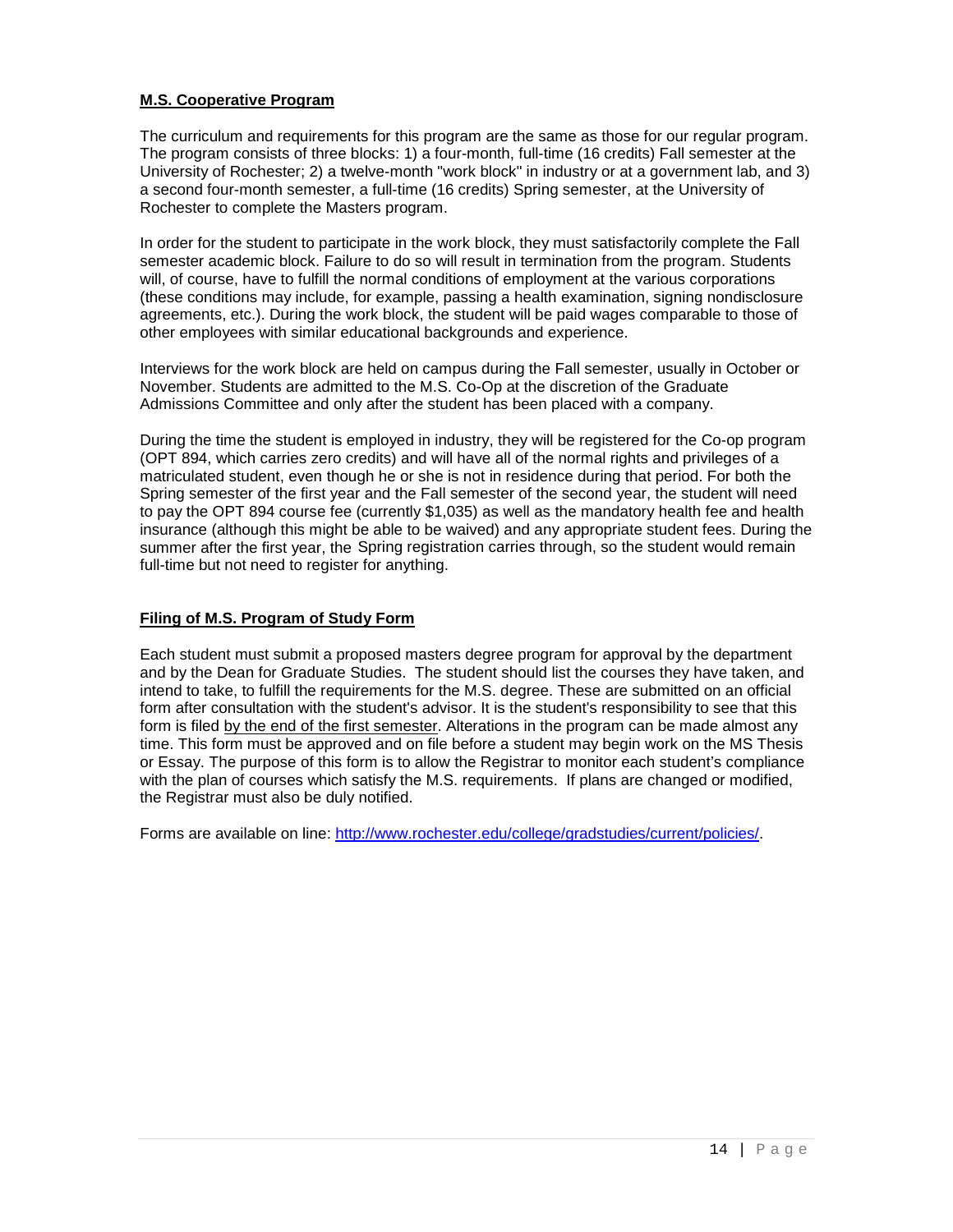#### **REQUIREMENTS FOR THE PH.D. IN OPTICS**

#### **I. Overview**

The Official Bulletin of Graduate Studies describes the general requirements for a Ph.D. as:

"The degree of Doctor of Philosophy is awarded primarily for completion of scholarly work, research, or outstanding creative work satisfactorily described in a dissertation. It is assumed that recipients of this degree are well versed in the subject matter and research techniques of a specific discipline and have demonstrated breadth of interest and originality of outlook that indicate promise of success in future research and teaching."

It is expected that a student completing this program in Optics will be ready to assume a role as an independent researcher in a university, industrial, or government laboratory. Most of the time in the program is devoted to learning specialized research skills and carrying out thesis research. However, it is also important that the student master the subject matter and develop a breadth of interest in the whole field of optics. To this end, a set of required core courses, a number of elective courses and a Preliminary Examination are included in the program.

The outline below illustrates a student's progress in the Ph.D. program. Details are given in subsequent sections.

First Year Full time coursework and study Attend Optics Colloquia Choose Thesis Advisor (by April 15th) Summer Research Preliminary Examination

Second Year Advanced specialized coursework Attend Optics Colloquia Teaching Assistantship Research File Program of Study Form

Third Year Thesis Proposal Oral Qualifying Examination Elective Courses Research

Fourth Year and Beyond Research Elective Courses (as needed) Thesis submission Oral Thesis Defense

#### **II. Entering Orientation**

The students meet with the Director and the Graduate Committee Chair during an orientation meeting. They work with a Faculty Advisor assigned to them to plan course schedules for the first year. Students who have taken graduate courses prior to their enrollment in the Ph.D. program may take courses other than the ones on the standard program. The planning Advisor is replaced by the thesis Advisor at the end of the first year.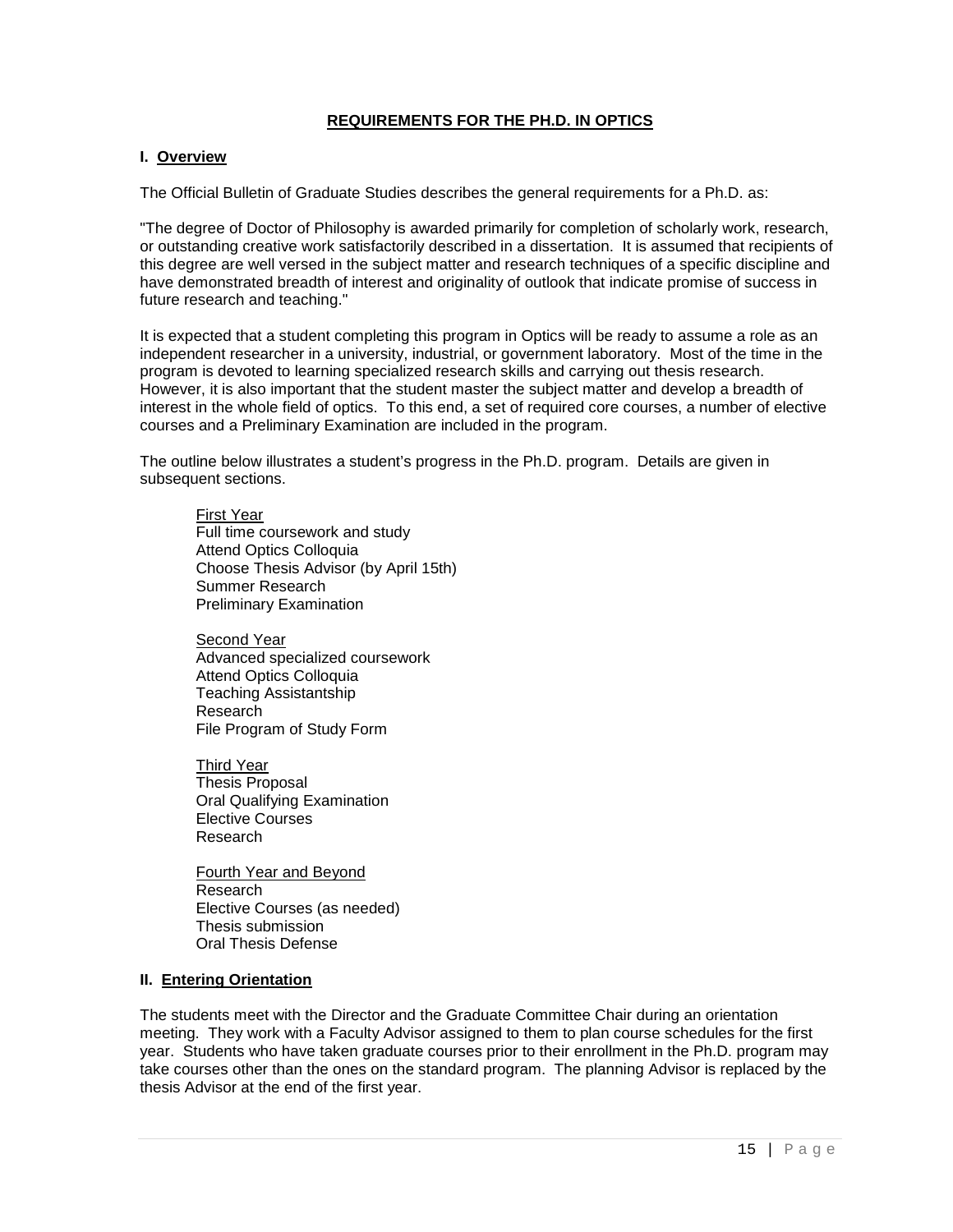#### **III. First Year of Graduate Study**

First-year financial support is usually in the form of a fellowship allowing the student to devote full time to course work. The full load is 17 hours of credit per semester. The purpose of this year's work is to provide a broad background in optical physics and engineering. The following is recommended to provide a broad survey of optics.

| OPT 411 Mathematical Methods for Optics<br><b>OPT 425 Radiation &amp; Detectors</b><br>OPT 441 Geometrical Optics<br>OPT 461 Fourier Optics<br><b>OPT 596 Optics Colloquium</b> | OPT 442 Instrumental Optics<br>OPT 462 Electromagnetic Waves<br>OPT 412 Quantum Mechanics for Optics<br>(1) Elective Course<br>OPT 596 Optics Colloquium |
|---------------------------------------------------------------------------------------------------------------------------------------------------------------------------------|----------------------------------------------------------------------------------------------------------------------------------------------------------|
|                                                                                                                                                                                 |                                                                                                                                                          |

Fall Spring

With the exception of the elective, these courses are core courses and are normally required for a Ph.D. They can be waived by petition to the Graduate Committee in those cases where they seem inappropriate for a student with an unusual background or interests.

Students should consult the schedule of courses to determine what courses are available. The elective could be a course which covers some of the material included in the preliminary examination. Students that are interested in engaging in research early on can substitute this course by research credits under the supervision of a faculty member.

A final, very important part of the first year program is getting acquainted with the faculty, advanced students, and research in The Institute. Students should make a point of meeting and getting acquainted with every faculty member. They are welcome to stop in and see what is going on in the laboratories. They are strongly encouraged to attend as many "What's Up in Optics" presentations as possible.

Starting Fall 2019, all 1<sup>st</sup> & 2<sup>nd</sup> year PhD students are required to take 4 credits of OPT 596 Optics Colloquium (taken as 4 individual 1-credit courses in the first 4 semesters of their PhD program. OPT 596 has a Satisfactory/Not satisfactory grading scale. To receive a Satisfactory grade (and "pass" the course) students must attend 75% or more of the colloquia in that semester. Note: students who began their PhD program prior to Fall 2019 are exempt from the Colloquium requirement, but can opt into the Colloquium requirement by emailing the Graduate Program Coordinator and completing 4 credtis of OPT 596 (taken 1 credit per semester).

Normally, the first summer is spent working with a faculty member on a research project both before and during the process of preparing for the preliminary exam. Students should talk with faculty members whose research areas are of interest and select a thesis advisor. The arrangements should be made by April 15<sup>th</sup>.

The Department requires that, before the end of the summer, students prepare the Program of Study form, have it signed by their advisor and returned to the Graduate Coordinator.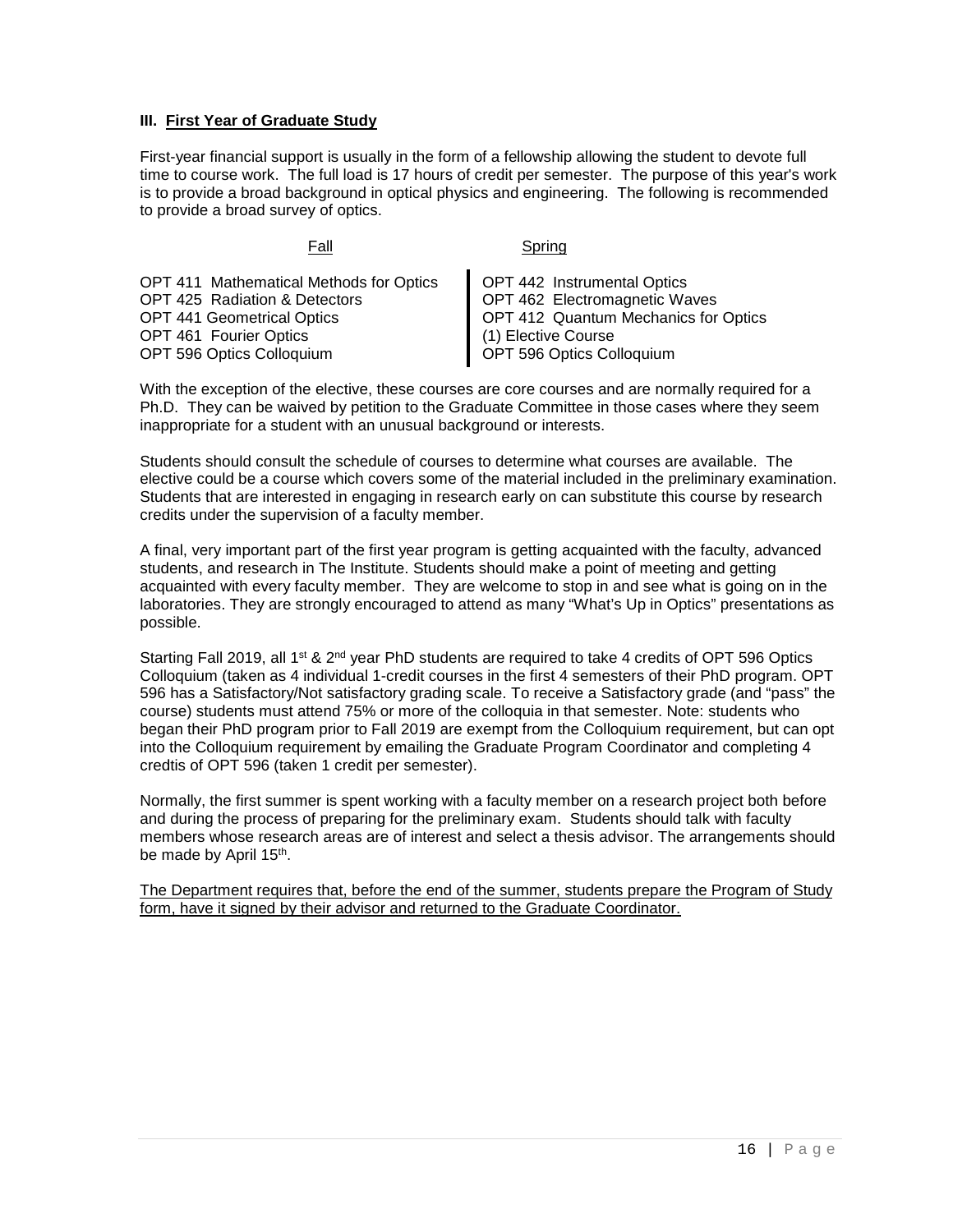### **IV. Credit and GPA Requirements**

90 credit hours are required for the Ph.D. program. There is some flexibility in how the credit hours are allotted (research credits vs. course credits); however, each student must meet the following minimum requirements:

- 48 credit hours of course work in Optics or other subjects that have relevance to Optics.
	- o At least 8 hours of the course work required for the Ph.D. must be in advanced courses, which include any 500-level course and any 400-level course that has another 400-level course as a prerequisite, and all courses marked as Advanced Courses in the Handbook course listing (see pages  $31 - 43$ ).
		- These may be in Optics or in other subjects that have relevance to optics.
		- The Optics courses that satisfy this requirement are identified by an asterisk next to their title in the "Graduate Course Description" section of this handbook.
		- Reading courses (Optics 591), research credit (Optics 595), the Optics Colloquium (OPT 596), and the seven required 400-level courses do not fulfill this advanced course requirement.
- 30 credit hours of research (OPT 595 PhD Research in Optics)
- 4 credit hours of Optics Colloquium (OPT 596) taken in the first 4 semesters of the PhD program
- The remaining minimum of 8 credits can be Optics coursework, research credits, reading courses (OPT 591), internships (OPT 594), or other relevant course credits.

If a student has a M.S. degree prior to enrollment in the Ph.D. Program, she/he can transfer up to thirty credit hours of the M.S. degree toward the 48 hours of course work required for the Ph.D. once it is approved by the Dean for Graduate Studies.

A minimum grade point average (GPA) of 3.0 in courses taken at the University of Rochester counted toward the Ph.D. degree is required for graduation. Additionally, students taking the Ph.D. preliminary exam are expected to have a GPA of 3.0 or higher for the graduate courses taken at the University of Rochester. Students whose GPA is lower than 3.0 who wish to take the preliminary exam must write a petition to the Graduate Committee Chair.

#### **V. Ph.D. Preliminary Examination**

The examination consists of three segments and during the summer, typically before the start of the third semester of graduate study. Each of the three-hour segments of the examination is taken on a separate day. Further details are given later in the Guide to the Ph.D. Preliminary Examination.

Faculty grade their respective exam questions. Thereafter, the scores are presented to a faculty review board. Passing the preliminary exam is dependent not only on proficiency shown on the test, but also on the student's entire body of work including past course work, past and current research activity within The Institute, and recommendation from his/her advisor and other faculty.

Students are placed in three categories: "pass", "conditional pass/pass with remediation", or "fail", and receive notification of their status via letter from the graduate committee chair. Students who fail are allowed to take the test a second time the following year.

"Conditional pass" means that the student's performance in one or more parts of the exam requires some mandatory remedial action, specified in the notification letter. Such remedial action could consist of taking a related course, writing an essay on the topic, or taking an oral exam on the topic(s), as determined by the faculty grader of the question.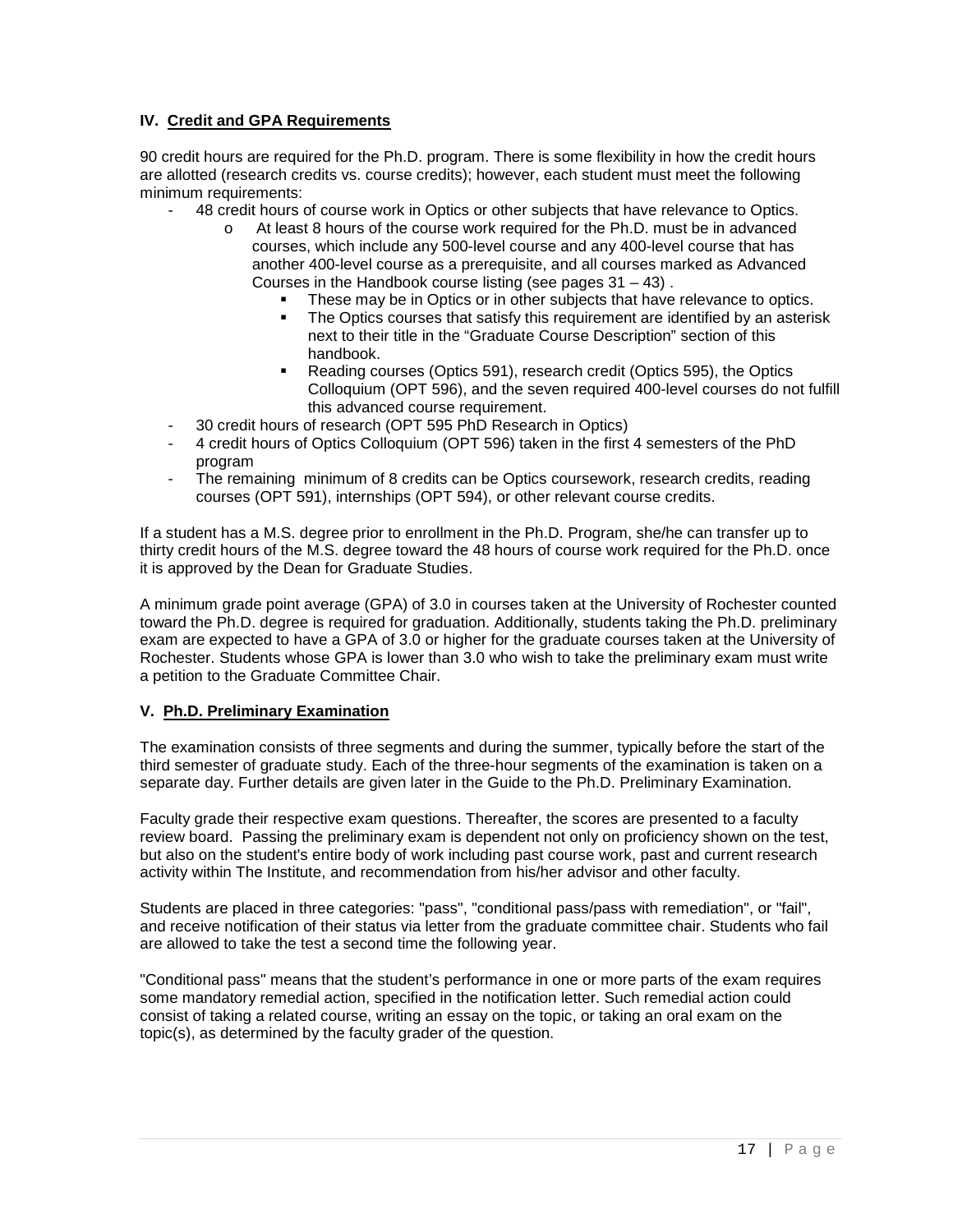#### **VI. Second Year of Graduate Study**

During this year, the student takes courses in advanced subjects and concentrates in some area of specialty in preparation for Ph.D. research. Note that to be considered a full-time graduate student, the College requires a minimum of 12 credit hours per semester, or 9 hours for a Teaching Assistant (TA) or Research Assistant.

During the second year, students usually fulfill their TA requirement, which is two semesters of service. This service is required whether or not the student has received financial support from the University. It is the intent of the Optics faculty that this teaching should be more than merely grading papers for a course and should include some sessions in the classroom.

The student will also complete 2 additional credits of Optics Colloquium to complete the requirement (4 total credits, OPT 596).

During this year, the student should become familiar with some of the research in their area and should discuss possible thesis research topics with his/her thesis advisor. This discussion leads to the preparation of a research proposal, which is discussed later in this section.

#### **VII. Thesis Proposal and Oral Qualifying Examination**

According to University regulations, the oral examination is the official Ph.D. Qualifying Examination. However, the written Preliminary Examination must be passed to become eligible to take the oral examination. The Qualifying Examination should be taken no later than 21 months after the student successfully passes the Preliminary Examination.

The procedure is as follows:

- 1. The student finds a prospective thesis advisor and selects a topic for Ph.D. research.
- 2. The student prepares a written document which describes the proposed research. This Thesis Proposal shall be no longer than 12 pages in length, not counting additional page(s) for references. It includes a brief literature survey and should convince the reader that the candidate is aware of the problems he or she is attempting to solve and has some inkling of how to solve them (the section "A Guide to the Preparation of Ph.D. Thesis Proposals" provides more details.). The thesis proposal will be circulated (in electronic form) to all the Optics faculty members by the Graduate Coordinator. Provide an electronic copy to Graduate Coordinator at least two weeks before the examination.
- 3. The student prepares a 25-30 minute presentation for the oral examination. The committee members can ask questions during and following this presentation. The question session can take up to one and a half hours.

The thesis advisor and committee members sign the Examination Report Form (checking PhD Qualifier) and indicate whether the candidate failed or passed. A copy is kept on file by the Graduate Coordinator and the original is submitted to the Graduate Studies Office.

Note: The thesis proposal should not be delayed past 21 months after passing the Preliminary exam. The student is not obligated to complete their final thesis on the exact topic of their thesis proposal. The thesis proposal/qualifying exam is a valuable exercise in research/thesis planning & writing, and it triggers the creation of the student's Thesis Advisory Committee, which is also a crucial resource for the student.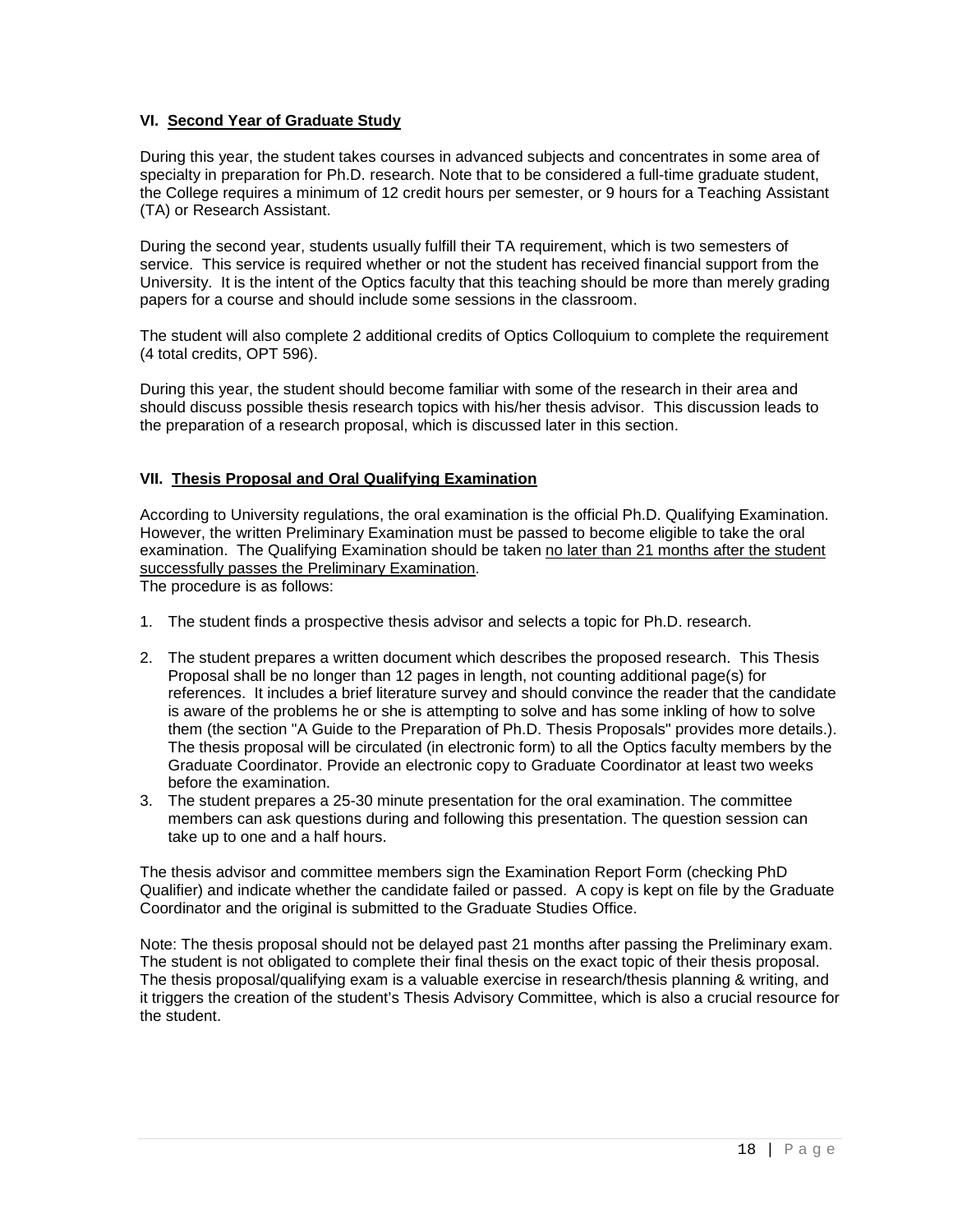## **VIII. Filing of Ph.D. Program of Study Form**

The student should list the courses he or she has taken or intends to take to fulfill the requirements for the Ph.D. These are submitted on an official form after consultation with the thesis advisor. It is the student's responsibility to see that this form is filed by the end of the first year of graduate study. Alterations in the program can be made at a later time. Forms are available on line: [http://www.rochester.edu/college/gradstudies/current/policies/.](http://www.rochester.edu/college/gradstudies/current/policies/) The purpose of this form is to allow the Registrar to monitor each student's compliance with the plan of courses which satisfy the Ph.D. requirements. If plans are changed or modified, the Registrar must also be duly notified.

#### **IX. Annual Progress Reports**

Starting in the Spring semester of the second year of graduate studies at The Institute of Optics, each Ph.D. student must write a brief report describing the activities carried out during the last twelve months (including research, publications, conference attendance and presentations, courses taken, TA and other service, academic visits, etc.). The report should also include a list of objectives for the following twelve months, as well as for the rest of the Ph.D. studies. The student must use the form entitled "Ph.D. Student Annual Progress Report" included later in this handbook. This form must be completed, and sent by email to the Academic Advisor, all Thesis Advisory Committee members (in the case of students who have passed their qualifier exam), the Graduate Coordinator and the Graduate Committee Chair, by May 29. The completion of this requirement is mandatory; students will be allowed to register the following Fall semester only if they have submitted their Annual Progress Report.

Note: The Graduae Education Office sets the exact requirements for the Annual Progress Report & may change the format, content, or method of administering the Annual Progress Report.

#### **X. Thesis Advisory Committee**

The regulations of the School of Engineering and Applied Science require that a Thesis Advisory Committee be appointed for each student, and that it meet periodically to review the student's research. This committee is formed at the time of the oral qualifying examination and is sometimes referred to as a defense committee.

The program of research undertaken by the student will be reviewed by the committee. It is recommended that the committee will will meet with the candidate not less than once each academic year. The committee will report to the Dean that it has met and reviewed the progress of the candidate. A copy of this report will be placed in the student's file. It is the student's responsibility to see that the Advisory Committee meets. The purpose of this committee is to provide guidance and advice and to see that the program is leading toward a thesis.

In Optics, typically members the Oral Qualifying Exam Committee, the PhD Thesis Advisory Committee, and the Final Oral (thesis defense) Examining Committee are the same people, but they need not be. Following the rules of the college, the minimum membership of these committees are three faculty: two with primary appointments in Optics and one with a primary appointment outside of Optics (which may include those with secondary appointments in Optics, such as N. Bigelow, J. Eberly, T. Foster, T. Krauss, Q. Lin, and G. Yoon).

Note: If the advisor does not have a primary appointment in Optics, then he/she becomes a third "inside reader" and cannot count as the outside member. The dean of graduate studies may be petitioned to approve as a committee member someone other than a full-time faculty member (e.g., a senior research associate or an adjunct faculty member) to serve on the committee as an outside member using a Petition for Non-Standard Committee Member form (available here: [http://www.rochester.edu/college/gradstudies/current/policies/.](http://www.rochester.edu/college/gradstudies/current/policies/))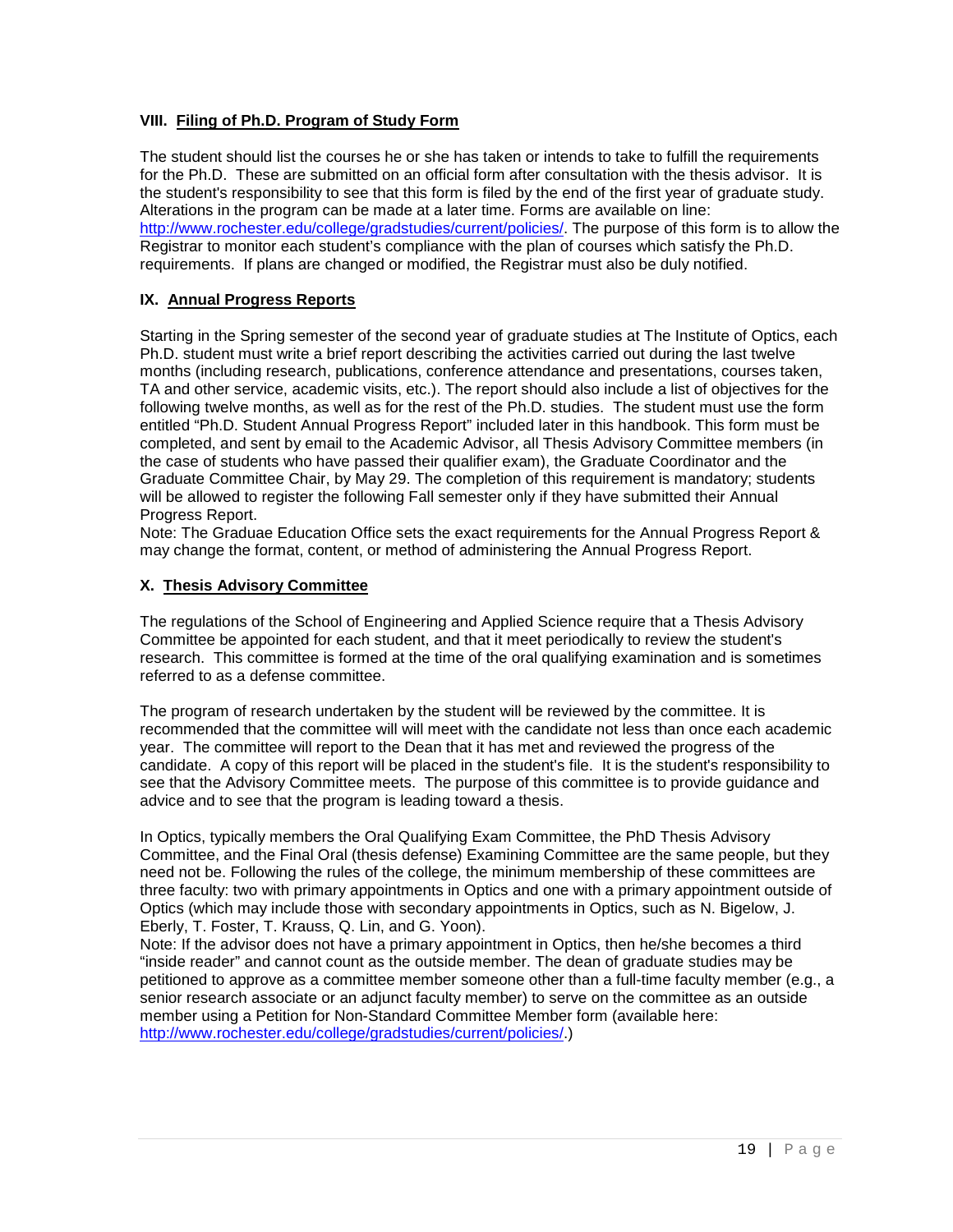#### **XI. Requirements for Formal Progress Review**

1. A thesis advisory committee must be in place before the end of the third year of study.

2. Any student who has not passed his or her oral qualifying exam by the middle of year four must meet with each member of the thesis advisory committee each semester and file a report of that meeting with the Graduate Coordinator.

3. Every student must take and pass the oral qualifying exam (thesis proposal) before the end of the fifth year of study.

4. Any student who has not completed degree requirements before the end of year six must prepare, in consultation with his or her advisor, a schedule, including intermediate goals, for completing the degree. This schedule will be reviewed with each member of the thesis advisory committee either individually or collectively each semester until the degree is completed.

5. Any student undertaking thesis research supervised by a professor without primary appointment in Optics must have a thesis advisory committee in place by the end of the second academic year, or by the end of the semester after joining such a research group if that occurs after the end of the second academic year.

#### **Failure to fulfill these requirements can prevent a student from registering. Failure to maintain registration will lead to dematriculation.**

#### **XII. Preparation of the Ph.D. Thesis and the Final Oral Examination**

The cost of typing, illustrating, reproducing, and binding a thesis is borne by the student. Details on the format of the thesis, etc., are given in a document called "The Preparation of Doctoral Theses", available on-line at [http://www.rochester.edu/Theses/.](http://www.rochester.edu/Theses/)

Once the student is ready to defend, he/she should speak with the Graduate Coordinator about the necessary steps required to register for the thesis defense. The University's [Official Bulletin of](http://www.rochester.edu/GradBulletin/)  [Graduate Studies](http://www.rochester.edu/GradBulletin/) gives details on the selection of the Final Oral Examination Committee, the scheduling of the examination, and so on. Each student is required to provide one bound copy of the finished thesis to the Graduate Coordinator for the departmental archives. The Final Oral Examination consists of two parts: 1) a one-hour public presentation (50 minutes of talk plus 10 minutes for questions by the audience), and b) a closed-door oral examination by the Committee.

The student must refer to the AS&E Graduate Education (AS&E GEPA) office resources on preparing for the PhD as a comprehensive guide. It is the primary source for instructions on the thesis and PhD degree conferral process, which is not detailed in the Optics Graduate Handbook. The AS&E GEPA guide, "Preparing for a PhD Defense" is available here: [http://www.rochester.edu/college/gradstudies/phd-defense/index.html.](http://www.rochester.edu/college/gradstudies/phd-defense/index.html)

The thesis must strictly adhere to the Thesis manual provided by AS&E GEPA, available here: <http://www.rochester.edu/theses/ThesesManual.pdf>

Scheduling for a final defense should begin 3 months in advance and take into accound AS&E GEPA deadlines for degree conferral and the University of Rochester academic calendar. The should should refer to the PhD Date Calculator to set a timeline for their defense: <http://www.rochester.edu/college/gradstudies/phd-defense/datecalculator/index.html>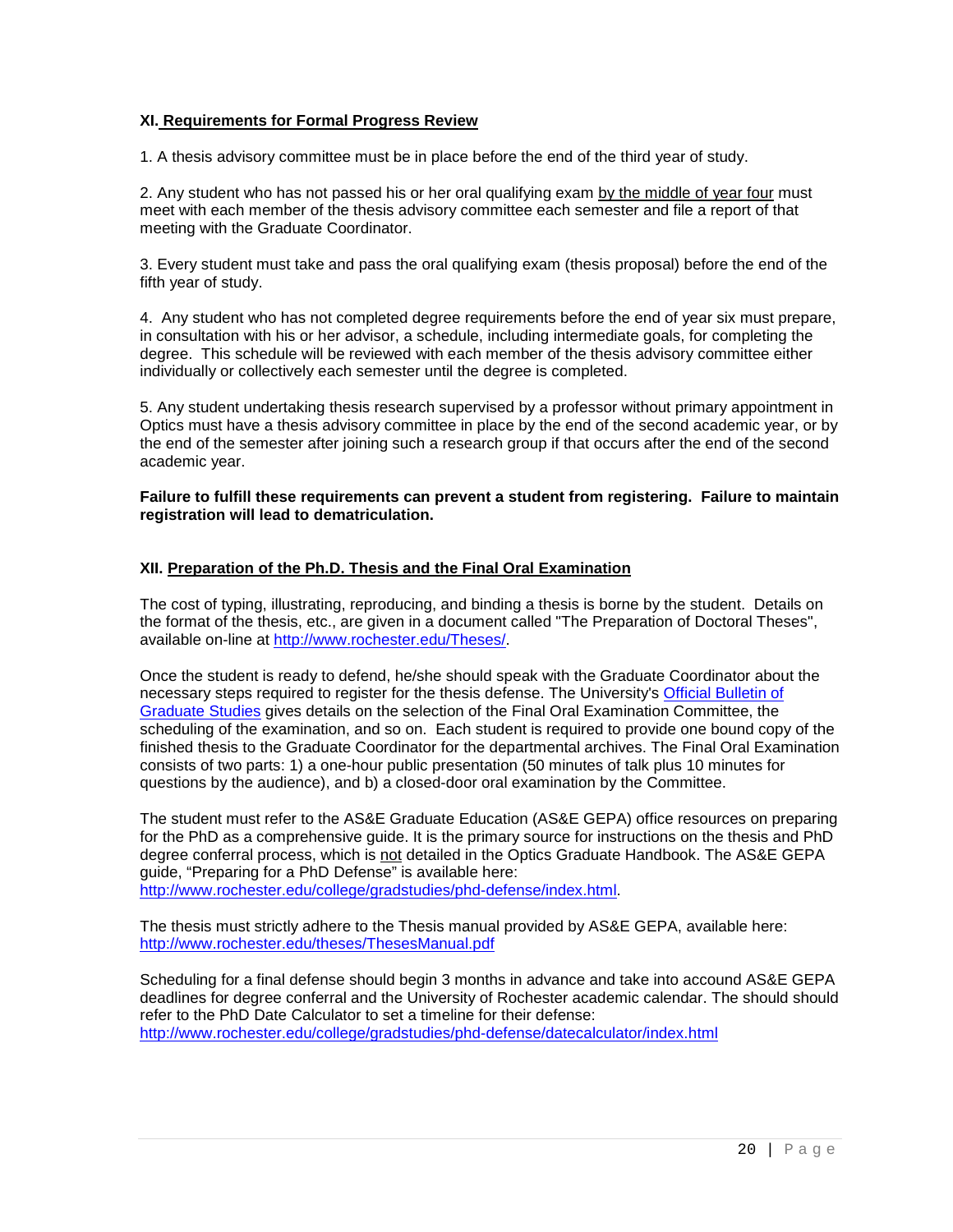#### **XIII. Duration of Program**

Time for completion of the Ph.D. degree varies in the range of 4 to 7 years. Students entering a Ph.D. program with a Bachelor's degree are expected to complete the Ph.D. degree within six years. Those entering a Ph.D. program with a Master's degree are expected to complete the Ph.D. degree within five years. Students who have not graduated by the end of their sixth year in the program must meet with the Optics Graduate Committee and the Director of The Institute of Optics to discuss their progress and/or complete a Time to Degree Completion Petition.

## **XIV. Other Topics**

This document is a supplement to the [Official Bulletin for Graduate Studies.](http://www.rochester.edu/GradBulletin/) Details of university-wide regulations are found in the Bulletin and are not always included here. Make sure you are aware of all the regulations mentioned in the Official Bulletin for Graduate Studies.

## A. **Foreign Language Requirement**

There is no foreign language requirement for the Ph.D. in Optics.

#### B. **Compatibility of the M.S. and Ph.D. Degree Requirements**

The Masters Degree in Optics is a valued degree in its own right, and is not a consolation prize for students who do not meet the standards for the Ph.D. The Masters degree is not automatically granted to anyone satisfying the Ph.D. requirements. It is possible, however, to satisfy the M.S. requirements while working for the Ph.D. by satisfying the appropriate course requirements, filing an approved M.S. program form, and completing the Master's Essay. Another option for Ph.D. students who have fulfilled the M.S. course requirements is to submit a published paper or to complete their Ph.D. Qualifying Exam and substitute their Ph.D. proposal for the essay. In both cases, the paper or proposal must have a cover page that follows the MS Essay template.

This option allows the student to receive both degrees without delaying the Ph.D. (thirty graduate hours from an approved M.S. degree can be counted towards the ninety hours required for the Ph.D. degree in Optics). It is also possible for the Ph.D. student to do a Masters Thesis. This is not generally recommended because writing two theses seriously delays the completion of the Ph.D.A Ph.D. student can submit their Ph.D. thesis proposal or published paper to fulfill the Master's Essay requirement with research advisor approval and including a correctly formatted cover page.

Ph.D. students who wish to receive an M.S. degree can petition that the OPT 456 requirement be waived if they have performed extensive, diverse experimental work equivalent to OPT 456. The faculty or staff teaching OPT 456 must sign the petition and certify that the student's experimental experience is adequate. Students are advised that they will need to clearly demonstrate that they have covered the areas of work covered by OPT 456, which is rarely fulfilled by standard laboratory research experience.

#### **TIME LIMITATIONS ON INCOMPLETES**

**If a student needs to take an Incomplete for a course(s) due to unforeseen circumstances, the student must first contact the Graduate Coordinator. In order to receive an Incomplete, a student along with the professor(s) must write up a "Memo of Intent" (MOI) which states the timeline for completing the work. This memo needs to be signed by both the student and the professor (s) and filed with the Department and the Office of Graduate Studies.**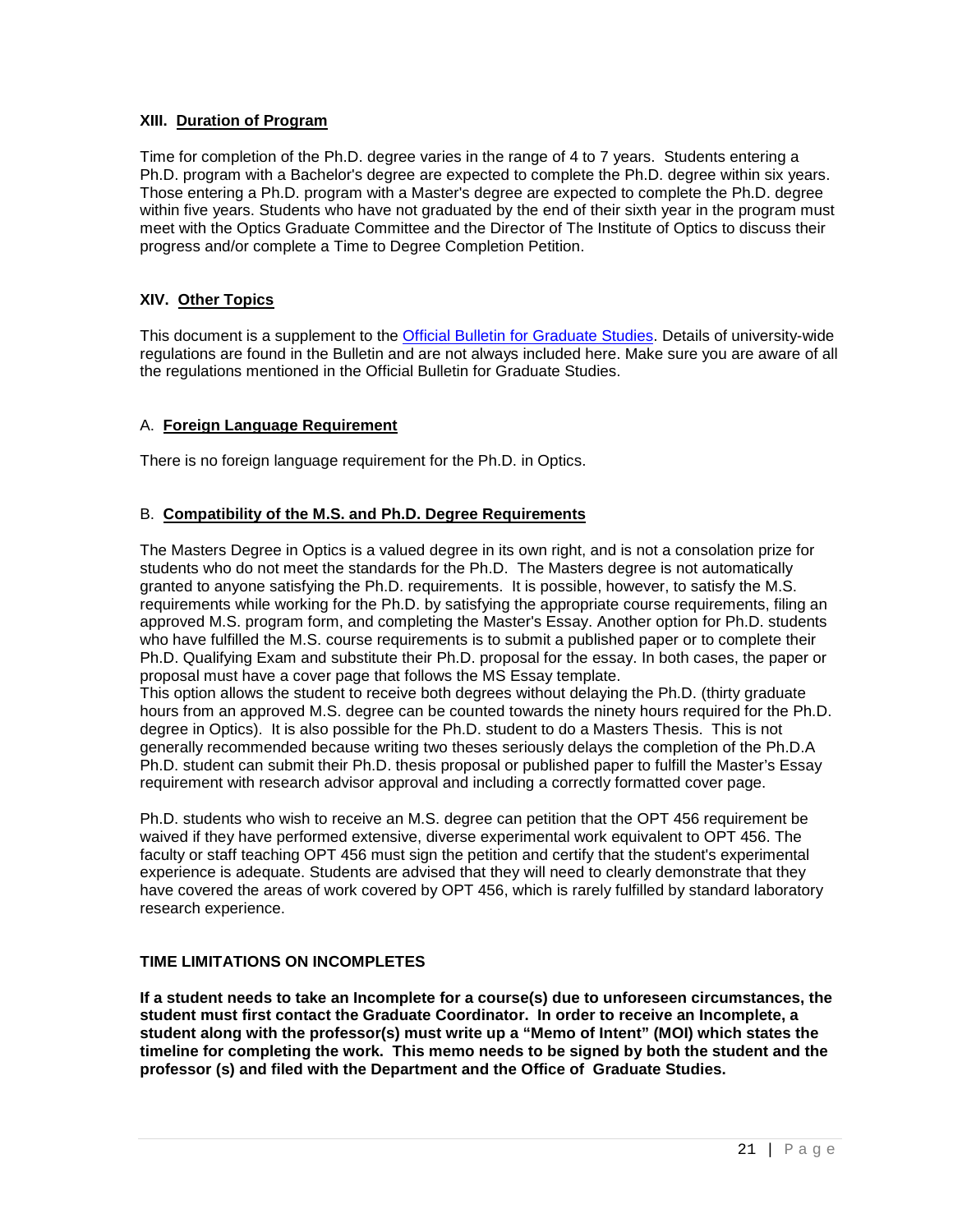The following is departmental policy on incompletes for Optics graduate students. An Incomplete (I) grade in an Optics course must be made up within four weeks after the start of the following semester unless otherwise stated in the MOI. At the end of this time, the Registrar's Office will be instructed to change the I to an E, unless another grade has been assigned. This means that students should:

a) (preferably) complete, within four weeks after the start of the new semester, all work required to change the I to a passing grade;

OR

b) complete enough work to justify a request for a time extension. Extensions will be granted solely at the discretion of the instructor, and are not automatic. Please note that positive action on both the student's part and the instructor's is required to prevent the I from becoming an E. It would be wise for students to check that required paperwork has been carried out.

## **PETITIONS FOR EXCEPTIONS FROM THE RULES**

No set of rules can be expected to handle properly every situation. Any student who feels that their educational needs would be better served if an exception were made to the regulations given in this handbook should first discuss the matter with a faculty advisor, the Graduate Program Coordinator, and with the Chair of the Graduate Committee. This is usually followed by a written petition for a formal waiver of the requirement. The petition should be in the form of a letter addressed to the Chair of the Graduate Committee stating the desired exception and providing appropriate supporting information. In the case of requests for waiver of a particular course requirement, a supporting letter from the instructor in the course is helpful.

It is important to understand that the Institute of Optics graduate committee and faculty have the authority to adjust, when appropriate, departmental program requirements, but does not have the authority to waive University-level regulations. Thus, any special circumstances requiring a waiver of College or University rules requires a petition to the University Dean of Graduate Studies.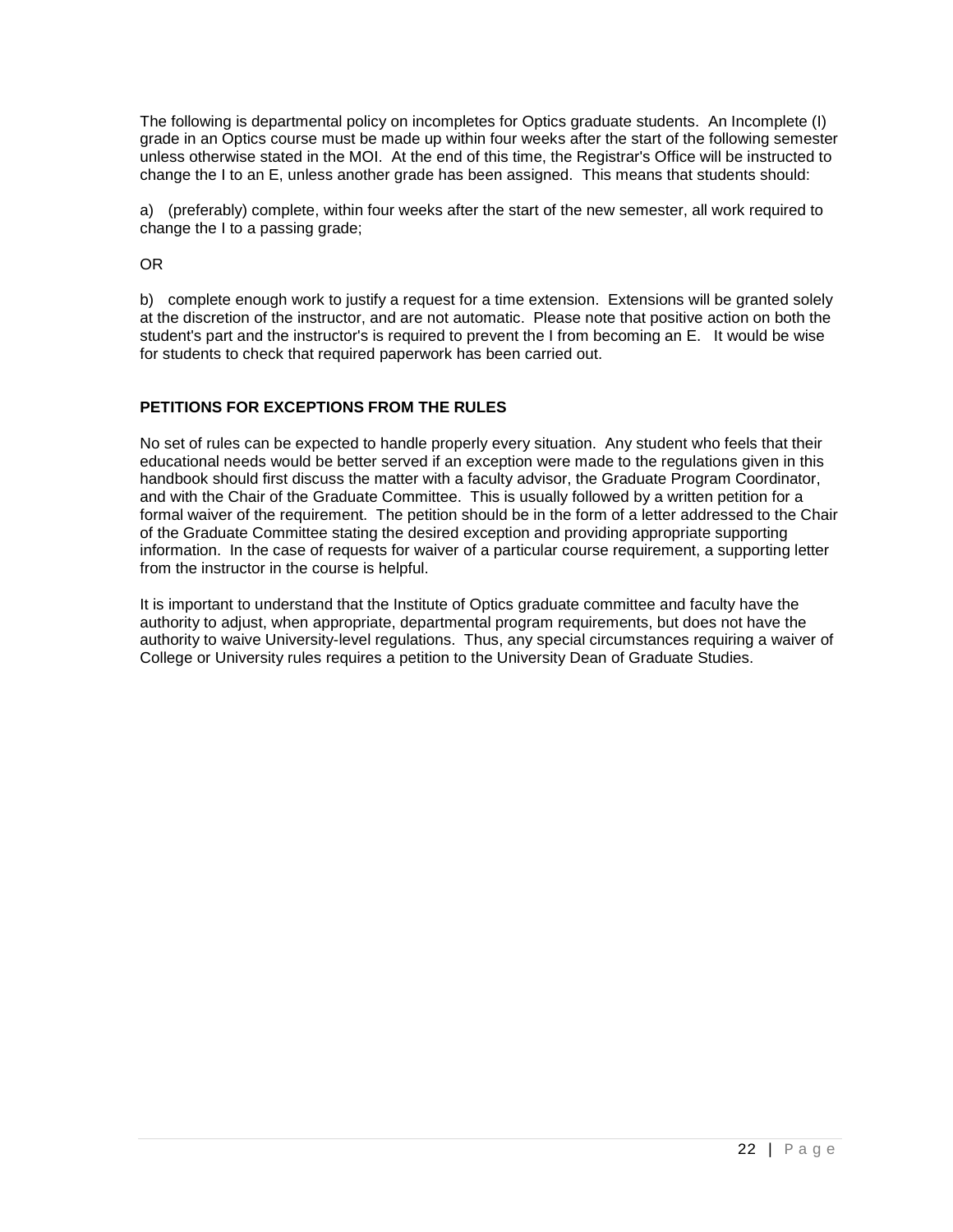## **A GUIDE TO THE 2020 Ph.D. PRELIMINARY EXAMINATION**

This is a 9-hour written examination made up of 3 segments, one of which is given on each of 3 successive days. It is designed to be taken by students who have completed the normal first year Ph.D. course work in optics. The examination serves two main purposes.

First, the preparation for the examination enables the student to gain an overview of some five years' study in physics, optical engineering, and mathematics. Students have an opportunity to review past courses, to sift out the important topics, and to distill the essential subject matter.

Secondly, the examination provides the Optics faculty with a quantitative basis for deciding whether the student has the foundation of knowledge necessary to begin course work and thesis research in a specialized area. Although the performance on this examination is not the only criterion that is considered in making this judgment, it is weighted heavily.

#### **Content of the examination**

In order to prepare for the preliminary exam, the students should:

a) Review some of the exams from recent years. Copies of these exams are distributed early in the summer by the Graduate Coordinator to the students who are taking the exam. These previous exams should be reviewed judiciously for several reasons. First, the emphasis on some of the subjects might have shifted. Another reason is that the examination questions are submitted by individual faculty. Questions which bear the hallmark of some faculty member may depend on whether he or she is in charge of writing the corresponding part of the exam that year or not.

b) Review the topics listed in the guide which follows. While the faculty who prepared this guide did their best to list the likely topics for the preliminary examination, the term "guide" is used because it is not guaranteed that these and only these topics will appear on the examination.

c) Confer with faculty. Often there will be a point that was not clear in a course. During review, as these points become apparent, students should avail themselves of the opportunity to discuss such problems with the faculty.

#### **What's new starting 2020?**

We are introducing a new style of questions for some of the material on days 2 and 3. This is to provide students with additional focus for their preparation, and to remove some of the disadvantage felt by students who may not have taken a course in one or more of those subjects. It also allows you to dig deeply into some classic original papers in areas of optics. As researchers, there is usually not a textbook to teach you how to solve your research problems: You learn from other individuals and you learn from the literature.

*The subjects for which the new questions will be used are as follows:* Instrumental Optics, Lasers, Biomedical Optics, Photonics, and Optical Materials.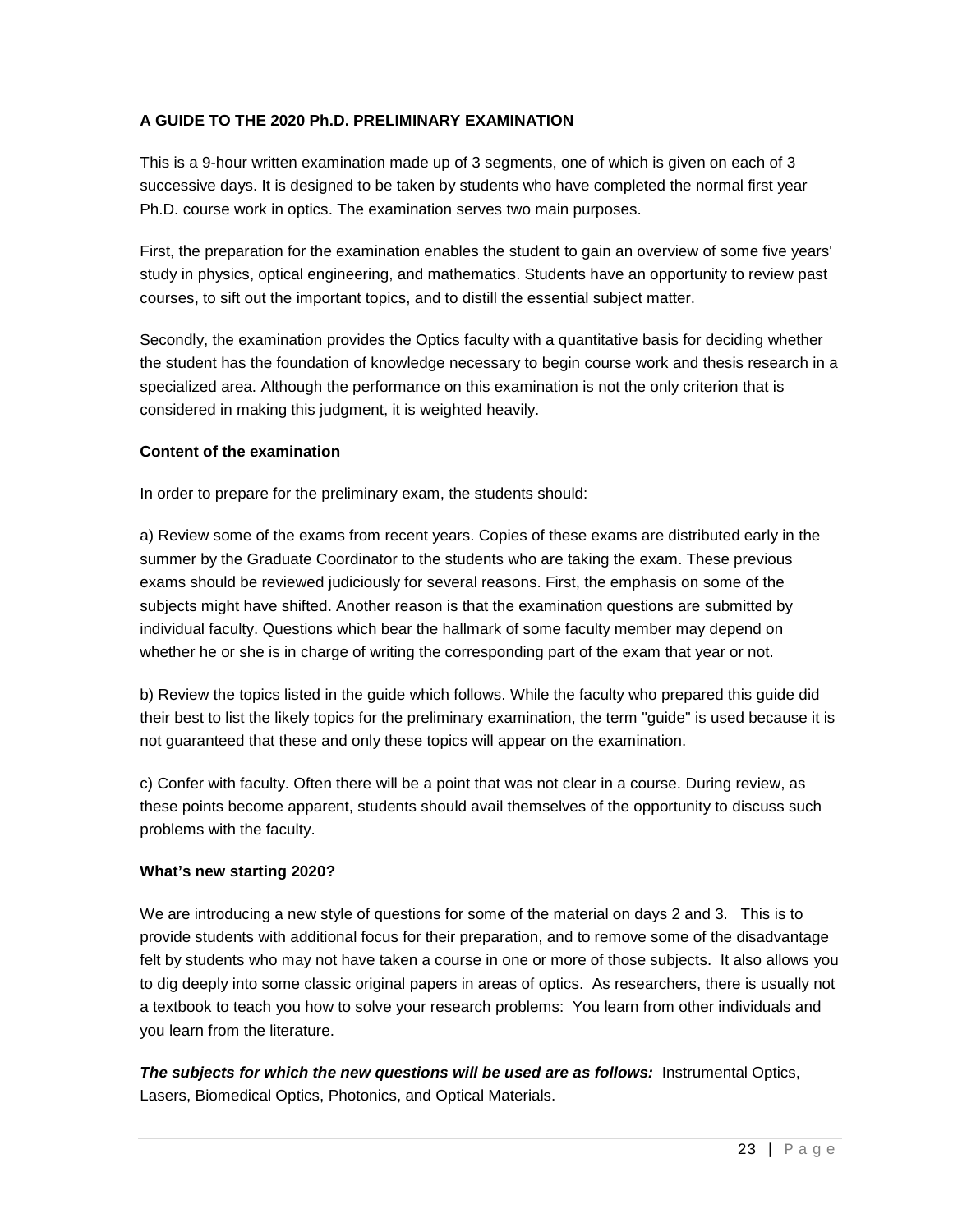For each of these areas, you will be provided with three papers. One of these papers will be provided with the exam and will be the basis of the question. You don't know which one, so you will have to be acquainted with all three.

The questions may include the following:

- inquiries about the foundational importance of the papers;
- an explanation of some of the theoretical derivations (e.g. what is the significance of the last term in equation 4);
- an explanation of the purpose of a particular experimental component; an assessment of the certainty of the conclusions;
- or, an explanation of certain technical terms that may be used in the paper.

You are encouraged to work together to understand the papers, or to make an appointment with the faculty member responsible for the question to discuss them.

#### **Day 1**

**Quantum and Atomic Physics** - 45 minutesSimple quantum mechanical systems, such as a harmonic oscillator, a spin, or a two-level atom interacting with an external electric or magnetic field. Application of either time-dependent or time independent perturbation theory or solving the timedependent Schrodinger equation, or Heisenberg equation for the dynamics of the system. Coherent states of harmonic oscillators, electric dipole selection rules for optical transitions in atoms and molecules, as well as the vector model of addition of angular momenta.References: OPT 412 material (notes and textbook reading)

**Electromagnetism** - 45 minutesFirst -year graduate level material on electromagnetism, including important results from Maxwell's equations, potentials and gauge transformations, Green's function method for solving inhomogeneous wave equations, plane waves and thin films, dipole radiation, radiation spectrum, polarization and crystal optics, arrays, scattering, and propagation into the right space.References:
 OPT 46 2 material

**Fourier Optics** - 45 minutesDiffraction in free space, the linear system formulation for imaging systems, Fourier transform theory, optical information processing, and holography.References:
 OPT 461 material. *For 2020, one of the three questions will be identical to a question used on either the midterm or the final in fall of 2019.* 

**Mathematical Methods** - 45 minutesVector Calculus, Taylor and Laurent series, Fourier & Laplace transforms, Dirac Delta-functions, Contour integrals, Residues, Singularities, Ordinary differential equations, Wronskian, Method of Frobenius, Green's functions.References:
 OPT 411 material *.* 

## **Day 2**

**Radiation and Detectors** - 45 minutesRadiometry; Photometry; Colorimetry; Blackbody radiation; Statistics of photons and noise; Figures of merit of detectors; Specific detector types: photomultiplier,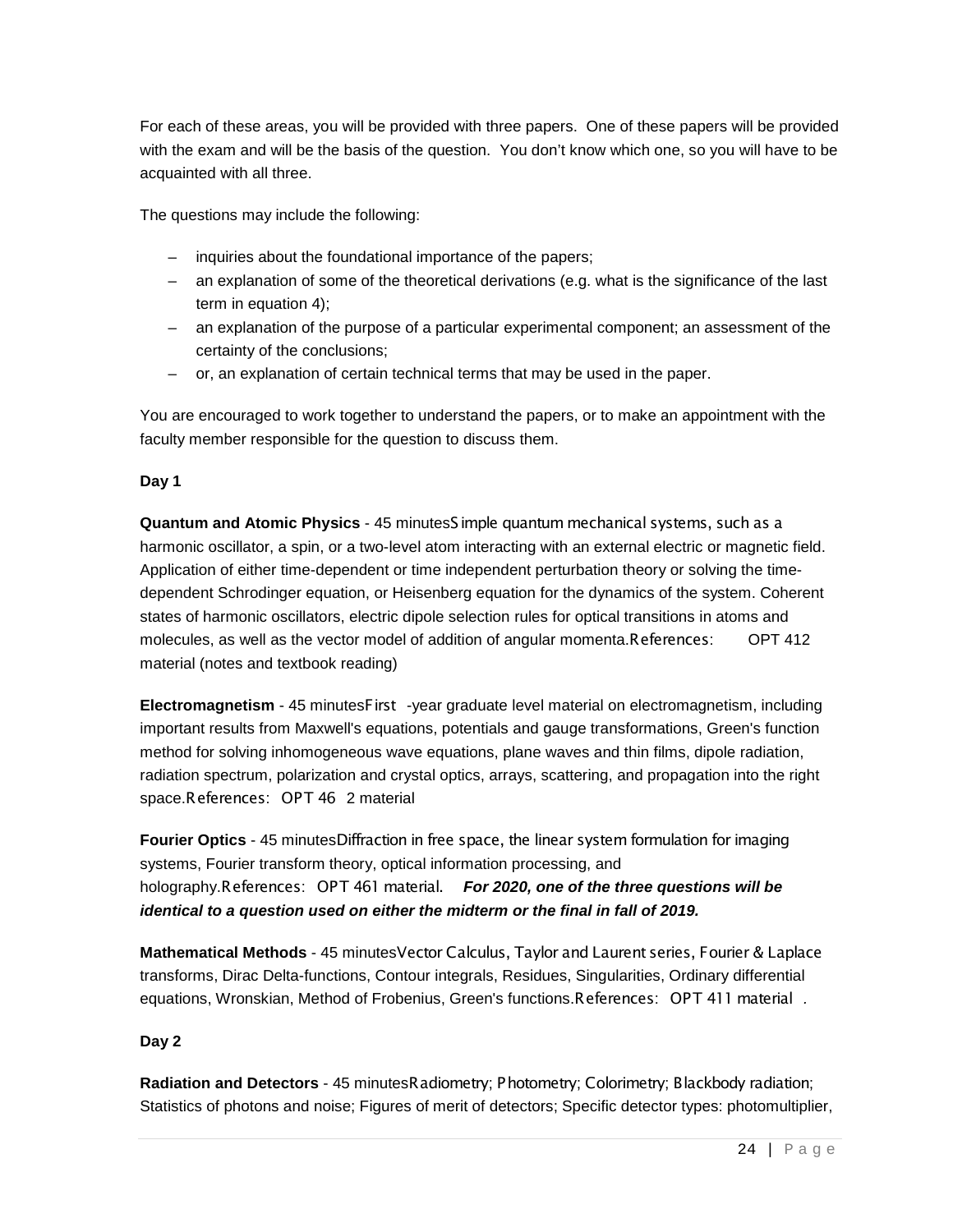photoconductive detector, photovoltaic detector, avalanche photodiode, bolometer, pyroelectric detector, thermopile, CCD.References:
 OPT 425 material
 (notes and readings).

**Geometrical Optics** - 45 minutesFoundations of Geometrical Optics. Fermat's principle. Implications of symmetry in axial systems (rotation invariants). Imaging properties expanded in Taylor series-definitions of first- and third-order properties. First order analysis and design of optical systems. First-order transfer and refraction. Thin lens equations. Cardinal Points. Stops and Pupils (marginal and chief rays). Primary chromatic aberrations. Afocal, visual, transverse, and longitudinal magnifications. Lagrange invariant. First order layout in simple systems--achromatic doublets, telescopes, microscopes, telephoto and reverse telephoto lenses, etc. Third order analysis and design of optical systems. Primary third-order monochromatic aberrations. Wave aberration function and transverse ray errors. Stop shift equations. Thin lens equations.References:
 OPT 441 materialW.J . Smith, *Modern Optical Engineering* 

Lasers - 45 minutes You may find the following references useful: OPT 465 notes Svelto, *Principles of Lasers*,Milonni and Eberly, *Lasers*. However the exam will be based on one of the following three papers:

Spence, D.E., Kean, P.N. and Sibbett, W., "60-fsec pulse generation from a self-mode-locked Ti: sapphire laser" Optics letters 16, 42-44 (1991).

Knox WH. "In situ measurement of complete intracavity dispersion in an operating Ti: sapphire femtosecond laser" Optics letters 17, 514-6 (1992).

Maine P, Strickland D, Bado P, Pessot M, Mourou G. "Generation of ultrahigh peak power pulses by chirped pulse amplification. IEEE Journal of Quantum electronics" 24, 398-403 (1988).

**Instrumental Optics** - 45 minutes You may find the following references useful:
 Optics 442 materialMalacara, *Optical Shop Testing* Born and Wolf, *Principles of Optics* (Coherence Chapter). However the exam will be based on one of the following three papers:

Bhushan, B., Wyant, J.C. and Koliopoulos, C.L., "Measurement of surface topography of magnetic tapes by Mirau interferometry. Applied Optics, 24, 1489-1497 (1985).

Bruning JH, Herriott DR, Gallagher JE, Rosenfeld DP, White AD, Brangaccio DJ. Digital "Wavefront measuring interferometer for testing optical surfaces and lenses" Applied optics 13 2693-703 (1974).

Primot, J., "Theoretical description of Shack–Hartmann wave-front sensor." Optics Communications, 222, 81- 92 (2003).

#### **Day 3**

The third day consists of questions on courses that the majority of students taking the preliminary exam have not yet taken. The benefits of this set of questions include the following. These questions test the ability of the students to study and acquire knowledge by themselves, a skill that they will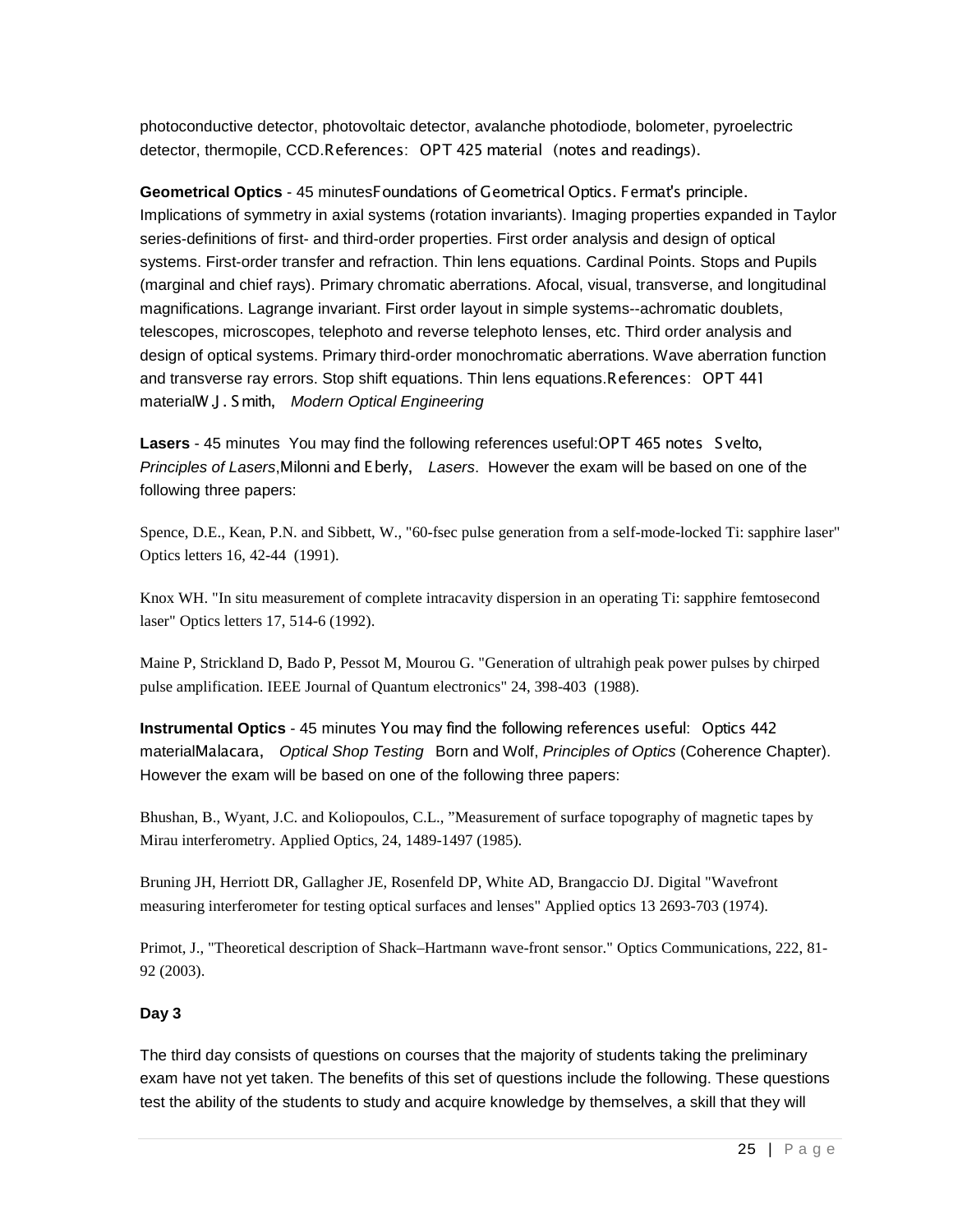need in order to do independent research. It also gives them some familiarity with areas that they might not otherwise study, broadening their knowledge. Studying these areas also affords the students to learn a little about special topics in optics that are active areas of research at the Institute.

#### **Biomedical Optics – 30 minutes**

You may find Prof. Berger's biomedical optics notes useful. However the exam will be based on one of the following three papers:

McKay, G.N., Mohan, N., Butterworth, I., Bourquard, A., Sánchez-Ferro, Á., Castro-González, C. and Durr, N.J., Visualization of blood cell contrast in nailfold capillaries with high-speed reverse lens mobile phone microscopy. Biomedical Optics Express 11, 2268-2276 (2020).

Parthasarathy, A.B., Weber, E.L., Richards, L.M., Fox, D.J. and Dunn, A.K., Laser speckle contrast imaging of cerebral blood flow in humans during neurosurgery: a pilot clinical study. Journal of biomedical optics 15, 066030 (2010).

Ford, T.N. and Mertz, J., Video-rate imaging of microcirculation with single-exposure oblique backillumination microscopy. Journal of biomedical optics 18, 06600 (2013).

#### **Optical Materials – 30 minutes**

The theme this year is on the optical properties of silicon. The exam will be based on one of the following three papers:

Keevers, M.J. and Green, M.A., Absorption edge of silicon from solar cell spectral response measurements. Applied Physics Letters, 66, 174-176 (1995).

Meier, C., Gondorf, A., Lüttjohann, S., Lorke, A. and Wiggers, H., Silicon nanoparticles: Absorption, emission, and the nature of the electronic bandgap. Journal of Applied Physics 101, 103112 (2007).

Cody, G.D., Tiedje, T., Abeles, B., Brooks, B. and Goldstein, Y., Disorder and the optical-absorption edge of hydrogenated amorphous silicon. Physical Review Letters 47, 480 (1981).

#### **Photonics – 30 minutes**

You may find the following references useful: Pollock and Lipson, Integrated Photonics, 2003, Kluwer Academic Press. Chapters 3, 4, 8, and 10. However the exam will be based on one of the following three papers:

Yariv,A., "Universal relations for coupling of optical power between microresonators and dielectric waveguides." Electronics letters 36, 321-322 (2000).

Mollenauer, L.F., Stolen, R.H. and Gordon, J.P., "Experimental observation of picosecond pulse narrowing and solitons in optical fibers". Physical Review Letters 45, 1095 (1980).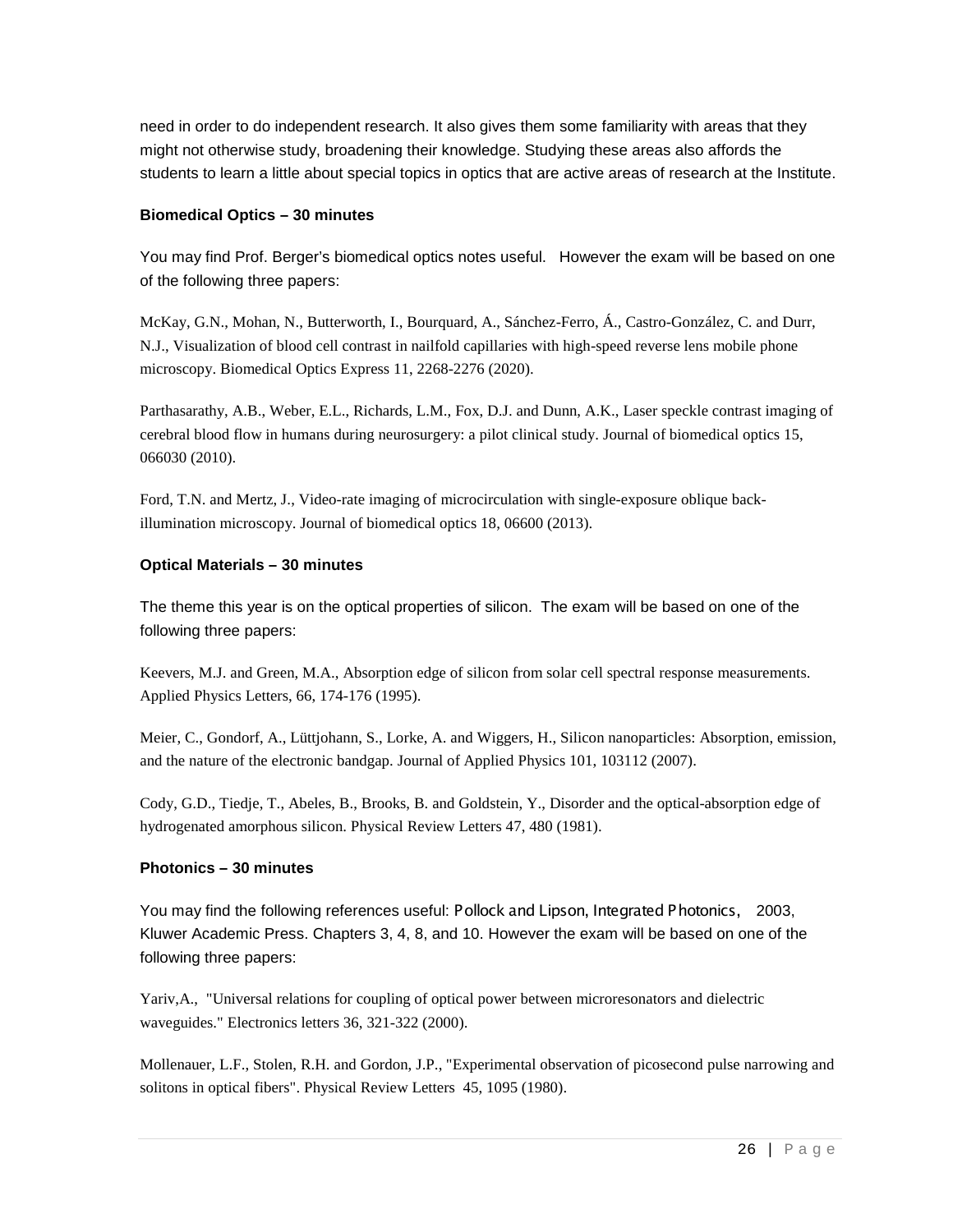Saito, S., Yamamoto, Y. and Kimura, T. "Optical FSK heterodyne detection experiments using semiconductor laser transmitter and local oscillator" IEEE Journal of Quantum Electronics 17, 935-941 (1981).

#### **System Design – 90 minutes**

As optical scientists and engineers we strive to develop systems that are capable of detecting and reporting the experimental quantities of interest. This question asks the student to consider how the goals of an entire system get converted to the specifications of the individual sub- systems or components. The process of partitioning the system into subsystems and attributing performance characteristic to each part often involves estimation, approximation and "rules of thumb." After proposing first-order system designs, testing plans for the sub-systems and the overall system must be developed to ensure the system does work as needed and problems can be identified and appropriately attributed.

In this question you will be presented with some form of either an optical system, electrooptical system or opto-mechanical system. As you approach the question, you should consider the first-order design of the entire system and not merely focus on a single part or functional attribute of the system. Your goal would be to partition the system into sub- systems and/or develop specifications for either the sub-systems or components such that the entire system should in principle work. You will be asked to outline testing strategies that could be applied to the overall system and the individual subsystems.The question presented will draw from to pics covered in the core PhD curriculum, Optics 441, 442, 461, 462, 425 and 465. The question will present either a question on the design of an optical system to meet a specified purpose, the tolerancing of an optical system or the application of an optical principal (e.g. the Lagrange invariant) to solve an optical system problem.The question will be graded primarily on the *consistency, completeness* and *appropriateness* of the first-order design and the *adequacy* of the testing plan.References: Principall y, the curriculum of OPT 425, 441, 442, 461, 462 and OPT 465.Additional insight on this topic can be gleaned from:
 Philip C. D. Hobbs, Building Electro-optical Systems: Making it all work, Wiley, 2009, ISBN 978-0- 470-40229-0. This reference is very comprehensive and provides in depth examples. It is especially good at covering topics of signal to noise and photon budgets. Optical Engineering Handbook, OSA/SPIE publishers 2003, Chapter 25.W. Smith, Modern Optical Engineering, McGraw -Hill, 2000, Chapter 15.W. Welford, Useful Optics, Univ. Chicago Press, 1991, Chapter 16.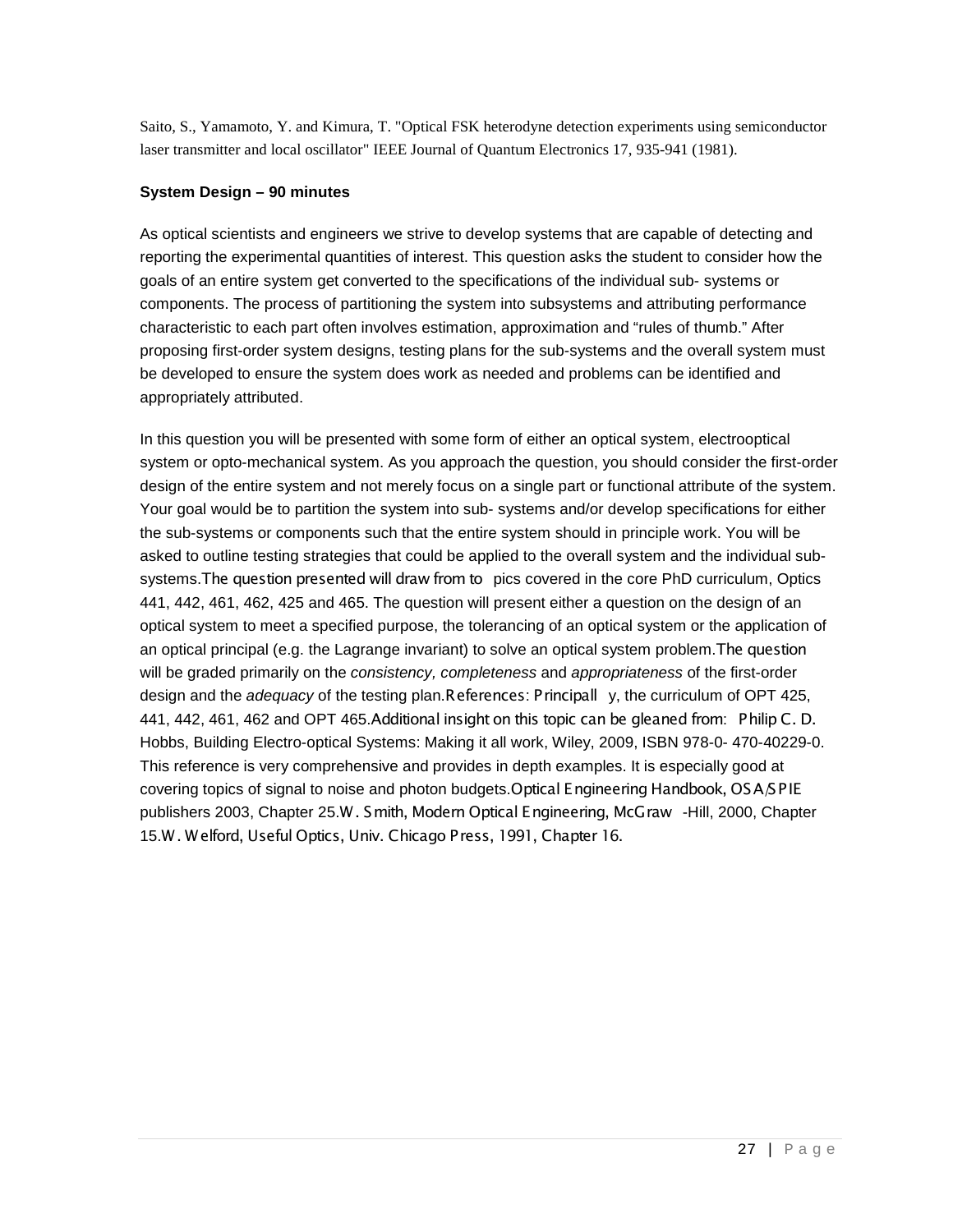

# **Ph.D. Student Annual Progress Report**

| Student's Name: |                           |
|-----------------|---------------------------|
| Date:           |                           |
| Advisor's Name: | Year of enrollment in PhD |
| program:        |                           |

Thesis Committee members (if applicable):

All course requirements have been met; Program of Study form is attached (or was in a prevous year) [yes/no]: \_\_\_\_\_\_\_\_\_

Thesis proposal completed or expected month:

Thesis defense expected year/month:

## **In the past 12 months I have accomplished these things:**

-Research, publications, conference attendance and presentations, courses taken, TA, etc.

## **My goals for the upcoming 12 months:**

-Objectives you have for the coming 12 months, as well as for the rest of your PhD studies.

## **Comments and signature from advisor:**

Please complete this form, **obtain your advisor's comments and signature,** and give a hardcopy or pdf copy to the Graduate Coordinator (Kai Davies) by **May 31st**.

Note: If you are advised by a faculty outside Optics, we need your internal advisor's signature as well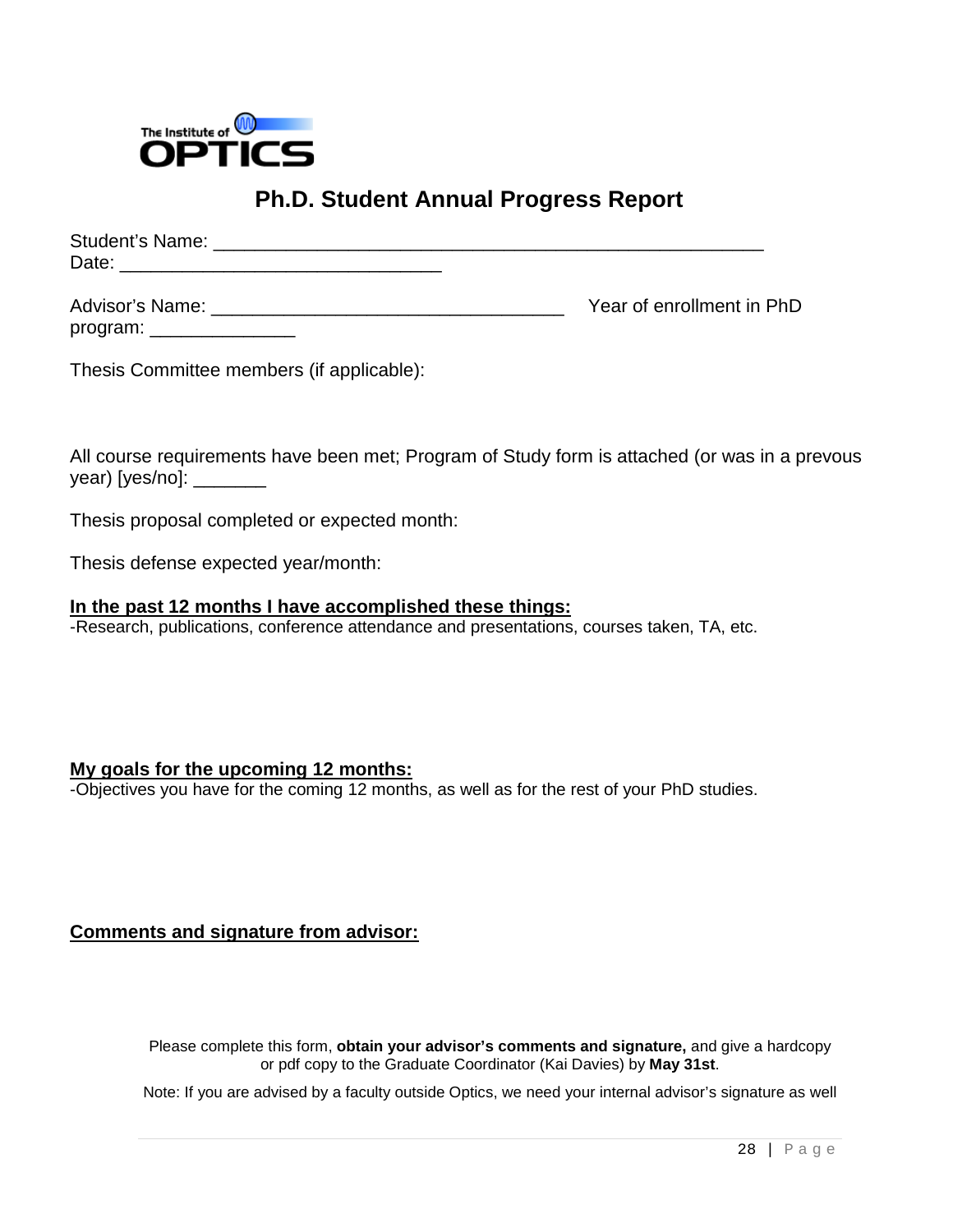## **A GUIDE TO THE PREPARATION OF PH.D. THESIS PROPOSALS**

In order to help students conduct research that will lead to successful completion and defense of the doctoral dissertation, The Institute of Optics faculty has established a requirement that all students prepare and defend a thesis proposal in the early phases of their research. It is felt that the experience gained through the completion of this requirement will be beneficial to all students, for it will make them conduct thorough review of their field of specialization, clearly delineate the problem to be investigated, and establish goals and objectives that are appropriate in scope for a doctoral research project.

The thesis proposal and any subsequent revisions are to be submitted to The Institute faculty as a whole; all are invited to make whatever comments or suggestions they feel appropriate. In order to allow time for the faculty to make these comments, the proposal must be circulated to the entire faculty at least two weeks before the examination. The proposal must have the general approval of the student's prospective thesis advisor prior to submission to the faculty. However, the thesis advisor is not expected to vouch for all statements made in the proposal, nor to assume the student's burden of responsibility for the proposal.

It is expected that students will submit thesis proposals no later than 21 months after they demonstrate, by passing the written Preliminary Examination, their general competence at the level required for doctoral research. It is very much in the student's best interests to write the proposal as soon as possible. This will organize the research efforts so as to complete the dissertation with the least wasted time and effort.

At the time of circulation to the faculty, a copy of the proposal should be given to the Administrator for Graduate Studies who will place it in the files. The Administrator will also provide a copy of the "Examination Appointment Form for the Master's Final, Doctor of Philosophy Qualifying". This form nominates the faculty members to serve on the examination and sets a date for it. This form must be submitted to the Dean for Graduate Studies at least two weeks before the date of the examination.

#### **Oral Qualifying Examination**

According to University regulations, the oral qualifying examination is the official Ph.D. Qualifying Examination, and the written examination must be passed for the student to become eligible to take the oral examination.

The oral qualifying Examination is subject to the following University rules. It must be taken at least six months before the final examination. A vote to pass the candidate must be approved by at least three-fourths of the designated members of the committee. The votes of all committee members will be recorded. The office of the Dean must be notified at least two weeks before a qualifying examination is to be held, and passage or failure must be reported to the Dean within one month after the examination. A second qualifying examination may be taken only upon the recommendation of the College Graduate Committee and the approval of the Dean.

In the oral qualifying examination, the student is expected to present a defense of the thesis proposal and to demonstrate competence in areas that are generally related to the proposed research. The Examining Committee, after hearing the defense, will either pass the student, allowing formal commencement of research, or fail the student, with an appropriate recommendation for future action. An exception is that when only minor deficiencies in the proposal or defense are brought out in the exam, the Examining Committee may postpone its decision to a later date, to give the student an opportunity to eliminate the deficiencies.

The procedure is as follows:

1. The student finds a prospective thesis advisor and selects a topic for Ph.D. research.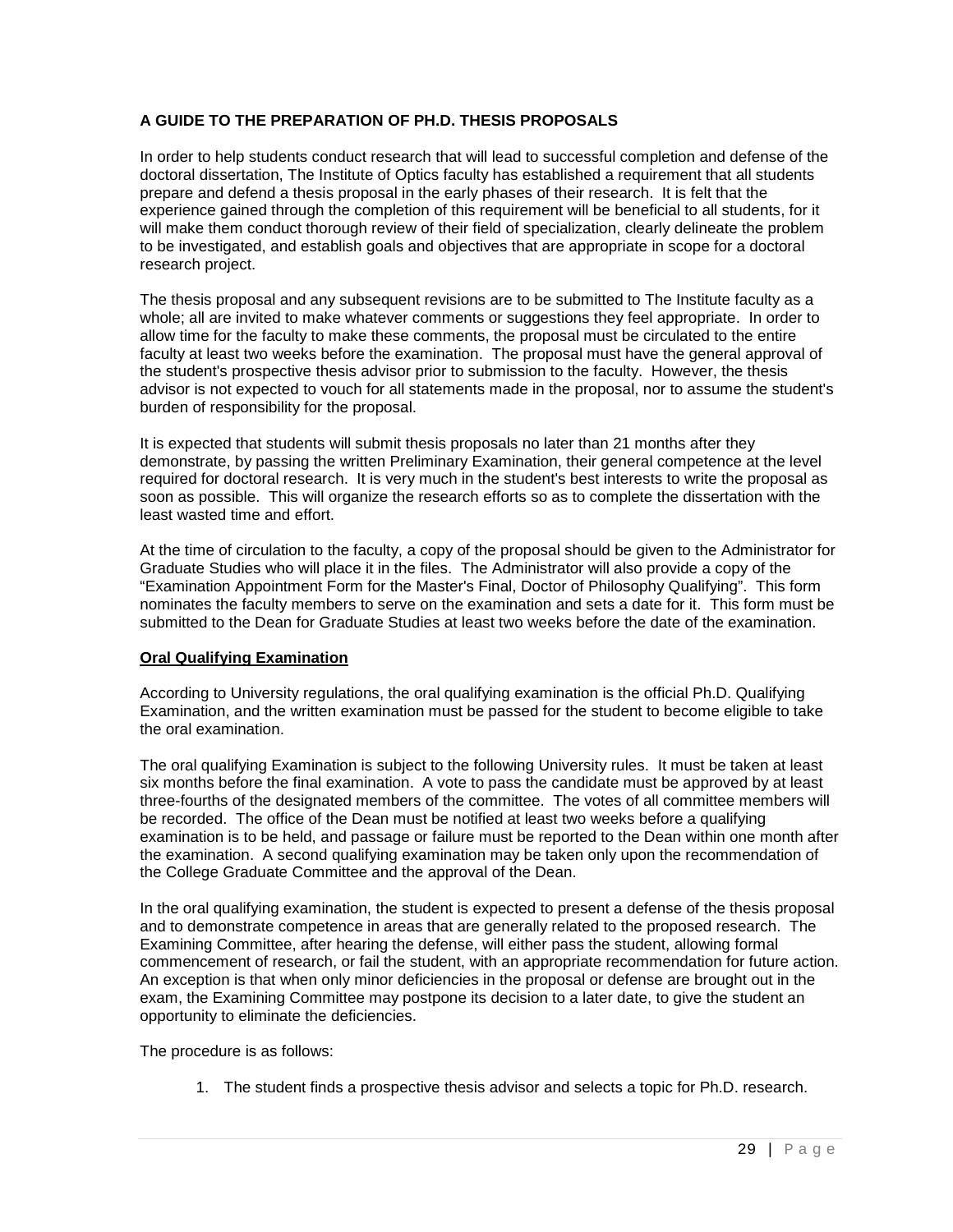2. The student prepares a written document which describes the proposed research. The Thesis Proposal serves three purposes. It organizes the student's efforts along a path which the Faculty agree may reasonably lead to a doctoral thesis. It acquaints the Faculty as a whole with the research effort so that they may offer assistance and counsel as is appropriate. It forms the focus for the Oral Qualifying Examination.

In order to properly serve these purposes, it is essential that the proposal state as clearly and succinctly as possible the nature and scope of the project proposed. It is also essential that the proposal be prepared in a timely fashion so that it can assist and guide the research. It should not be a draft of the first half of the thesis describing completed work.

## **FORM OF THESIS PROPOSALS**

Thesis proposals should be typeset (double-spaced) and made into a pdf file. Copies of recent successful thesis proposals are available from the Graduate Coordinator. The thesis proposal should contain the following parts:

#### 1. **Title/Abstract Page**

The first page of the thesis proposal, the cover page, should give the tentative title of the thesis, the student's name, the prospective faculty advisor's name, and the date of the proposal. This should be followed by a 200-word abstract. The abstract should summarize the proposed research, rather than give a description of what is contained in the proposal.

#### 2. **Introduction**

The introduction should give a general description of the field within which the proposed research falls. It should make use of extensive literature references, both to permit the discussion to be concise and to demonstrate that the student is familiar with the literature in the chosen field.

#### 3. **Proposed Research**

This section is the heart of the thesis proposal, and should present, in detail, the objectives of the proposed research. The discussion should describe the particular contributions that are anticipated, and how they relate to previous work in the field. Alternative courses of action should be considered, and the chosen one justified. Anticipated problems should be described.

#### 4. **Bibliography & References Cited**

Include a bibliography of references directly cited and source materials relied upon for this project. All citations must be formatted consistently.

#### **Total Length**

The total length of the proposal, including text, figures, appendices, etc., should not exceed 12 pages, not counting the cover page and additional page(s) for references.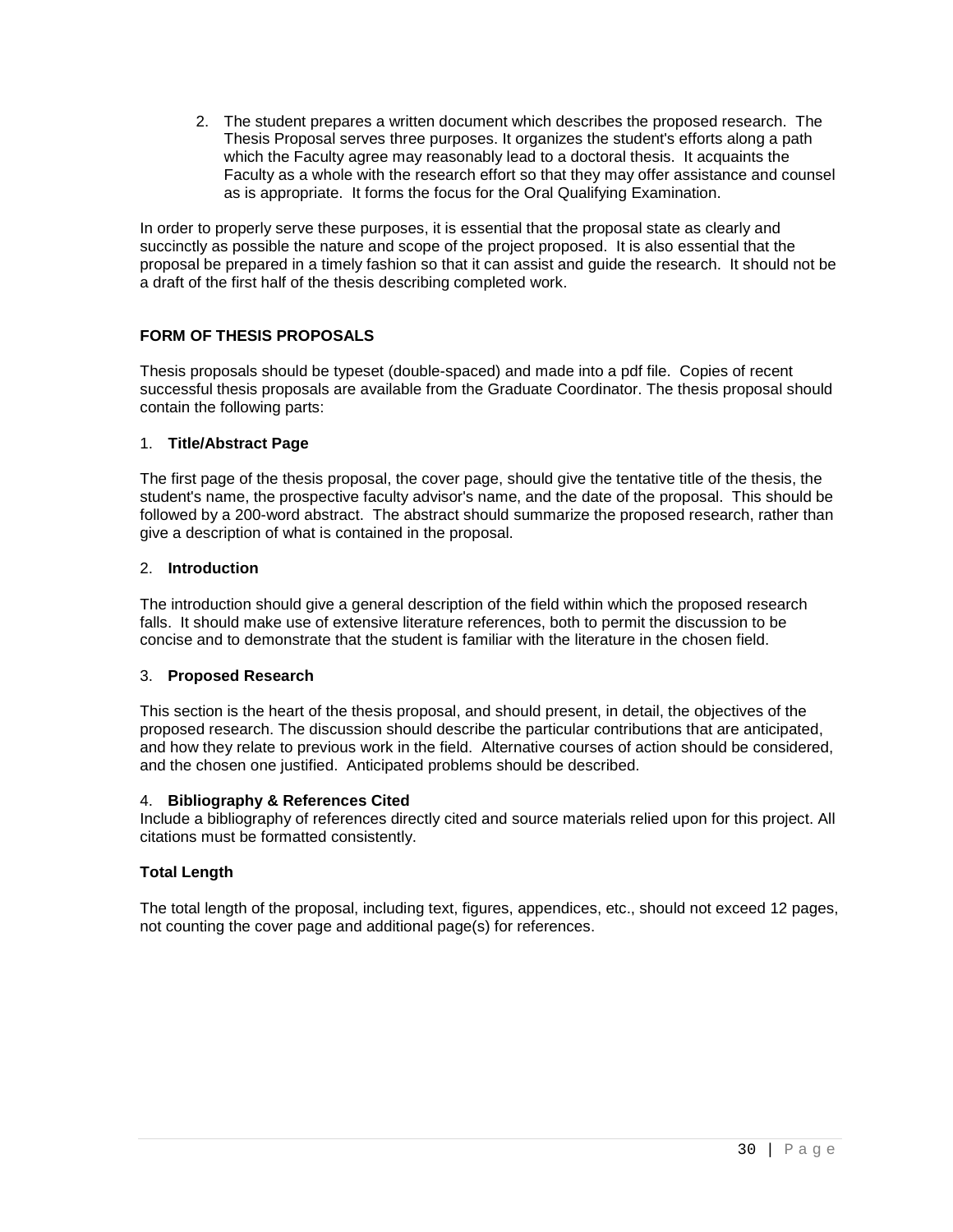#### **Dissertation Timeline:**

#### **\*Inform the Graduate Coordinator when you start the process to prepare for your defense.**

#### **Leading up to the defense…**

- Nominate a faculty member to serve as chair for your defense
	- o Must be a non-member of the student's program, department, and committee
	- o Must be at assistant professor rank or higher
- Refer to the "Preparing for a PhD Defense" guide, check your timeline using the PhD Date Calculator, and obtain the Thesis manual from the AS&E GEPA website: <http://www.rochester.edu/college/gradstudies/phd-defense/index.html>
- Notify the Graduate Coordinator of you intent to defend and any preliminary details you have

## **AT LEAST 6 weeks before defense**

- Provide Committee Chair and committee members with a bound copy of your dissertation
	- $\circ$  It is OK to send your committee an electronic copy of your thesis if you have gained their permission to do so. ASK THEIR PREFERENCE!
- Pick a date
	- o Inform Graduate Coordinator
		- Graduate coordinator will generate your new student record using the <https://phdprocess.ur.rochester.edu/> website.
	- o Fridays are the best day, if possible, as it is easiest to find vacant rooms on Fridays.
- Book a room
	- o Graduate Coordinator will help you

## **AT LEAST 4.5 weeks before defense**

- Email a PDF file of your thesis to your online registration record
	- o This should be the same version of your Thesis that you give to your committee members for review

## **Upon submitting final corrections**

- The Institute requires that you donate 1 bound copy of your thesis to add to our collection in the copy room
	- o Please print this 1-sided and in color (if possible). Do not bind or staple the document, simply hold it together with a clip. Give your thesis to the Graduate Coordinator, along with \$10 (or instructions on how to bill you) which will be used for binding the document

## **Explanation of Timeline:**

**6 weeks before you defend** you should give your committee copies of your thesis to read. Technically, these are supposed to be bound copies, but most professors don't mind receiving it electronically. Please check with your committee members about how they prefer to receive the thesis.

The committee is given 2 weeks to read the thesis. During these two weeks, you are creating your online registration, and the Graduate Coordinator is gathering external documents, etc. During this time, you should also send me a PDF file of the thesis that you gave to your committee (or you can also just upload this straight to your online registration. Whatever is best for you).

**4 weeks before you defend** (2 weeks after you give your committee the thesis), the Graduate Coordinator will approve your online registration. Once the Graduate Coordinator approves your registration, it will be automatically sent to your committee members for approval. At this point, your committee members will have to electronically approve that *they have read your thesis and it is defendable*. This is why they needed 2 weeks to read your thesis.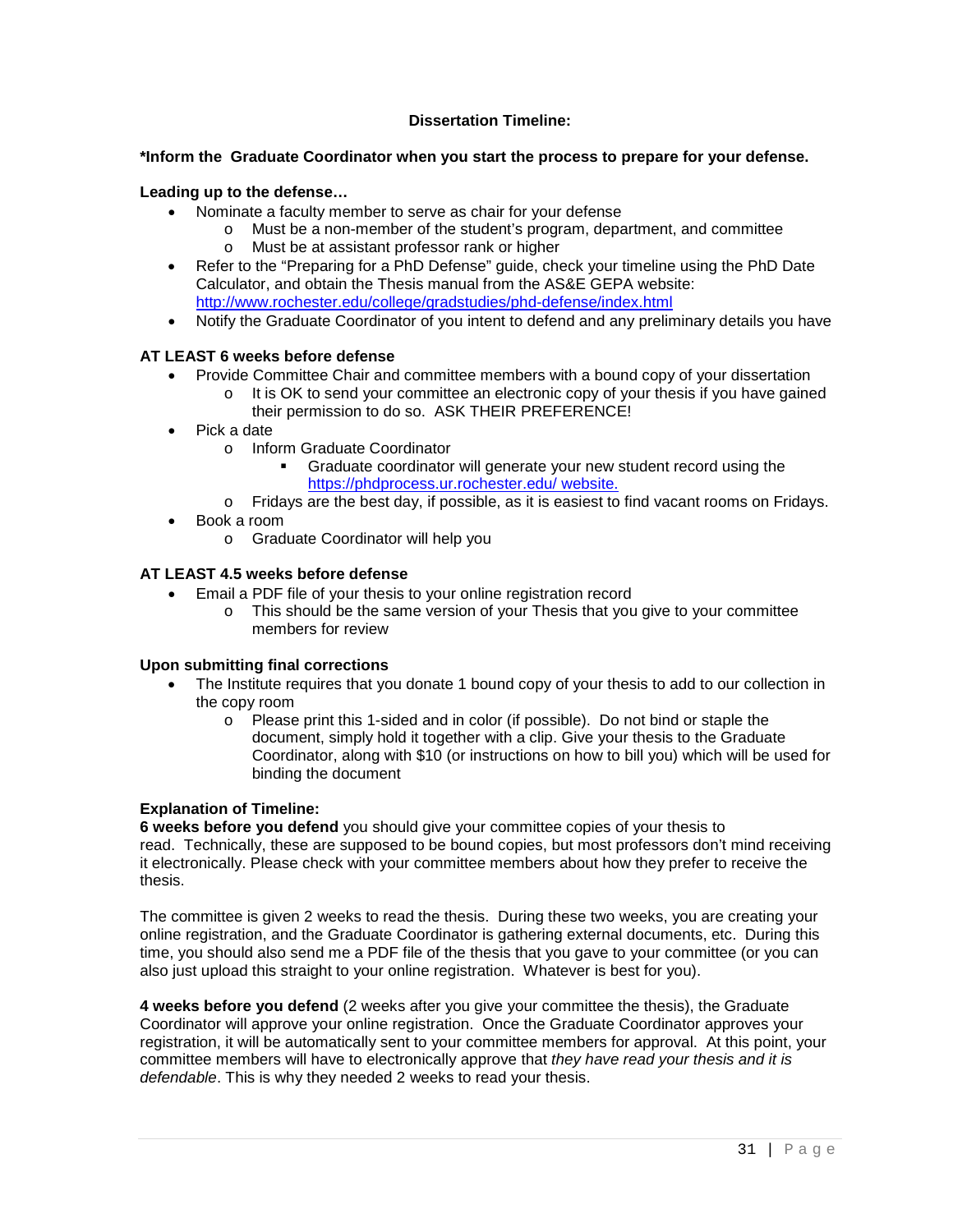Once all the committee members have approved your registration, it will be sent to the Director of the Institute. Once he approves, it will be sent to GSO.

Your electronic registration is due to GSO no later than 3 weeks before you defend. So essentially, your committee and the Director have 1 week to approve the document, the caveat being that the Director cannot approve until your entire committee has approved.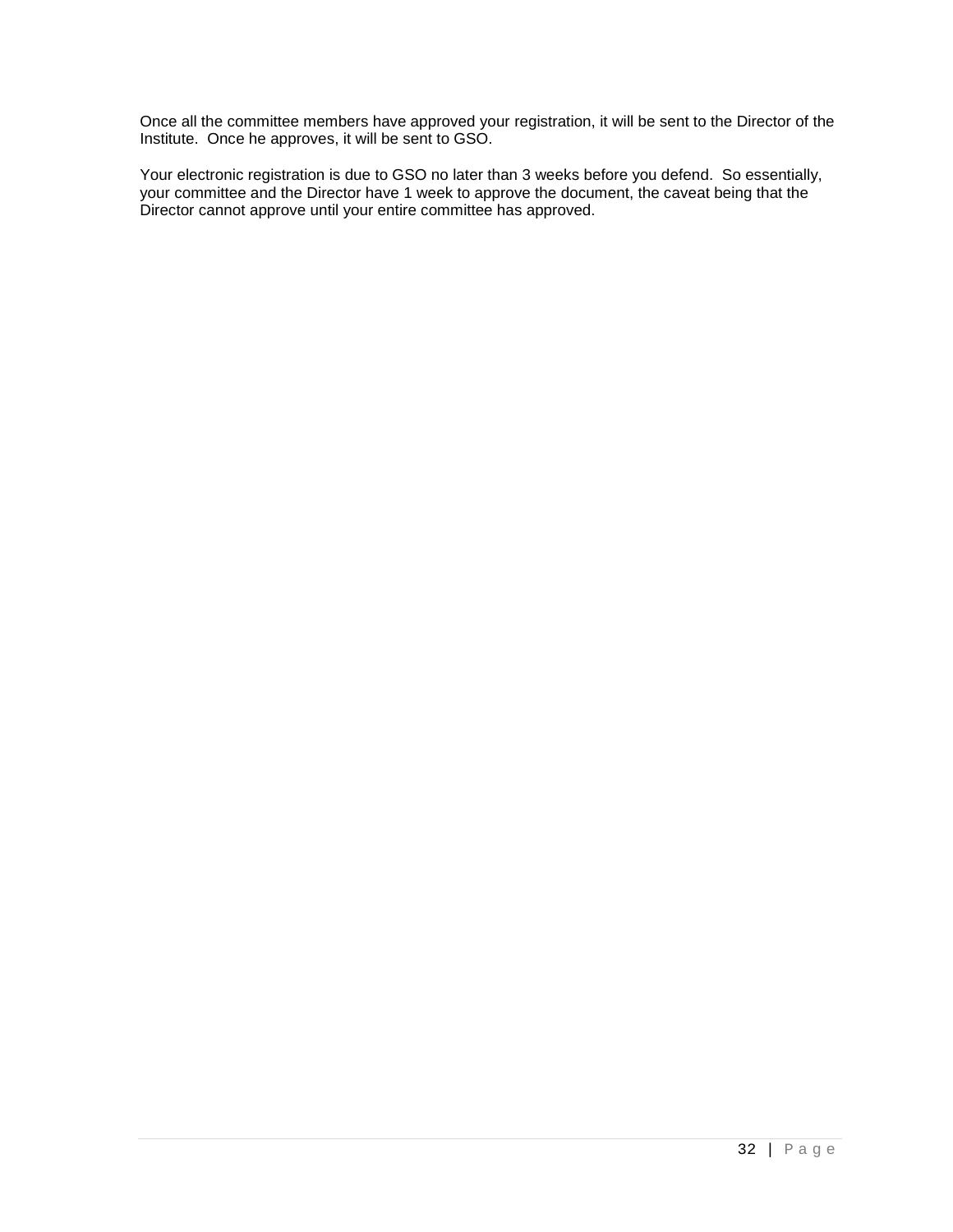#### **GRADUATE COURSE DESCRIPTIONS**

Unless otherwise noted, all courses carry 4 hours of credit. **An asterisk (\*)** after the course name indicates that this course satisfies the advanced course requirement.

#### **OPT 407 – SCANNING ELECTRON MICROSCOPY PRACTICUM**

Overview of techniques for using the SEM (Scanning Electron Microscope) and Scanning Probe (AFM, STM) and analyzing data. Students perform independent lab projects commensurate with their graduate research.

#### **OPT 410 – Introduction to Augmented and Virtual Reality**

This course provides a broad introduction to augmented and virtual reality (AR/VR) systems. The course involves lectures covering an overview of all aspects of the AR/VR domain, as well as individual work performed by each student aimed at providing more intensive training on various aspects of AR/VR. Topics covered in the lectures include history, conceptual origins, and design/evaluation principles of AR/VR technologies; overview of visual/auditory/haptic AR/VR interfaces and applications; visual perception; optics/platforms/sensors/displays; auditory perception and spatial audio; silicon hardware architecture and materials; graphics and computation; interfaces and user experience design; data processing and machine intelligence for AR/VR; introduction to AR/VR programming tools; societal implications and ethical aspects. At the end of the course, students will have gained familiarity with the techniques, languages, and cultures of fields integral to the convergent research theme of AR/VR.

## **OPT 411 – MATHEMATICAL METHODS FOR OPTICS & PHYSICS**

Advanced techniques utilizing vector calculus, series expansions, contour integration, integral transforms (Fourier, Laplace and Hilbert) asymptotic estimates, and second order differential equations.

Prerequisites: ME 201, 202 and permission of instructor

#### **OPT 412 – QUANTUM MECHANICS FOR OPTICS**

This course covers the topics in modern quantum theory which are relevant to atomic physics, radiation theory, and quantum optics. The theory is developed in terms of Hilbert space operators. The quantum mechanics of simple systems, including the harmonic oscillator, spin, and the oneelectron atoms, are reviewed. Finally, methods of calculation useful in modern quantum optics are discussed. These include manipulation of coherent states, the Bloch spere representation, and conventional perturbation theory.

References: Cohen-Tannoudji, Diu and Laloe, Merzbacher, Schiff, Dirac. Prerequisite: One course in undergraduate wave mechanics or permission of instructor.

# **OPT 413 – INTRODUCTION TO RANDOM PROCESSES**

Random signals and noise in linear systems. Selected topics in probability theory, random variables, random vectors, random sequences (random walk, Martingales, ARMA model, Markov chains), random processes (Poisson process, Gaussian process, Wiener process, Markov process), stationary and cyclostatioany processes, random process inputs to linear systems, ergodicity, filtering, linear estimation, bandlimited and bandpass processes.

#### **OPT 414 – DETECTION AND ESTIMATION\***

Cross-listed with ECE 441. Loss and utility; Bayesian inference; risk functions, randomized decisions, admissible decisions; empirical Bayes for unknown prior; Neyman-Pearson hypothesis testing,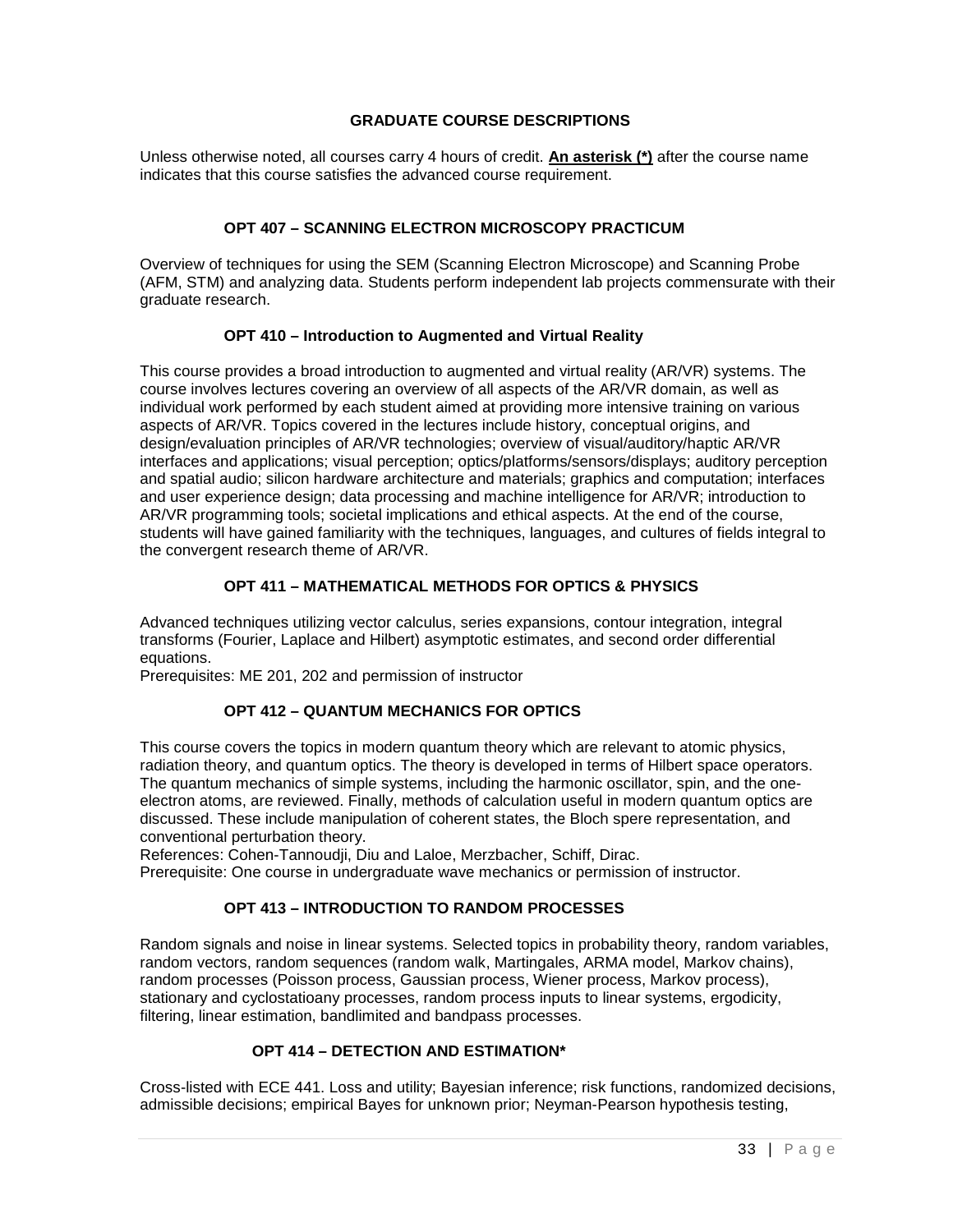receiver operating characteristic; sufficient and minimal sufficient statistics and Rao-Blackwellization; unbiased estimation; minimum variance unbiased estimation and Cramer-Rao inequality, maximum likelihood estimation; nonparametric estimation of cdfs.

Prerequisite: ECE440 or equivalent, or permission of instructor.

## **OPT 421 – OPTICAL PROPERTIES OF MATERIALS**

Optical properties of materials, primarily via interaction of light with materials' electrons and phonons. Excitons, plasmons, polaritons. Optical processes: reflection, refraction, absorption, scattering, Raman scattering (spontaneous and stimulated), light emission (spontaneous and stimulated). Kramers-Kronig relations. Electrooptic effects and optical nonlinearities in solids. Plasmonics. Emphasizes semiconductors; metals and insulators, and gases also discussed.

This course consitutes one of the topics covered in the PhD Preliminary Examination.

This course fulfills the Quantum Optics course requirement for MS Plan B students.

Prerequisites: Undergraduate Quantum Mechanics

## **OPT 422 – COLOR TECHNOLOGY**

Color Technology is more than just pigments, dyes, paints, and textiles. Everywhere in modern technology (smart phones, tablets, displays, lighting, cinema, printers, etc.) is the need for a basic understanding of how we measure, identify, communicate, specify, and render color from one device to another. This course addresses color order systems, color spaces, color measurement, color difference, additive and subtractive color, and rendering of color images. The student will learn about color matching, lighting conditions, metamerism, and color constancy. At the semester's end, each student will have compiled a Color Toolbox with useful functions to derive different necessary color values within MatLab.

Prerequisites: Linear Algebra, MatLab

## **OPT 423 – DETECTION OF OPTICAL RADIATION**

The course covers modeling of optical radiation, human perception of light, emission of thermal radiation, statistics of light and detectors, basic parameters of photodetectors, and different types of detectors.

References: Robert W. Boyd, Radiometry and the Detection of Optical Radiation, Wiley, 1983, ISBN 0-471-86188-X; William L. Wolfe, Introduction to Radiometry, SPIE, 1998, ISBN 0-8194-2758-6; Bahaa E. A. Saleh and Malvin C. Teich, Fundamentals of Photonics, Wiley, 2007, ISBN 978- 0471358329

#### **OPT 424 – FUNDAMENTALS OF LASERS (for external students)**

Fundamentals and applications of lasers and laser systems, including optical amplification, cavity design, beam propagation and modulation. Emphasis is placed on developing the basic principles needed to design new systems, as well as an understanding of the operation of those currently in use.

Prerequisites: Permission of instructor. Not available for Optics and Physics graduate students.

## **OPT 425 – RADIATION AND DETECTORS**

The course covers the following topics: emission of thermal radiation, modeling of optical propagation (radiometry), quantifying the human perception of brightness (photometry) and of color (colorimetry), fundamentals of noise in detection systems, parameters for specifying the performance of optical detectors, and a survey of several specific types of lasers. References: Boyd, Radiometry and the Detection of Optical Radiation; Kingston, Detection of Optical and Infrared Radiation.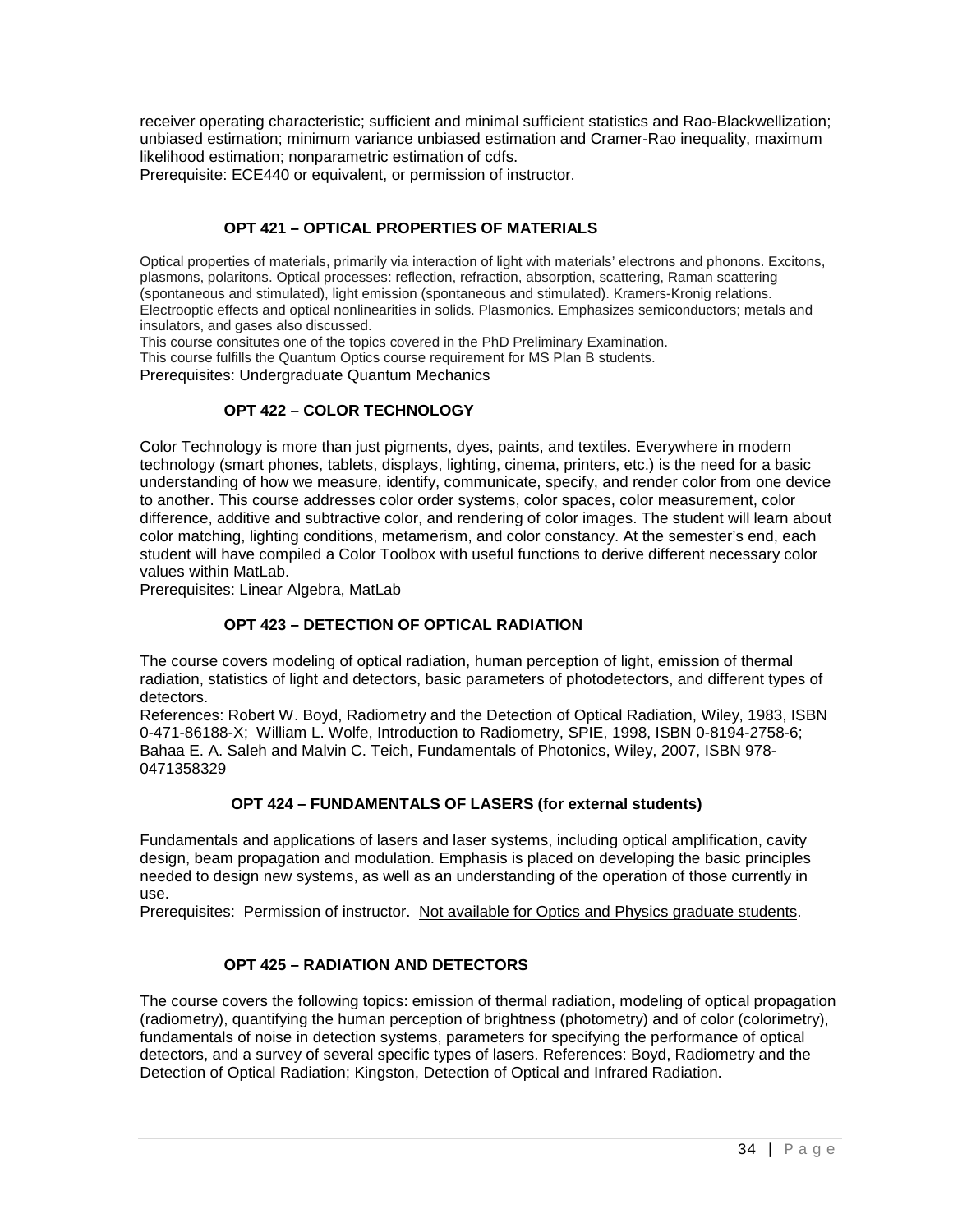#### **OPT 427 – OPTICAL LIQUID CRYSTALS**

This course will introduce the materials, terminology, effects, and devices used in the field of liquid crystal optics. Basic structures in nematic and cholesteric liquid crystals will be discussed and related to optical phenomena like transmittance, absorption, scattering, birefringence and selective reflection (the effect seen in scarab beetles and utilized to protect the OMEGA laser at LLE from blowing itself up). Two keys for device applications are LC chemical composition and molecular alignment, and these will be covered in order to understand the manufacture and operation of passive devices like wave plates and selective reflection polarizers. The basic electro-optics for active devices like EO switches and LC displays will also be covered. Other applications to be explored include mood rings, polarizing pigments for document security, smart windows, and car paint.

## **OPT 428 – OPTICAL COMMUNICATION SYSTEMS**

The course is designed to give the student a basic understanding of modern optical communication systems while making him/her aware of the recent technological advances. The following topics will be covered: analog and digital signals, multiplexing techniques, modulation formats, dispersive and nonlinear effects in optical fibers, light-emitting diodes and semiconductor lasers, receiver design, noise and signal-to-noise ratio, bit error rate, optical amplifiers, dispersion management, multichannel systems, soliton systems, coherent lightwave systems.

Course Textbook: G. P. Agrawal, Fiber-Optic Communication Systems, 3rd ed. (Wiley, New York, 2002); Reference books: Ramaswami and Sivarajan, Optical Networks, (Moragn, 2002); G. Keiser, Optical Fiber Communications, (McGraw-Hill, 2000).

This course fulfills the Quantum Optics course requirement for MS Plan B students.

## **OPT 429** – **CHEMICAL BONDS; MOLECULES AND MATERIALS**

An introduction to the electronic structure of extended materials systems from both a chemical bonding and a condensed matter physics perspective. The course will discuss materials of all length scales from individual molecules to macroscopic three-dimensional crystals, but will focus on zero, one, and two dimensional inorganic materials at the nanometer scale. Specific topics include semiconductor nanocrystals, quantum wires, carbon nanotubes, and conjugated polymers.

## **OPT 432 – OPTO-MECHANICAL DESIGN**

The mechanical design and analysis of optical components and systems will be studied. Topics will include kinematic mounting of optical elements, the analysis of adhesive bonds, and the influence of environmental effects such as gravity, temperature, and vibration on the performance of optical systems. Additional topic include analysis of adaptive optics, the design of lightweight mirrors, thermo-optics and stress-optics (stress birefringence) effects. Emphasis will be placed on integrated analysis whish includes the data transfer between optical design codes and mechanical FEA codes. A term project is required.

This course fulfills the Geometrical Optics course requirement for MS Plan B students.

## **OPT 433 – OPTICAL FABRICATION AND TESTING TECHNOLOGY**

This laboratory and lecture course is designed to give a firsthand working knowledge of optical glasses, their properties, and the methods for fabricating and characterizing high quality glass surfaces and components. Lectures will emphasize the physical and optical properties of glass, methods for manufacturing glasses, the component finishing process (grinding and polishing), cleaning, finished element specification, chemical durability and optical quality evaluation methods. New glasses and their applications in laser systems and nonlinear optics will be described.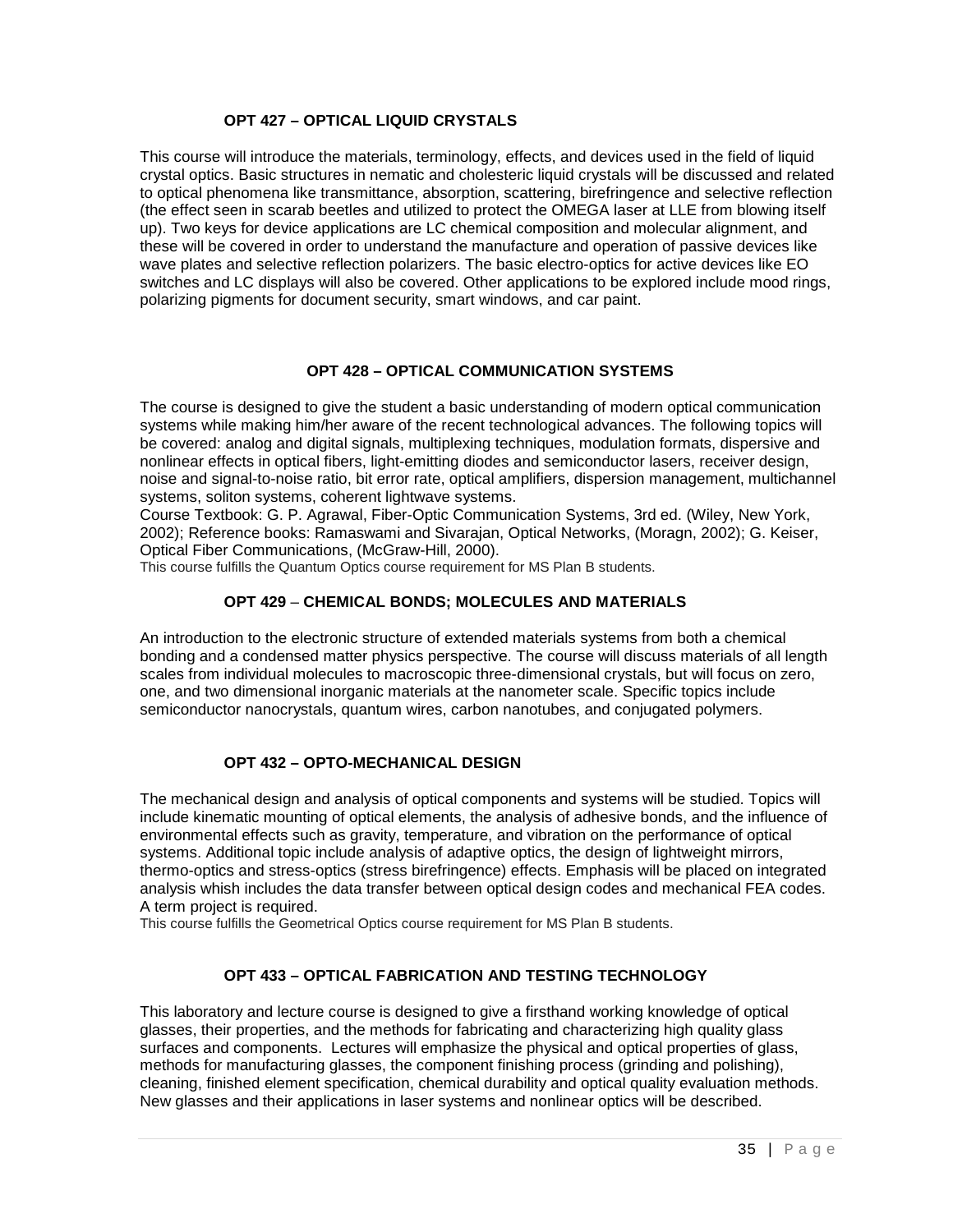The laboratory is designed to expose the student to several varieties of optical glasses, the methods for cold working glass blanks, and the fabrication and testing of selected optical elements. Hands-on activity with grinding and polishing equipment will be required to complete one of a variety of projects. In addition to using standard test fixtures and reference standards, to evaluate their work as it progresses, each student will learn the fundamentals of interferometric testing and data interpretation, and methods for evaluating surface smoothness via noncontact, optical profilometry. An introduction, by demonstration, to continuous polishing and optical contacting techniques will be provided during the laboratory portion of the course. (continued next page)

Enrollment: 12 students maximum (priority to graduate Optics students). Text: Instructor's notes, 450 pages provided to students in a 3-ring binder at cost. This course fulfills the Quantum Optics course requirement for MS Plan B students.

#### **OPT 440 – FREEFORM OPTICS\***

Freeform optics is an emerging technology that a broad industry community anticipates will permeate optical systems of the future. This course will define and reveal the history of freeform optics. After an overview on freeform optics that will span design, fabrication and optical testing, the course will then review the theory of optical aberrations for rotationally symmetric system with an emphasis on the field dependence of the aberrations, before introducing Nodal Aberration Theory that was developed in the 1980s for systems that depart from rotational symmetry. Design concepts will then be presented, including the aberrations of freeform optics. Examples of freeform optics designs will be presented. The sensitivity of freeform optics systems to misalignment and form errors will then be discussed. Guest lectures on the mathematics of freeform optics for manufacture, and optical fabrication and testing will be included as possible. The class is intended to be accessible to graduate students in Optics. The course will allow graduate students to learn about freeform optics and also to advance their skills in optical system design. The format of the course will include meeting once a week and will include lectures interspersed with hands-on exercises throughout the semester and the writing of a report on each workshop problem. The reading material for the class will consist of review articles and papers from the primary scientific literature. Each student will be expected to report on the methods and conclusions of at least one paper from the primary literature as well as lead a discussion of that paper with the class or report on an independent project.

Pre-requisites: OPT 444 Lens Design and OPT 544 Advanced Lens Design. This course is aimed at graduate students who completed OPT444, and OPT544 is required but may be taken in parallel with OPT440.

This course fulfills the Geometrical Optics course requirement for MS Plan B students.

#### **OPT 441 – GEOMETRICAL OPTICS**

This course is designed to give the student a basic working knowledge of image-forming optical systems. The course is oriented toward problem solving. Material covered includes: image formation, raytracing and first-order properties of systems; magnification, F/number, and numerical aperture; stops and pupils, telecentricity vignetting; telescopes, microscopes, magnifiers, and projection systems; the Delano diagram; the eye and visual systems, field lenses; optical glasses, the chromatic aberrations, and their correction; derivation of the monochromatic wavefront aberrations and study of their effects upon the image; third order properties of systems of thin lenses; effects of stop position and lens bending; aplanatic, image centered, and pupil centered surfaces; and field flatteners.

References: Smith, Modern Optical Engineering, McGraw-Hill; Lecture notes. This course consitutes one of the topics covered in the PhD Preliminary Examination.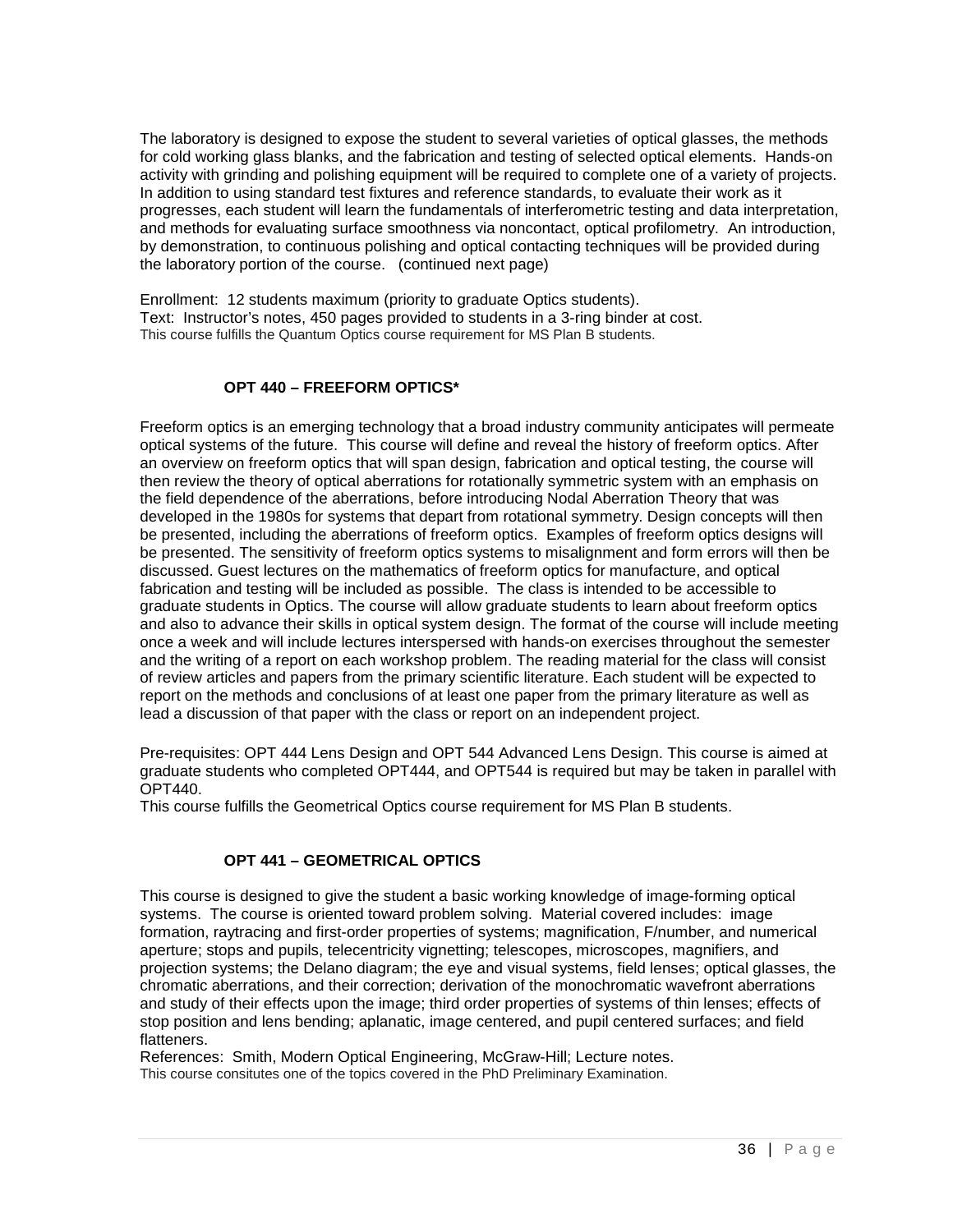#### **OPT 442 – INSTRUMENTAL OPTICS**

This course provides an in-depth understanding of the principles and practices of optical instrumentation: Optical metrology, including wavefront and surface metrology, interferometric instruments and interferogram analysis, coherence and coherence based instruments, phase measurement and phase-shifting interferometry; Spectroscopic instrumentation, including the Fourier Transform Spectrometer, the Fabry-Perot interferometer, and the grating monochromator; Image plane characterization (star test, Ronchi test, and modulation transfer function); The influence of illumination and partial coherence on image forming systems, including microscopes, systems for projection lithography, and displays. Prerequisites: OPT 441*.*

This course fulfills the Geometrical Optics course requirement for MS Plan B students.

## **OPT 443 – FUNDAMENTALS OF MODERN OPTICAL SYSTEMS**

This course covers fundamental ray optics that are necessary to understand today's simple to advanced optical systems. Included will be paraxial optics, first-order optical system design, illumination, optical glasses, chromatic effects, and an introduction to aberrations. References: Hecht, Optics (4<sup>th</sup> edition); Smith, Modern Optical Engineering; Lecture notes.

#### **OPT 444 – LENS DESIGN**

A review of geometrical optics and  $3<sup>rd</sup>$  order aberration theory. Specification documents. Image assessment: ray intercept plots, wavefront analysis, spot diagrams, MTFs, and point spread functions. Optimization theory, damped least squares, global optimization, merit functions, variables and constraints. Glass, plastic, UV and IR materials. Aspheres, GRINs, and diffractive optics. Secondary spectrum, spherochromatism, higher order aberrations. Induced aberrations. Splitting and compounding lens elements. Aplanats and anastigmats. Refractive design forms: landscape lens, achromatic doublet, Cooke triplet, Double Gauss, Petzval lens, wide angle, telephoto, and eyepieces. Reflective design forms: parabola, Cassegrain, Schmidt, Ritchey Cretian, Gregorian, three mirror anastigmat, and reflective triplet. Computer aided lens design exercises using CodeV - includes a 4- 6 week individual lens design project.

Prerequisites: Permission of InstructorThis course fulfills the Geometrical Optics course requirement for MS Plan B students.

#### **OPT 445 – PRECISION INSTRUMENTATION DESIGN**

This course focuses teaching the multidisciplinary aspects of designing complex, precise systems. In these systems, aspects from mechanics, optics, electronics, design for manufacturing/assembly, and metrology/qualification must all be considered to design, build, and demonstrate a successful precision system. The goal of this class is to develop a fundamental understanding of multidisciplinary design for designing the next generation of advanced instrumentation.

## **OPT 446 – OPTICAL INTERFERENCE COATING TECHNOLOGY**

This course addresses the design. manufacture and quality control of optic interference coatings. Topics covered include: reflection and transmission at interfaces: the vector diagram; the Smith Chart; properties of periodic media; design of high reflectors. bandpass filters and edge filter; use of computer programs for design analysis; production techniques; thickness monitoring; thickness uniformity calculations.

This course fulfills the Physical Optics course requirement for MS Plan B students.

#### **OPT 447 – ADVANCED OPTICAL COATING DESIGN**

This course will cover such topics as the effects of dispersion, scatter, and inhomogeneity in multilayer interference coating designs. Attention will be given toward manufacturability of designs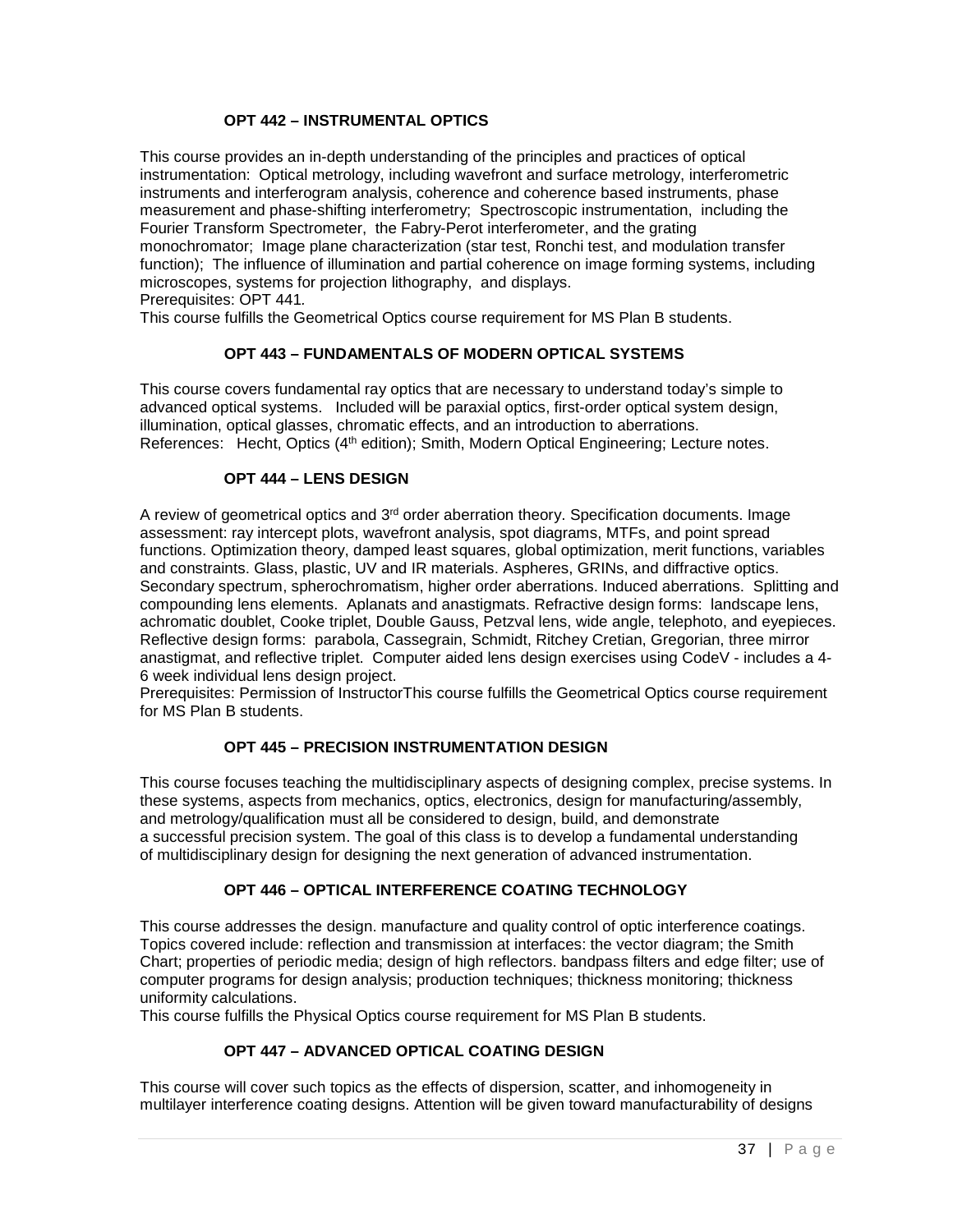and meeting common optical specifications. Design assignments will address fields including, but not limited to Ophthalmic, Lighting, Display, Anti-counterfeiting, Laser, and Infrared applications. Each student will be given access to current market design, optical characterization, and post-process analysis software.

Prerequisites: Linear Algebra, OPT 446 or OPT 462, or permission from Instructor This course fulfills the Physical Optics course requirement for MS Plan B students.

#### **OPT 448 – VISION AND THE EYE**

This course will reveal the intricate optical and neural machinery inside the eye that allows us to see. It will describe the physical and biological processes that set the limits on our perception of patterns of light that vary in luminance and color across space and time, we will compare the human eye with the acute eyes of predatory birds and the compound eyes of insects. The course will also describe exciting new optical technologies for correcting vision and for imaging the inside of the eye with unprecedented resolution, and how these technologies can help us understand and even cure diseases of the eye. The class is intended to be accessible to advanced undergraduate students, especially those majoring in Optics, Biomedical Engineering, or Brain and Cognitive Science, but is recommended for anyone with a curiosity about vision or an interest in biomedical applications of optics. The course will also serve as an introduction to the study of vision for graduate students.

## **OPT 449 (CVS 541) – INSTRUMENTATION AND METHODS FOR VISION RESEARCH**

This course describes the design, construction, and operation of optical instrumentation used in modern vision research. We discuss various techniques for delivering stimuli to the retina including Maxwellian view optics and CRT displays. Methods of calibrating these systems are described in the context of a practical treatment of radiometry, photometry, and colorimetry. The course also covers optical techniques for monitoring the retina such as optical coherence tomography, monitoring eye position such as Purkinje eye tracking, and monitoring the brain such as with infrared reflectance imaging.

#### **OPT 450 – POLARIZATION**

This course covers the fundamentals necessary to understand the behavior of fully and partially polarized light, and the significant range of applications and optical systems in which polarization is important. Topics include foundational electromagnetic theories of propagation and scattering, polarized plane waves, polarization eigenstates, Jones and Mueller Calculii, ellipsometry, polarization in multilayers and gratings, principles of polarization ray tracing, polarization effects in focusing and imaging, polarization metrology, and topics in polarization coherence.

Prerequisites: OPT 441 or 443 and 461 or 463 or permission of the instructor.

This course fulfills the Physical Optics course requirement for MS Plan B students.

#### **OPT 452 (ECE 452) – MEDICAL IMAGING** --**THEORY AND IMPLEMENTATION**

Physics and implementation of X-ray, ultrasonic, and MR imaging systems. Special attention is given to the Fourier transform relations and reconstruction algorithms of x-ray and ultrasonic-computer tomography, and MRI.

This course fulfills the Physical Optics course requirement for MS Plan B students.

#### **OPT 453** – **QUANTUM AND NANO OPTICS LAB**

This laboratory course (3 hours per week) exposes students to cutting-edge photon counting instrumentation and methods with applications ranging from quantum information to nanotechnology,biotechnology and medicine. Major topics include quantum entanglement and Bell's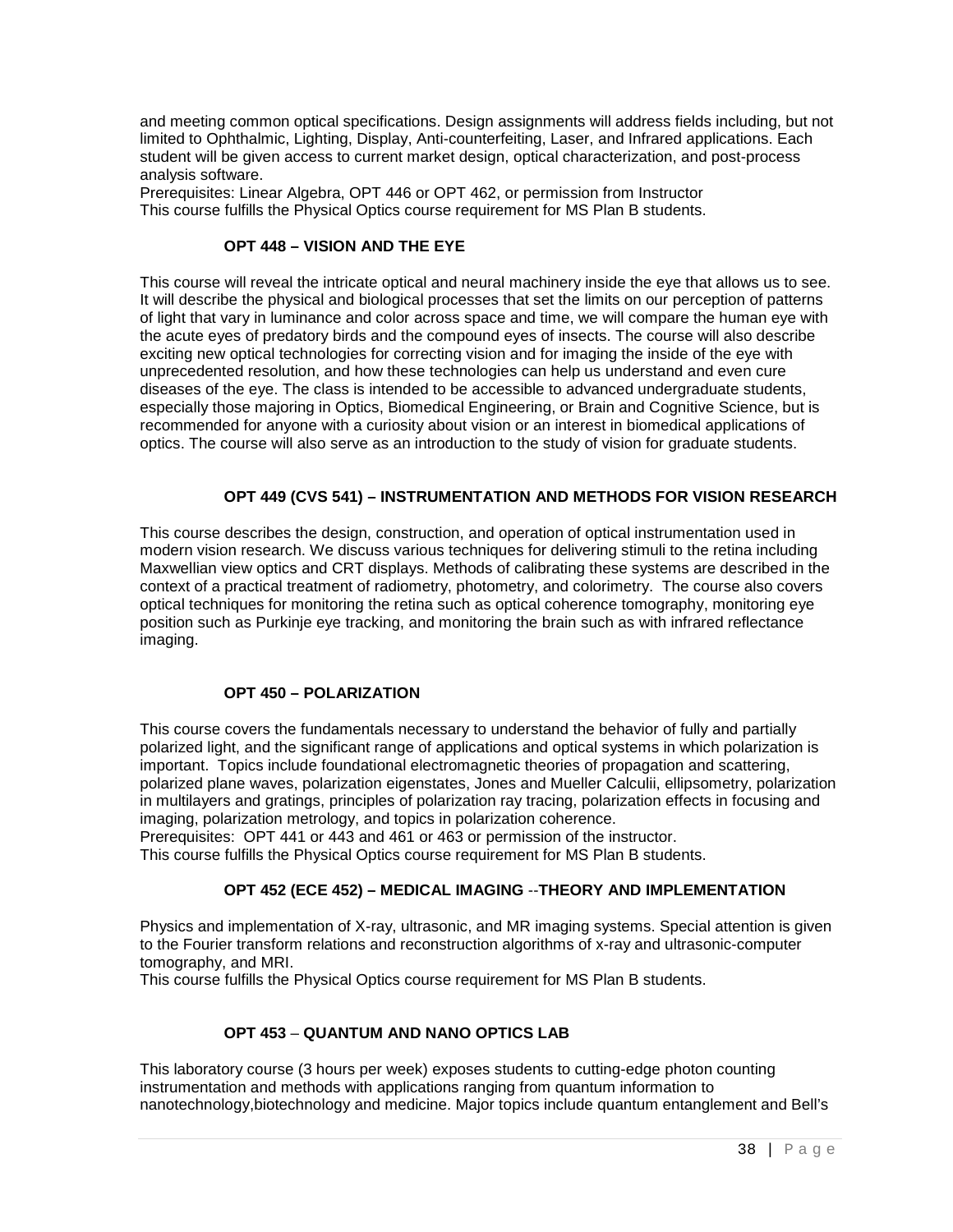inequalities, single-photon interference, single-emitter confocal fluorescence microscopy and spectroscopy, photonic bandgap materials, Hanbury Brown and Twiss interferometer, and photon antibunching. Each lab also includes lecture and discussions of lab materials.This course fulfills the Quantum Optics course requirement for MS Plan B students.

## **OPT 456 – OPTICS LABORATORY**

This is an intensive laboratory course. The laboratory experiments are likely to include the following:

- 1. Transverse and axial mode structure of a gas laser.
- 2. Detector calibration using a blackbody.
- 3. Production of a white light viewable transmission hologram.
- 4. Acousto-optic modulation.
- 5. Twyman-Green interferometry.
- 6. Optical Fibers Laser.
- 7. The Pockels cell as an optical modulator.
- 8. Optical beats (heterodyning) and CATV.
- 9. The YAG laser and second harmonic generation.
- 10. Fourier optics and optical filtering.
- 11. Lens Evaluation.
- 12. Modulation Transfer Function.
- 13. Applications and properties of pulsed dye laser.
- 14. Holographic optical elements.
- 15. Properties of Gaussian beams.

Offered Each Fall & Spring Semester

## **OPT 461 – FOURIER OPTICS (PHYSICAL OPTICS I)**

The principles of physical optics including diffraction and propagation based on Fourier transform theory; integral formulation of electromagnetic propagation; diffraction from apertures and scattering objects; applications to optics of Fourier transform theory, sampling expansions, impulse response, propagation through optical systems, imaging and transforming, optical transfer function, optical filtering; and selected topics of current research interest.

Text: Goodman, Introduction of Fourier Optics; Class Notes.

Prerequisites: Undergraduate electromagnetic theory, advanced calculus, linear algebra.

#### **OPT 462 – ELECTROMAGNETIC WAVES (PHYSICAL OPTICS II)**

This course covers topics in electromagnetic theory that serve as a foundation for classical descriptions of many optical phenomena. A partial list of topics includes: review of Maxwell's equations, boundary conditions, and wave equations; polarization of light; crystal optics; vector, scalar, and Hertz potentials; radiation from accelerated charges; electric and magnetic dipole radiation; Lorentz atom description of the interaction of light with matter; scattering; optical waveguides.

References: Jackson, Classical Electrodynamics; Born and Wolf, Principles of Optics. Prerequisites: Undergraduate electromagnetic theory, advanced calculus, vector analysis. This course fulfills the Physical Optics course requirement for MS Plan B students.

#### **OPT 463 – WAVE OPTICS AND IMAGING**

This course provides the practicing optical engineer with the basic concepts of interference, diffraction, and imaging. Each topic will be reinforced with real-world examples. The interference section will include interferometry, Fabry-Perot etalons, and multilayer thin films. The diffraction and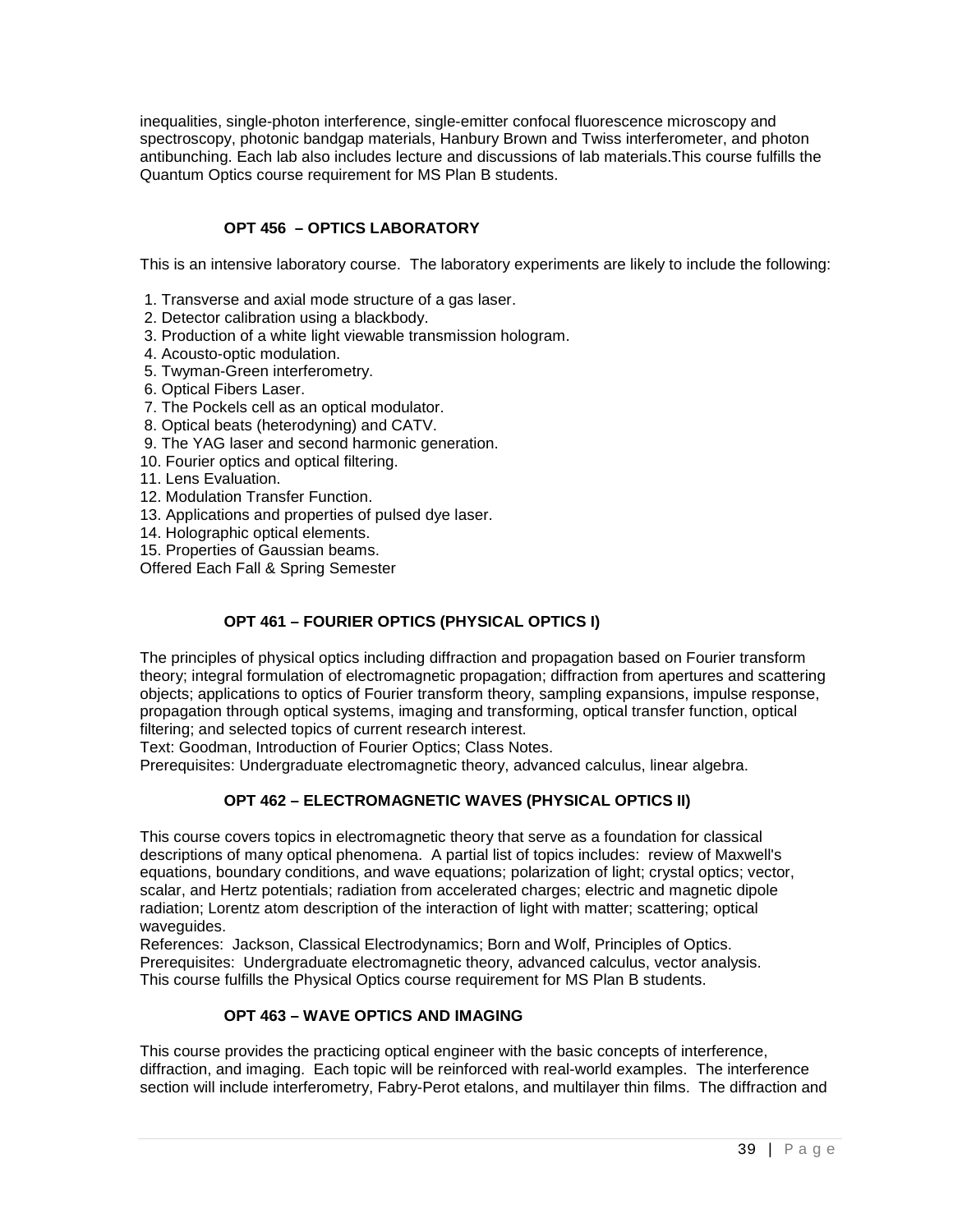imaging sections will include, but are not limited to, diffractive optics, Fourier series, continuous and discrete Fourier transforms, convolution theory, and Linear Systems. References: Hecht, Optics (4<sup>th</sup> edition); Gaskill, Linear Systems, Fourier Transforms, and Optics;

Lecture notes.

Prerequisites: Advanced Calculus, Linear Algebra

#### **OPT 464 – PHYSICS AND APPLICATION OF NANOPHOTONIC AND NANOMECHANICAL DEVICES\***

Various types of typical nanophotonic structures and nanomechanical structures, fundamental optical and mechanical properties: micro/nano-resonators, photonic crystals, plasmonic structures, metamaterials, nano-optomechanical structures. Cavity nonlinearoptics, cavity quantum optics, and cavity optomechanics. Fundamental physics and applications, state-of-art devices and current research trends. This class is designed primarily for graduate students. It may be suitable for senior undergraduates if they have required basic knowledge.Prerequisites: Base knowledge of the following subjects is required for this course: Electromagnetic waves (ECE230 or OPT262 or OPT462); Waveguides and optoelectronics (ECE235/435 or OPT226 or OPT468); Quantum mechanics (OPT223 or OPT412 or PHY237 or PHY407).

This course fulfills the Quantum Optics course requirement for MS Plan B students.

## **OPT 465 – PRINCIPLES OF LASERS**

This course provides an up-to-date knowledge of modern laser systems. Topics covered include quantum mechanical treatments to two-level atomic systems, optical gain, homogenous and inhomogeneous broadening, laser resonators and their modes, Gaussian beams, cavity design, pumping schemes, rate equations, Q switching, mode-locking, various gas, liquid, and solid-state lasers.

Prerequisites: undergraduate electromagnetic theory and quantum mechanics. This course consitutes one of the topics covered in the PhD Preliminary Examination. This course fulfills the Quantum Optics course requirement for MS Plan B students.

## **OPT 466 – ULTRAFAST OPTICS AND LASER FUNDAMENTALS**

The course will start by briefly introducing some basic laser concepts, including optical gain and saturation and cavity. Then, we will focus on the mechanisms and technical methods for ultrashort pulse generation, amplification, and characterization. Finally, we will discuss a range of ultrashortpulse applications.

#### **2 CREDIT COURSE**

#### **OPT 467 – NONLINEAR OPTICS\***

Fundamentals and applications of optical systems based on the nonlinear interaction of light with matter. Topics to be treated include mechanisms of optical nonlinearity, second-harmonic and sumand difference-frequency generation, photonics and optical logic, optical self-action effects including self-focusing and optical soliton formation, optical phase conjugation, stimulated Brillouin and stimulated Raman scattering, and selection criteria of nonlinear optical materials. References: Robert W. Boyd, Nonlinear Optics, Second Edition. Prerequisites: Students must have completed either OPT 461 or 463 or 462. This course fulfills the Quantum Optics course requirement for MS Plan B students.

#### **OPT 468 – WAVEGUIDES & OPTOELECTRONIC DEVICES**

The course will cover the behavior of light in integrated waveguide devices. The course will feature inclass demonstrations, integrated photonic device design, and device testing in a laboratory setting.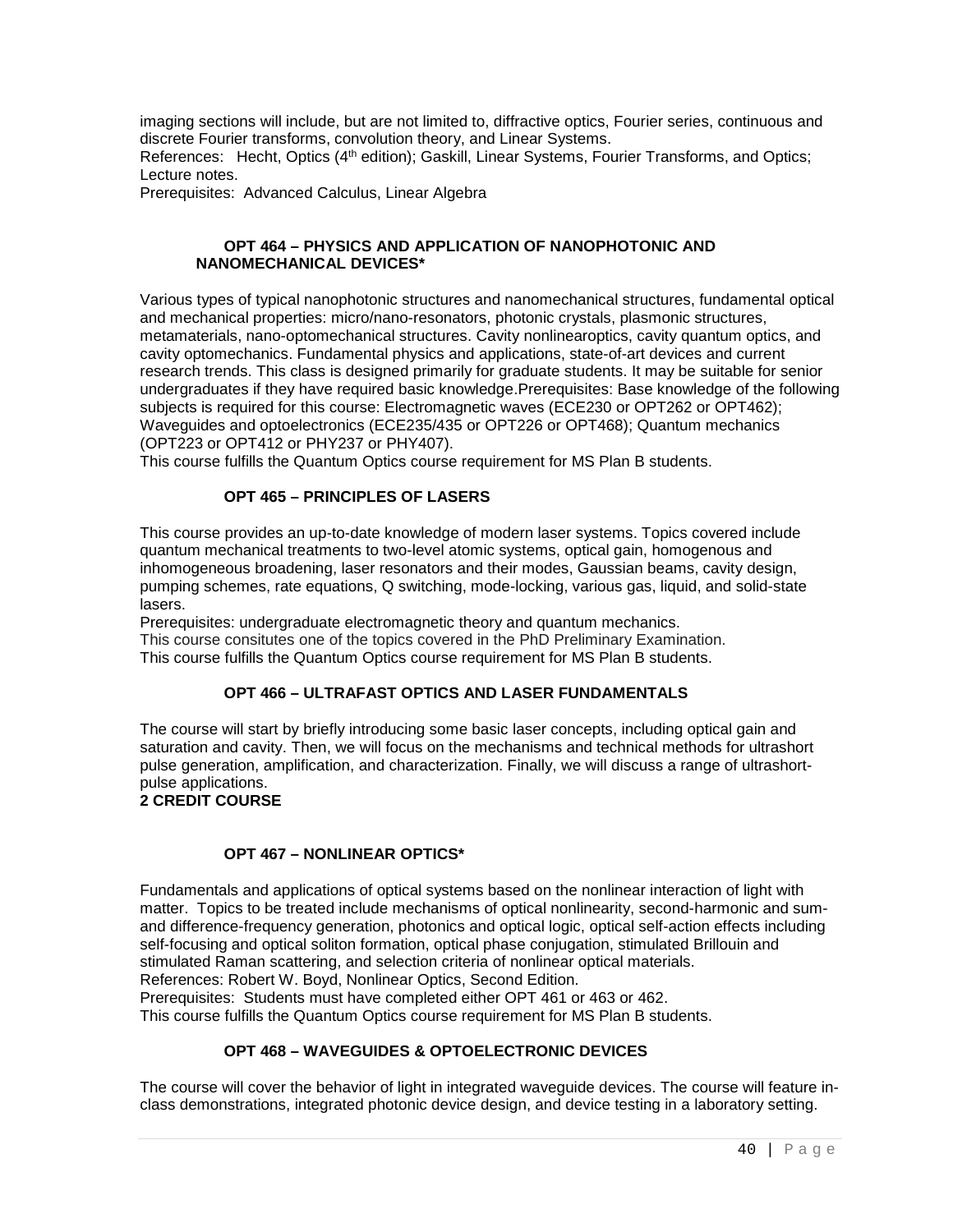We will review Maxwell's Equations and cover topics such as optical modes, planar waveguides, optical fibers, rectangular waveguides, coupled-mode theory, mode coupling, resonators, modulators, and numerical methods for integrated photonic device design. During this class you will learn the fundamentals of integrated photonics, design an integrated photonic device, and test and analyze its performance.

This course consitutes one of the topics covered in the PhD Preliminary Examination. This course fulfills the Physical Optics course requirement for MS Plan B students.

#### **OPT 476** – **BIOMEDICAL OPTICS**

Biomedical optics is the study of how light is used to study biological systems, to obtain medical information, and to perform clinical procedures. Major topics in this course include biomedical spectroscopy (absorption, fluorescence, Raman, and elastic scattering), propagation of photons in highly scattering media (such as tissue), and techniques for high-resolution imaging in biological media: confocal imaging, multiphoton imaging, and optical coherence tomography.

Students taking this course come from a variety of backgrounds. As such, the course is intended to be flexible in giving students depth in a few self-selected areas. In addition to the broader problem sets, there are two team-based reviews (oral and written) of recent journal articles, chosen by the team. The final project consists of a longer review paper, written individually, and a corresponding oral examination on that topic. This course is offered every second Fall (even years) and is intended to alternate with and be complementary to Biomedical Microscopy (BME 270/470, offered on the Fall semester in odd years), forming a two-semester Fall sequence that can start with either course.

Prerequisites: basic knowledge of quantum mechanics, statistical mechanics, linear algebra, differential equations, and vector calculus. Open to graduate students and upper-level undergraduates (who usually enroll in OPT 276, with fewer homework problems).

## **OPT 478 – TeraHertz Technology and Applications**

The course introduces the historical and technological context of THz science and technology, including major previous developments, recently advances, future prospects, and its relationship with other disciplines, such as photonics and electronics. Applications will be highlighted. The course includes THz wave generation, detection, spectroscope, imaging, interaction with matter, and instrumentation.

## **2 CREDIT COURSE**

## **OPT 479 – Singular Optics**

Singular Optics deals with the fine structure of optical wave fields. It is concerned with objects such as phase singularities of scalar fields, and singular behavior of the Poynting vector, the polarization ellipse and correlation function. We will discuss how these different field features can evolve into each other through topological reactions. This course follows the book Singular Optics by Gbur.

#### **OPT 481 – TECHNICAL ENTREPRENEURSHIP / GENERAL MANAGEMENT OF NEW VENTURE**

This course provides an opportunity to examine the management practices associated with innovation and new business development. The analysis of entrepreneurship is evaluated from the perspective of start-up ventures and established companies. There is an appraisal of the similarities and differences in the skills and the functions required to develop successful projects in both types of situations. A range of management issues is discussed, including organizational development, analysis of market opportunities, financial planning and control, capitalization, sources of funds, the due-diligence process, and valuing the venture.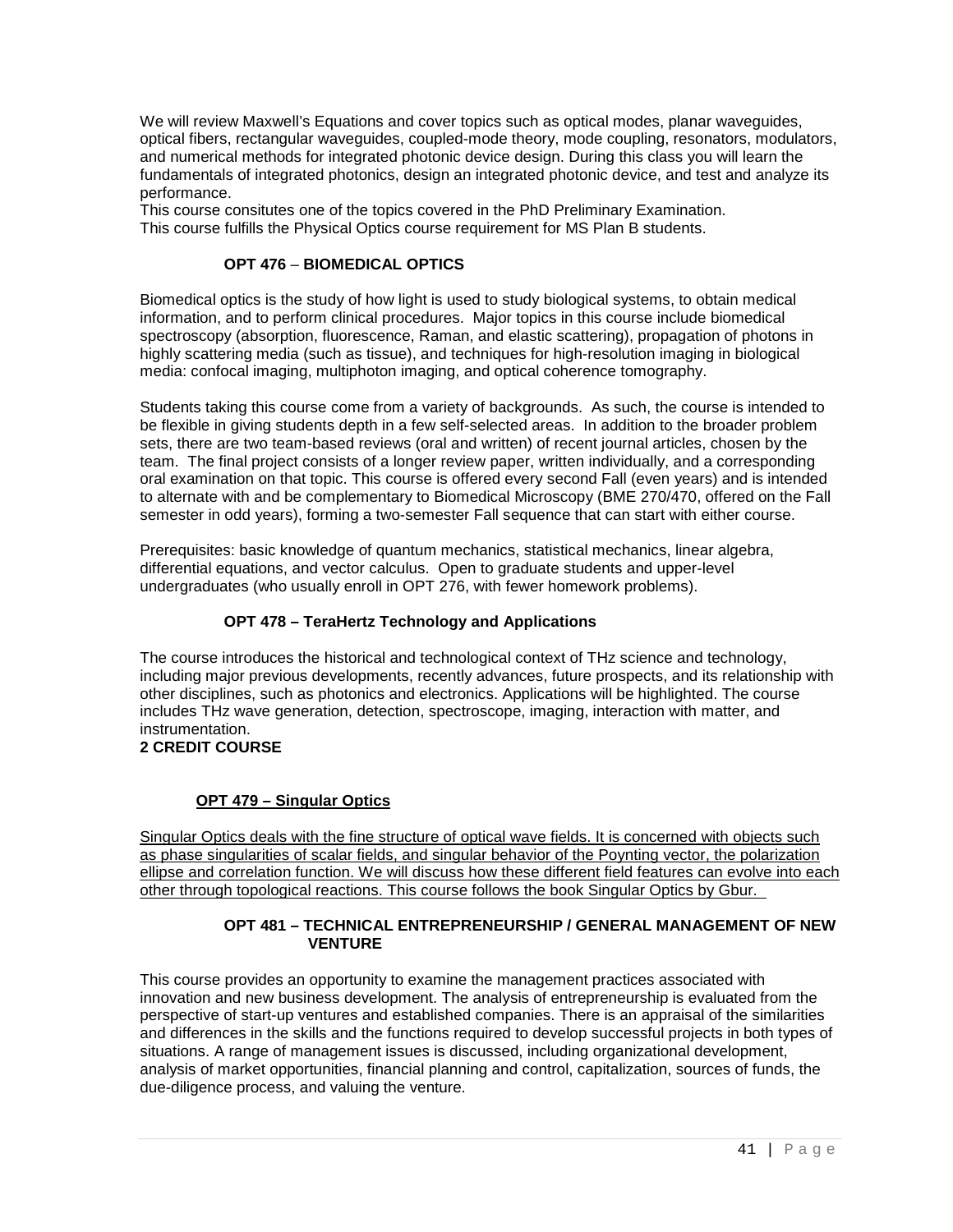Course Approach: To expose students to various facets of new venture management and entrepreneurship, classes will consist of lectures, evaluation of current business situation, and presentations by guest speakers. Furthermore, two (one for engineers) case studies must be prepared for the credit.

## **OPT 482 – SYSTEM INTEGRATION AND PRODUCT DEVELOPMENT\***

In this class we will explore the ISO 9000 product development process and illustrate how to use this process to develop both products and research systems that meet necessary specifications. The class will use systems such as video projectors, CD-ROM drives, bar-code scanners and scanning laser microscopes as examples to illustrate the various concepts.

Prerequisites: OPT 425, 441 or 443, and 461 or 463, or permission of the instructor. Last Offered: Spring 2019

## **OPT 492 – Special Topics in Optics**

The topics covered by 492 change from semester to semester. Previous OPT 492 offerings are listed below.

## **OPT 492 - THZ TECHNOLOGY AND ULTRAFAST PHENOMENA\***

This course has two parts: THz technology and ultrafast phenomena.

[1] THz technology covers the basic concepts of generation, propagation and detection of THz waves. It provides the fundamentals of free-space THz optoelectronics for sensing, imaging and spectroscopy applications. A THz optoelectronic system, with diffraction-limited spatial resolution, femtosecond temporal resolution, DC-THz spectral bandwidth, and mV/cm field sensitivity, will be central to the course. Examples of nondestructive testing, environmental sensing, homeland security, and biomedical applications will be highlighted.

[2] Ultrafast Phenomena covers the methods for short optical pulse and phenomena measurements, short laser pulse generation, amplification, detection, and characterization, as well as attosecond science and high harmonics generation.

Prerequisites: OPT 462, 465, or permission of the instructor.

#### **OPT 492 – Research Techniques and Topics in Nonlinear Fiber Optics**

This course will cover topics in nonlinear optics and optical fibers including group-velocity dispersion, self-phase modulation, modulation instability, optical solitons, Raman and Brillouin scattering and parametric processes. With this material, this course will examine graduate research techniques for contextualizing research, writing journal reviews, writing journal articles and licensing new technology. Special Topics in Optics - High level courses on special topics within the field of optics. Offered topics change each semester.

#### **OPT 511 - ADVANCED MATHEMATICAL METHODS \***

This course focuses on advanced numerical and analytical techniques that are likely to be useful for PhD-level Optics students. It will begin with a review of numerical errors and then develop simple algorithms for solving nonlinear algebraic and differential equations. The later half of the course will cover several analytical techniques useful for solving ordinary and partial differential equations encountered in various areas of optics and photonics. Students will be given weekly homework problems based on the material covered each week.

Course Textbook: S. Chapra, *Applied Numerical Methods with MATLAB*, 3rd edition (McGraw-Hill, 2011).

Prerequisites: OPT 411 and some knowledge of MATLAB.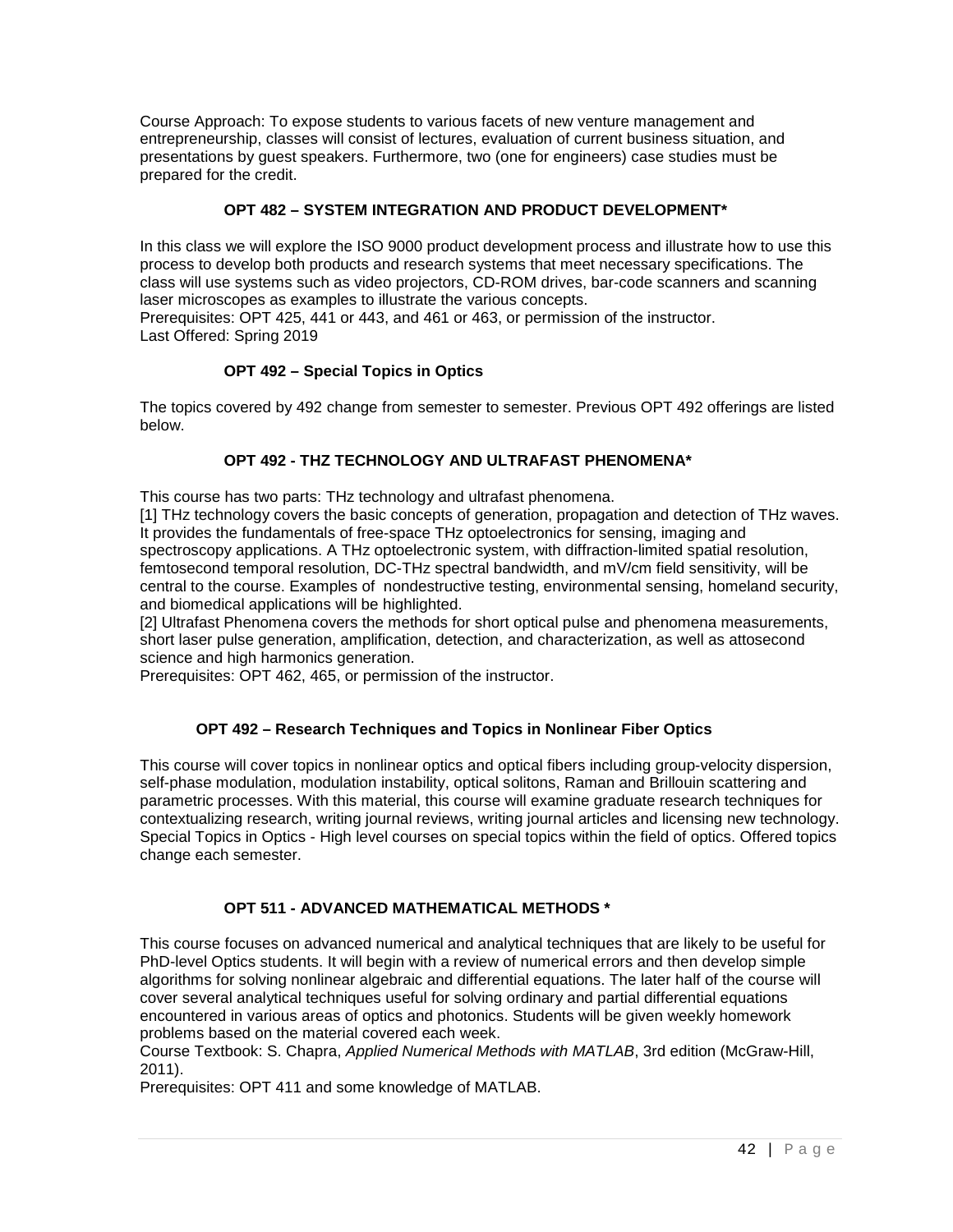#### **OPT 516 – Inverse Problems in Optics**

This is a course in physical optics, the solution of linear inverse problems, and computed imaging. Topics include forward problems in diffraction, asymptotics, ray propagation, x-ray projections, scattering, sources, optical coherence tomography, and near-field optics. The associated inverse problems are solved. That is, back-propagation, back-projection, Radon transforms (x-ray CT), inverse scattering, source localization, interferometric synthetic aperture microscopy, and near-field tomography are covered. Special topics will be included, time permitting. This course satisfies the Physical optics requirement for MS Plan B students.

## **OPT 521 – OPTICAL INTERACTIONS IN SOLIDS\***

The course consists of a sequence of lectures on topics in solid state physics which are necessary to understand the operation of optoelectronic devices. To balance the course between theoretical and experimental topics, each lecture commences with a fifteen minute overview of a specific experimental technique, or device which is related to the optical properties of solids. Lectures cover the following topics: optical constants of solids, electronic states, the role of lattice vibrations, a detailed look at optical transitions, and building devices.

#### **OPT 528 – ADVANCED TOPICS IN TELECOMMUNICATIONS\***

The course is designed to provide the student with understanding of the recent advances in the field of lightwave technology. The following topics are covered: Dispersive and nonlinear effects in optical fibers; linear and nonlinear properties of fiber Bragg gratings, linear and nonlinear properties of fiber couplers, fiber interferometers: including Fabry-Perot resonators, nonlinear fiber-loop mirrors, Mach-Zehnder interferometers, different kinds of fiber amplifiers and lasers, pulse-compression techniques, design of modern fiber-optic communication systems, optical solitons and their applications.

Prerequisites: OPT 461 or 463, OPT 428 recommended (but not required).

Course Textbook: G. P. Agrawal, Applications of Nonlinear Fiber Optics

(Academic Press, San Diego, 2001); Supplementary Reading: G. P. Agrawal, Nonlinear Fiber Optics, 3rd ed. (Academic Press, San Diego, 2001).

#### **OPT 535 – MODERN COHERENCE THEORY\***

Theory of random process, stationarity ergodicity, the auto-correlation function and the crosscorrelation function of random process. Spectrum of a stationary random process and the Wiener-- Khintchine theorem, Second-order coherence theory in the space-time domain, the mutual coherence function, the degree of coherence. Second-order coherence theory in the space-frequency domain, the cross spectral density, mode representation, propagation problems, Inverse radiation problems, effects of source correlations and scattering of partially coherent light from deterministic and from random media. Phase space representations. Quantum theory of coherence.

Pre-requisite: OPT 461 or 463, OPT 425, OPT 442, or permission by instructor This course fulfills the Physical Optics course requirement for MS Plan B students.

#### **OPT 544 – ADVANCED LENS DESIGN\***

Complex zoom lenses and multi-mirror reflective systems are discussed detail starting with first principles. Other topics include materials for other wavelength bands, tolerancing, sensitivity analysis, monte carlo analysis, ghost and stray light analysis. Students required to complete two complex group design projects.Pre-requisite: OPT 444.

This course fulfills the Geometrical Optics course requirement for MS Plan B students.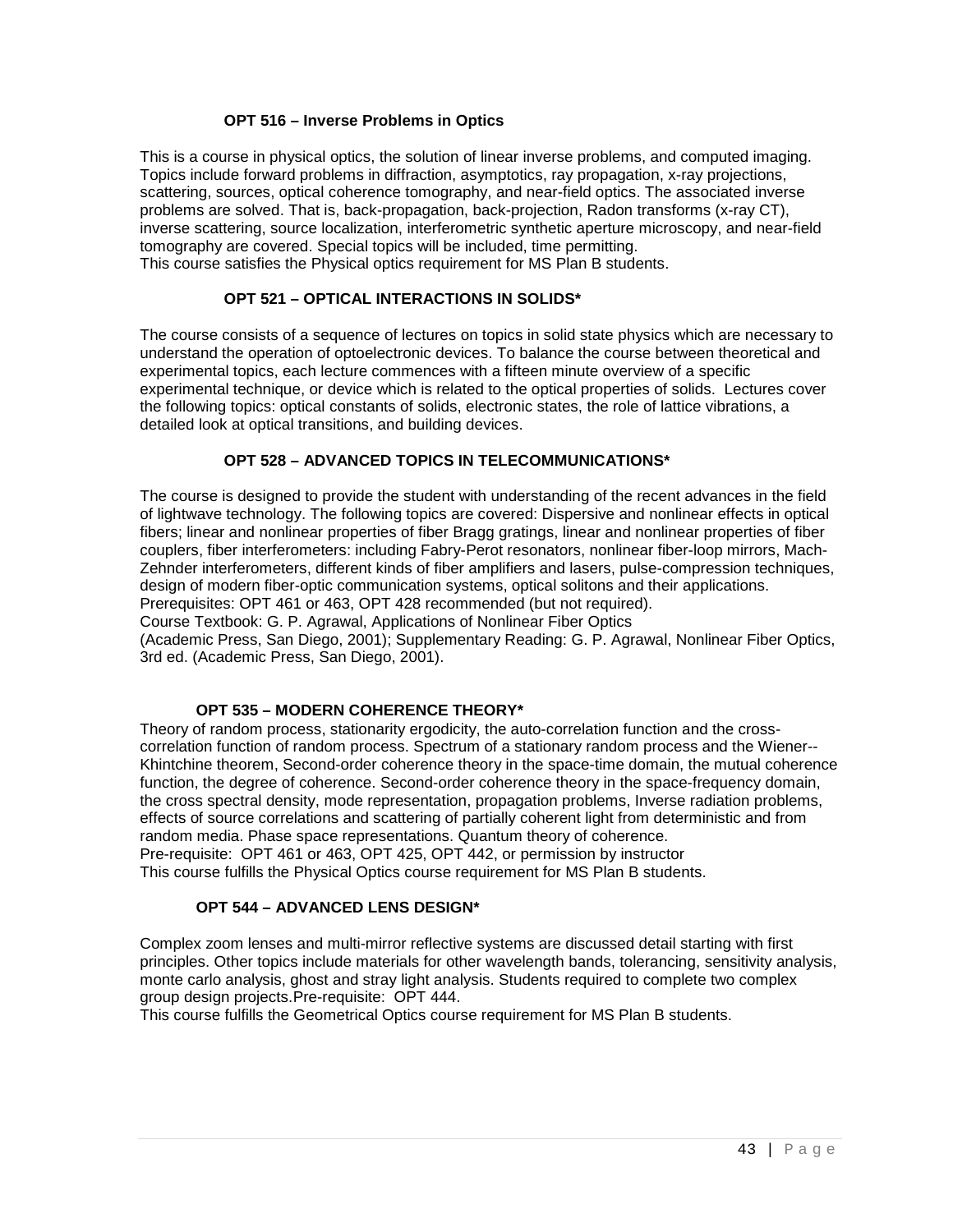## **OPT 551 (PHY 531)** – **INTRO TO QUANTUM OPTICS\***

Classical and quantum mechanical theories of the interaction of light with atoms and molecules, with emphasis on near resonance effects, including coherent nonlinear atomic response theory, relaxation and saturation, laser theory, optical pulse propagation, dressed atom-radiation states, and multiphoton processes.Prerequisites: OPT 412 or PHY 407/408 or permission of the instructor. This course fulfills the Quantum Optics course requirement for MS Plan B students.

## **OPT 552 – QUANTUM OPTICS I\* (QUANT OPT OF EM FIELD)**

This course is a continuation of Quantum Electronics I in which the basic theory developed in the first semester is applied to atomic and molecular systems. The topics covered include resonance fluorescence, superfluorescence, saturation spectroscopy, stimulated Raman scattering, multiphoton ionization, and other spectroscopic techniques of current interest.

Prerequisites: OPT 551 or permission of the instructor.

References: Allen and Eberly, Optical Resonance and Two-Level Atoms; Loudon, The Quantum Theory of Light; Current literature.

This course fulfills the **Quantum** Optics course requirement for MS Plan B students.

#### **OPT 553 (PHY 532) – QUANTUM OPTICS II: ATOM-FIELD INTERACTIONS\***

Topics covered include the resonant interaction of atoms and quantized fields including spontaneous emission, the Lamb shift, resonance fluorescence, the quantum regression and fluctuationsdissipation theorems, quantum states of the field including squeezed states, Schrodinger cat states and bi-photons, entanglement in atom-field interactions, multiphoton ionization and other strong field effects, and wave packet physics.

Prerequisite: OPT 551/PAS 531 or permission of instructor.

This course fulfills the Quantum Optics course requirement for MS Plan B students.

#### **OPT 554 – ADVANCED TOPICS IN QUANTUM OPTICS\***

Several professors from the Institute of Optics and the Department of Physics and Astronomy (Alonso, Bigelow, Boyd, Eberly, Howell and Stroud) deliver a two-double lecture sequence as an overview of their current research interests in Quantum Optics. Both experimental and theoretical topics will be discussed. In addition, students will carry out 6-hour laboratory experiments on generation and characterization of single and entangled photons (Lukishova). Grades [S (satisfactory) or E (failure)] will be based on the evaluation of a homework problem set for each section of the course.

Prerequisite: OPT 412 or PHY 407/408 or permission of instructor.

This course fulfills the **Quantum** Optics course requirement for MS Plan B students.

#### **OPT 561 – ADVANCED IMAGING\***

This course covers advanced topics in imaging, concentrating on computed imaging, Fouriertransform-based imaging, and unconventional imaging, with emphasis on imaging through aberrating media (particularly atmospheric turbulence), in mathematical depth. Topics are selected from the following: stellar (speckle, Michelson, and intensity) interferometry, wavefront sensing for adaptive optics, phase diversity; pupil-plane lensless laser imaging including 2-D and 3-D digital holography, imaging correlography, and X-ray diffraction imaging; Lyot coronography, synthetic-aperture radar, Fourier telescopy, Fourier-transform imaging spectroscopy, structured-illumination superresolution, optical coherence tomography, extended-depth-of-field imaging, and synthetic-aperture radar. Additional topics suggested by the students are also considered. The course also explores image reconstruction and restoration algorithms associated with these imaging modalities, including phase retrieval, Wiener-Helstrom and maximum likelihood deconvolution, multi-frame blind deconvolution, de-aliasing, side-lobe elimination, and phase-error correction algorithms.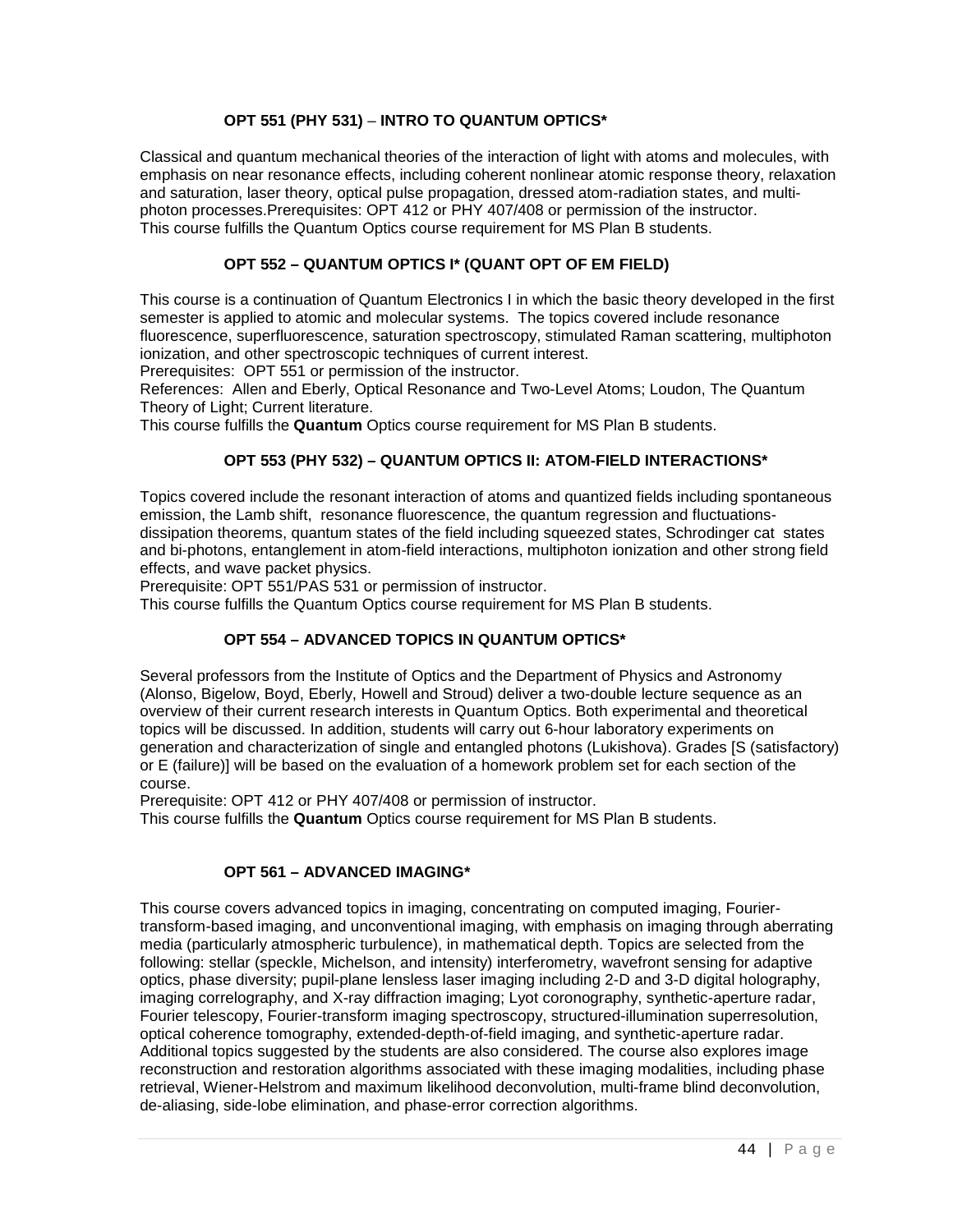A project plus term paper, exploring an advanced imaging topic in depth, including computer simulations (or laboratory experiments) and implementing the image formation or restoration algorithms, are required.

Prerequisites: OPT 461 (Fourier Optics) or 463.

This course fulfills the Physical Optics course requirement for MS Plan B students.

#### **OPT 591 – READING COURSE IN OPTICS**

Reading courses can be organized in consultation with a faculty member to cover topics not offered in existing formal courses. A typical format for a 4 credit hour reading course is the following: the supervising faculty member assigns reading material on the topic in question to the student(s), who then meet once or twice per week with the professor and give oral presentations and discuss the materials. No more than 8 credit hours of reading courses can be used towards the 60 credits of courses required for the Ph.D. degree. Reading courses cannot be used to satisfy the advanced course requirement.

Prerequisites: permission of instructor and of Graduate Dean required; special application required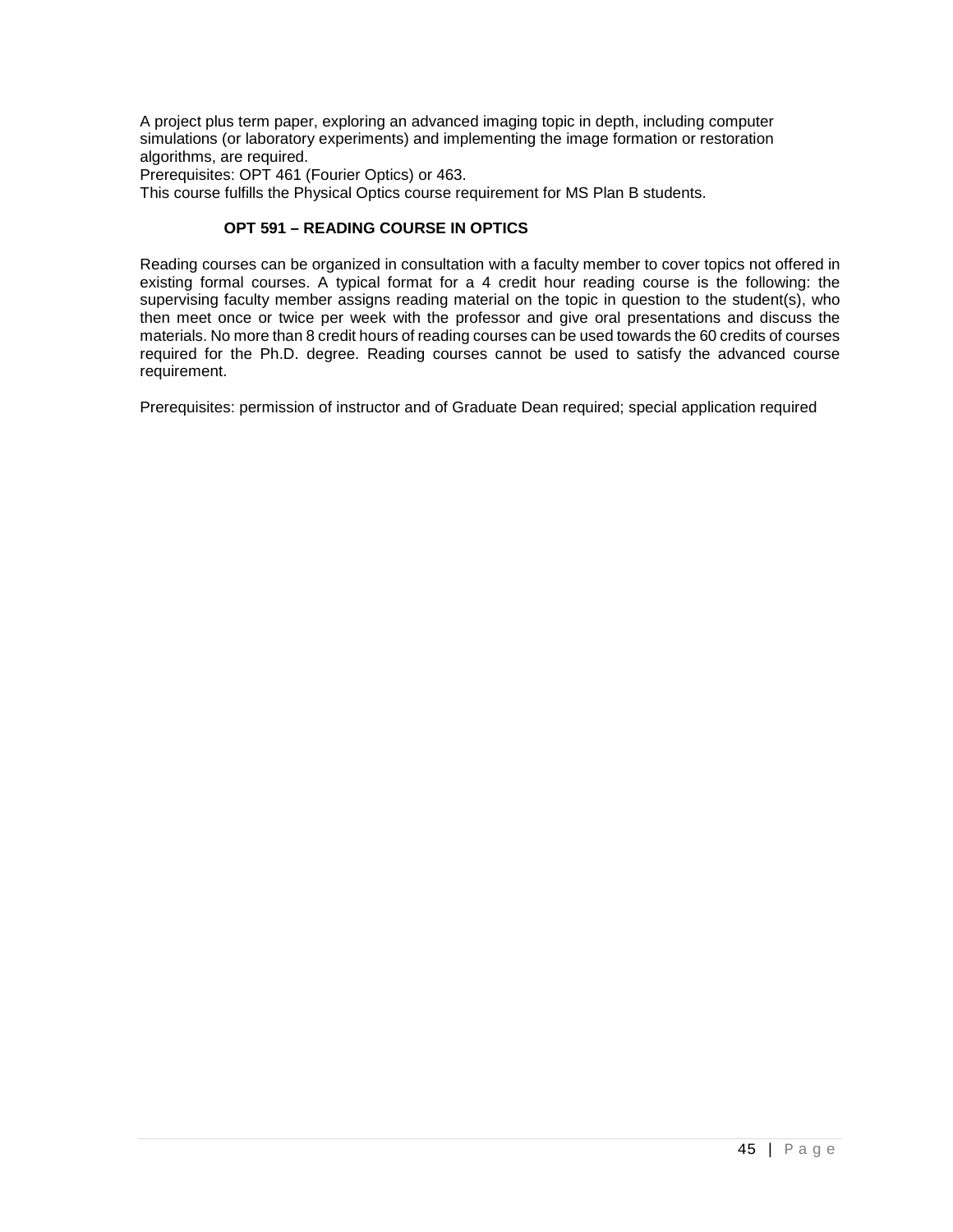## **RECENT M.S. THESIS TITLES**

## **2015**

Design and Illumination for a Czerny-Turner Spectrometer

On the Measurement of Quantum Entanglement of Photons from a Silicon Microdisk

## **2016**

Estimating Organelle Size Distributions in Single Cell via Angular Scattering: Quantifying Sources of Uncertainty

A Study of Homogeneous and Spherical Gradient-Index Ball Lenses

## **2017**

Effect of Raman Scattering on Soliton Interaction in Optical Fibers

Forward-Adjoint Monte-Carlo Photon Migration Simulation for Spatially Offset Raman Spectropy

Broadband High NA Objective Minimizing Total Group Delay Dispersions: A Design Study

Towards Quanitative Phase Imaging Using a Limited-Range Phase Shifter

A Study of Homogeneous and Spherical Gradient-Index Ball Lenses

Coherent Control of a Single Nitrogen-Vacancy Center Spin in an Optically Levitated Nano

Beam Quality Measurement in High Powered Femtosecond Pulsed Lasers

## **2018**

Application of Othonormal Polynomial Bases and their Fourier Transform in Optics

Myopia Development: Optical Characterization of Eye Across the Visual Field

Kerr Frequency Comb Generation in a High-Q Lithium Niobate Micro-Resonator

## **2019**

Investigation of different liquid properties on emitting terahertz wave under ultrashort optical excitation

Multiband and Broadband Metal-Insulator-Metal Plasmonic Metamaterial Absorvers in the Infrared created by Femtosecond Laser Processing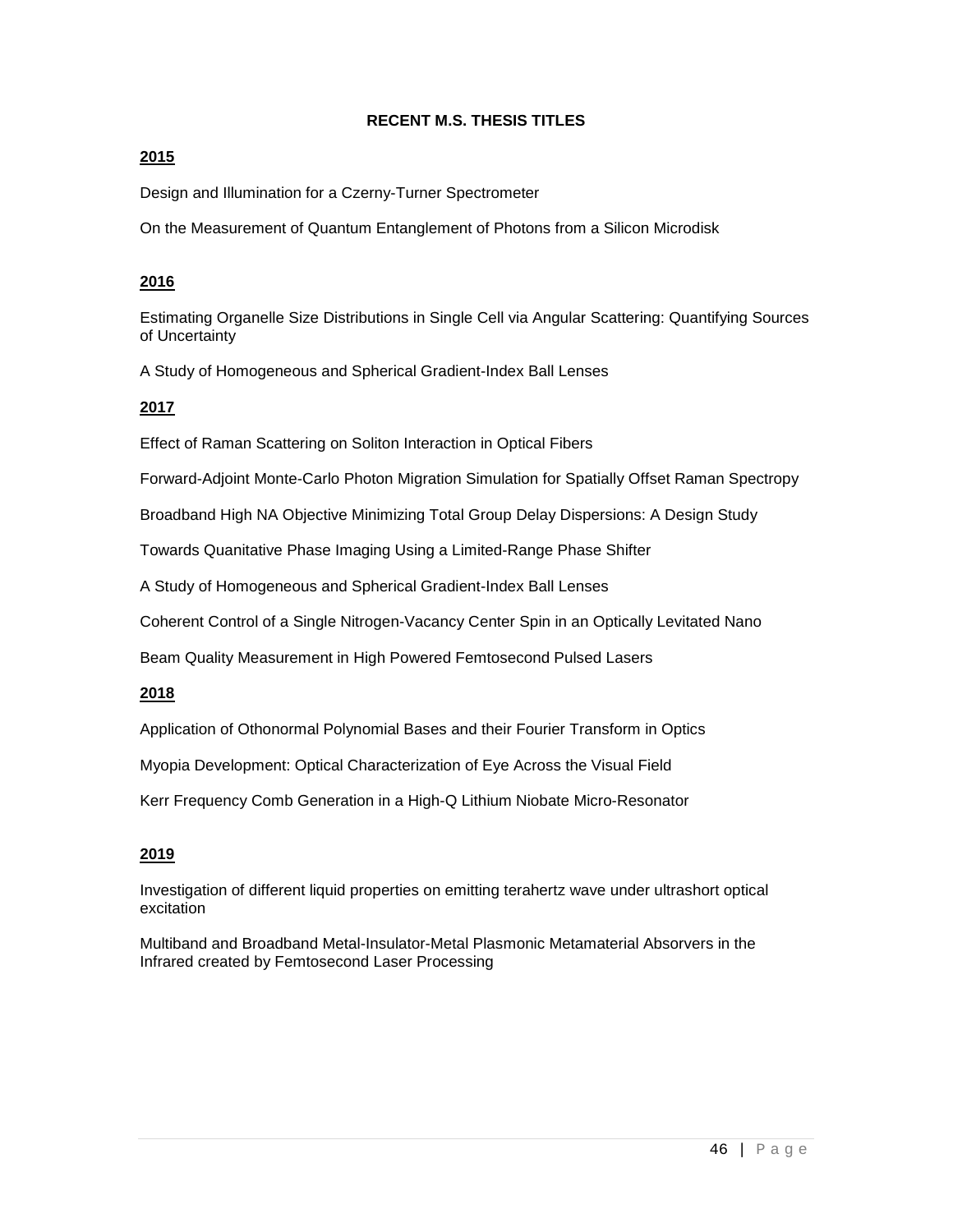#### **RECENT M.S. ESSAY TITLES**

#### **2018**

Classical and Quantum Ghost Imaging

Review of the Atom-Light Interactions

A Review of Eye Tracking Technology and Its Application in Virtual Reality Systems

The Use of Adaptive Optics in Free Space Optical Communication

A Review of the Vergence-Accommodation Conflict in Virtual Reality

#### **2019**

Ghost Imaging in the Quantum and Classical Realm and its Applications

Characterizing Mid-spatial Frequencies and their effect on Optical Systems

Vision Correction and Improved Accommodation with Intraocular Lenses

Thin-Film Coatings: Rugate Coating Construction and Optimization

Photonic Biosensor Technology and Applications

Properties and Preparation of Anodic Aluminum Oxide with High Emissivity in Infrared Atmospheric Window

Augmented Reality and Its Applications in Surgical Environment

A Review of Material Systems and Development of Single Proton Emitters

#### **2020**

Femtosecond Laser-processed Broadband Optical Absorbers for Solar Thermal Application

Numerical calculation of Zernike polynomials and the sample selection method of NURBS spline generation

Achieving the Ultimate Energy Conversion Efficiency by Applying Novel Chirp Matching Condition in Fiber Four Wave Mixing

Autofluorescence of Optical Glass Classification and Relative Assessment

Chromaticity vector path and its application on color rendering of LED white lights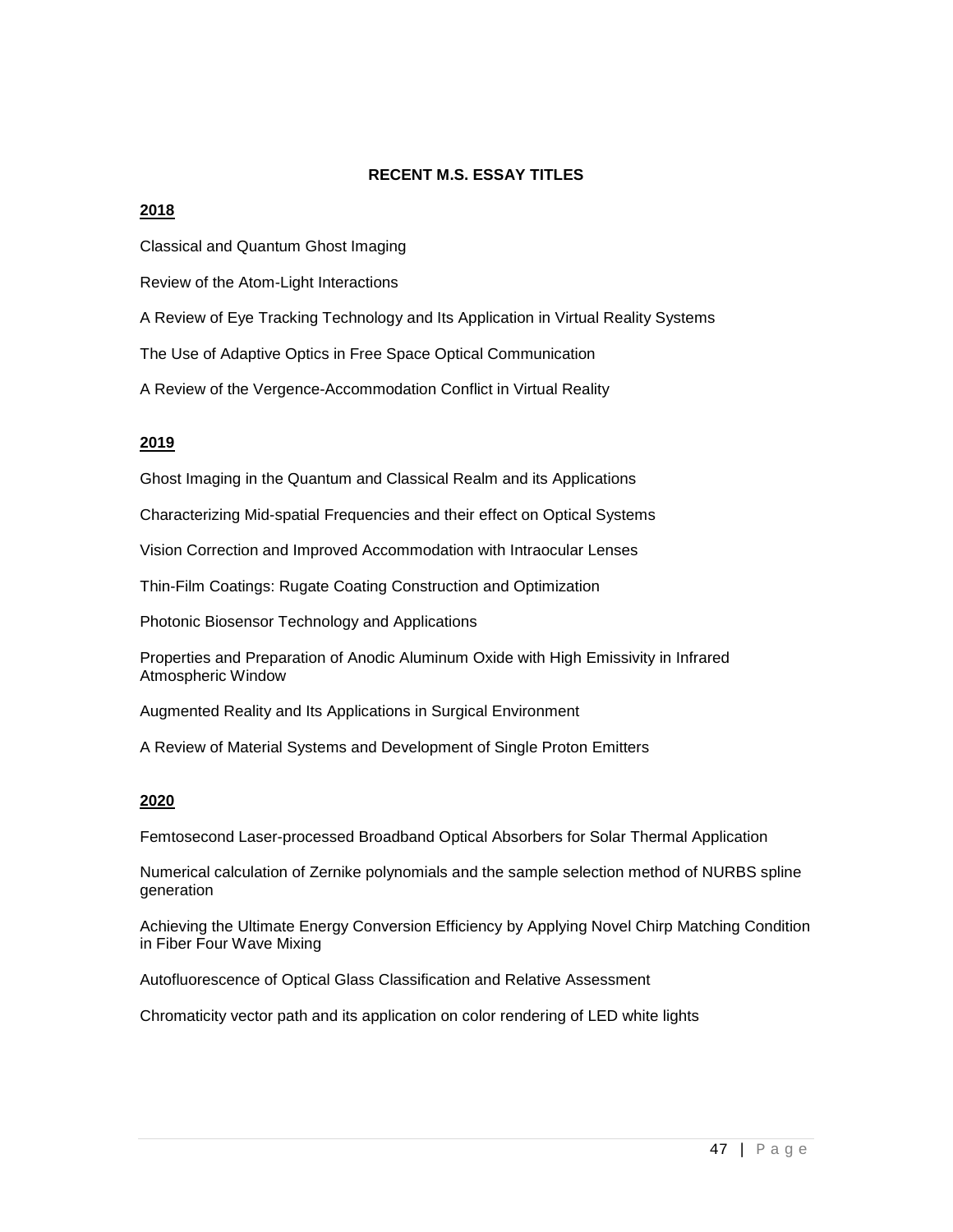#### **RECENT PhD THESIS TITLES**

#### **2009**

When Nano Meets Bio: Biological Molecule Detection based on Silicon Two-Diminsional Photonic Crystals

Imaging, Scattering, and Spectroscopic Systems for Biomedical Optics: Tools for Bench Top and Clinical Applications

Application of Phase Retrieval to the Measurement of Optical Surfaces and Wavefronts

Phase Diversity for Segmented and Muti-Aperture Systems

Local-Field Effects and Nanostructuring for Controlling Optical Properties and Enabling Novel Optical Phenomena

Integrated Raman and Angular Scattering of Single Biological Cells

Focused Monochromatic Fields

Integrated Raman and Angular Scattering of Single Biological Cells

Micro-processing of Polymers and Biological Material Using High Repetition Rate Femtosecond Laser Pulses

Compound Optical Arrays & Polymer Tapered Gradient Index Lenses

High-Power Single-Frequency Fiber Lasers

Compound Optical Arrays & Polymer Tapered Gradient Index Lenses

Coherence Properties of the Entangled Two-Photon Field Produced by Parametric Down-**Conversion** 

Speckle in a Thick Diffuser

Novel Devices and Applications Based on Micro-processed Optical Fibers

Study of Nonlinear Optical Effects in Silicon Waveguides

Partition Lenses for Extended Depth of Field

Study of Continuous Variable Entanglement in Multipartite Harmonic Oscillator Systems

Fast-Electron Source Characterization and Transport in High-Intensity Laser-Solid Interactions and the Role of Resistive Magnetic Fields

#### **2010**

Polarization and Coherence-Engineered Illumination with Applications in Imaging

Generation and Applications of Multi-Partite Multi-Level Quantum Entanglement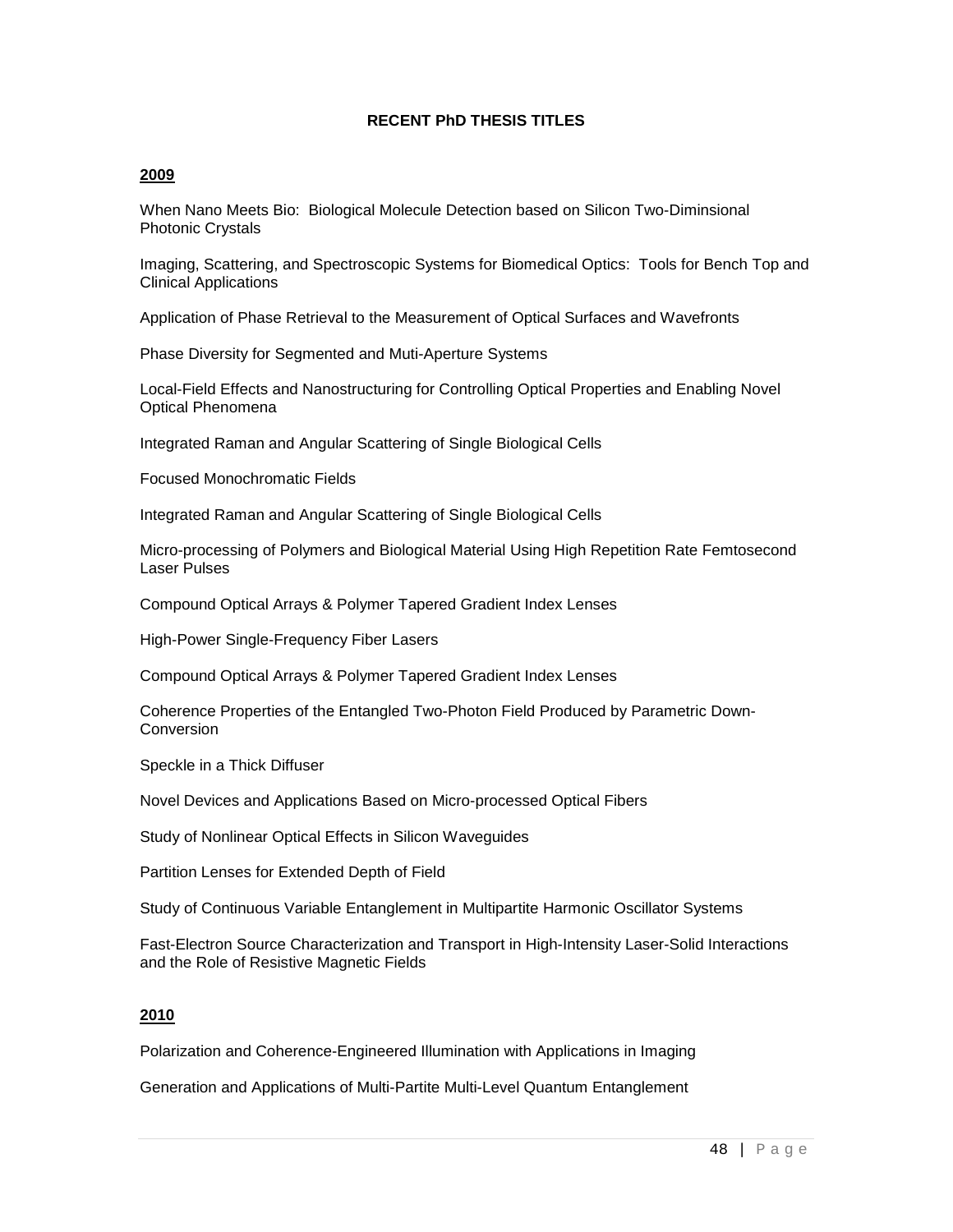Dimpled Planar Lightguide Solar Concentrators

Nanochannel Based Single Molecule Recycling

Methods for Coherent Lensless Imaging and X-Ray Wavefront Measurement

Characteristics of InAs-Based nBn Photodetectors Grown by Molecular Beam Epitaxy

All-fiber Faraday Devices Based on Terbium-doped Fiber

## **2011**

Fundamentals and Applications of Slow Light

Toward an Ultra-Low Energy, CMOS-Compatible Electro-Optical Modulator for On-Chip Optical **Interconnects** 

Nonlinear and Quantum Superresolution and Fast-Light Pulse Distortion Management

Pupil Engineered Confocal Microscopy for Investigation of Turbid Media

Confocal Raman Microscopy for Oral Streptococci

Robost Image-Based Wavefront Sensing

## **2012**

Optical Signal Processing with Reduced Power Consumption

Antenna-coupled Phtoemission from Single Quantum Emitters

Nonlinear Photonic Devices with Subwavelength Dimensions

Aberration Correction in Digital Holography

Spatial Coherence Interferometry and its Applications Studies of Slow Light with Applications in Optical Beam Steering

## **2013**

Interaction of Light with Metallized Ultrathin Silicon Membrane

Secure Opto-Technologies

Transcutaneous Raman Spectroscopy of Bone

Laser Breakdown of Dielectric Materials

Ultra-short Pulse Characterization and Coherent Time-Frequency Light Processing

Image Reconstruction and Discrimination at Low Light Levels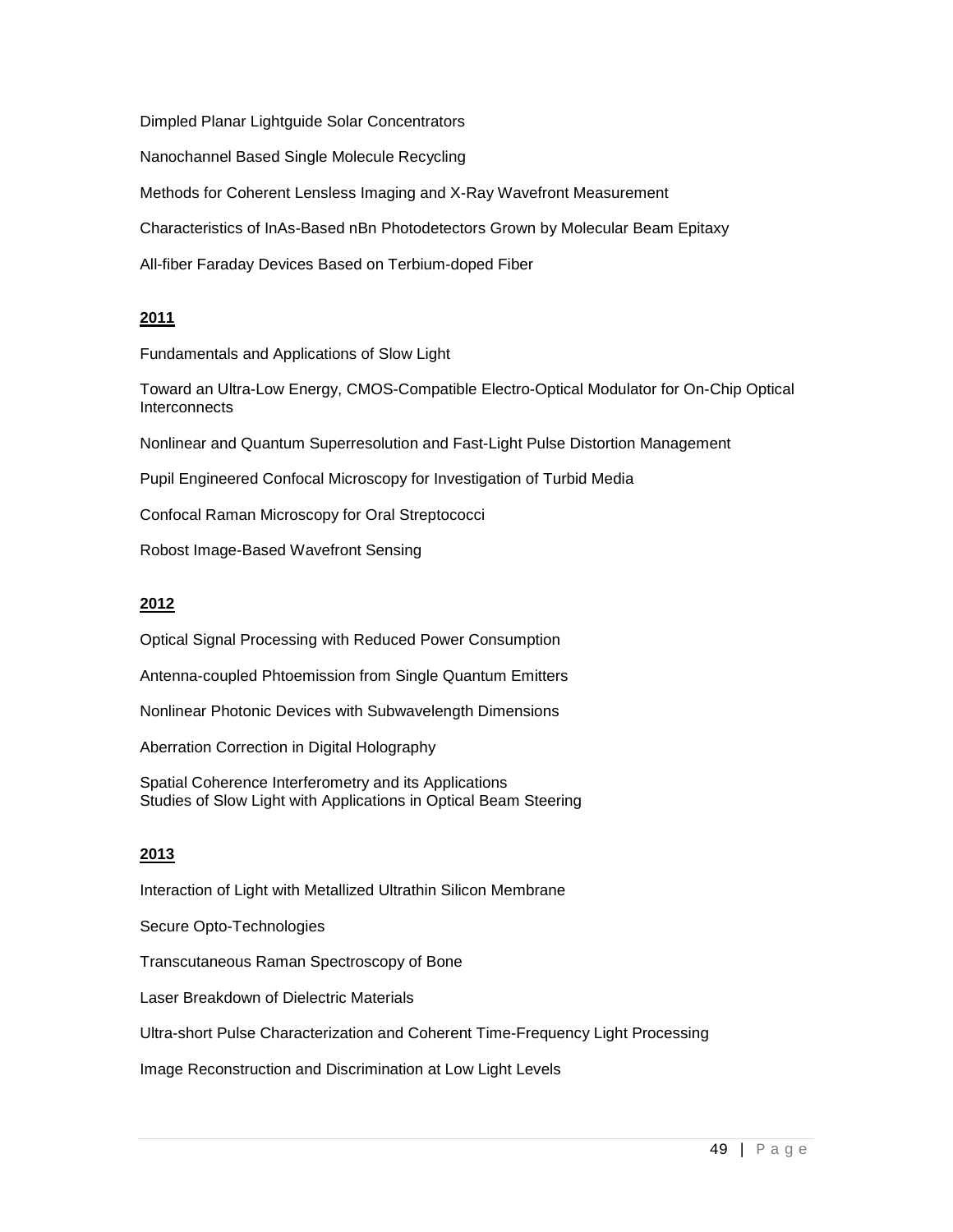Functional Measurements of Retinal Phototoxicity using Photopigment Densitometry and Adaptive Optics

Femtosecond Laser Processing of Opthalmic Materials and Ocular Tissues: A Novel Approach for Non-invasive Vision Correction

## **2014**

Design Guidelines for Wavefront Coding in Broadband Optical Systems

Graphene Nanophotonics

Advanced Planar Light Guide Solar Concentrators

Subaperture Conics and Geometric Concepts Applied to Freeform Reflector Design for Illumination

Investigation of Capillary-level Blood Flow Variability Through the Application of Random Access Multiphoton Microscopy to Cerebral Blood Flow Imaging

Optical Methods for the Development of Clinical Photodynamic Therapy Dosimetry

Freeform, φ-Polynomial Optical Surfaces: Optical Design, Fabrication and Assembly

The Exploitation of Optical Forces Near Photonic Biosensors in Order to Improve Detection Limits

Photonic Technologies to Enable Slow Light Applications

Advances in Algorithms for Image Based Wavefront Sensing

Gradient-Index Materials, Design, and Metrology for Broadband Imaging Systems

Communicating with Transverse Modes of Light

#### **2015**

Spatial and Spectral Brightness Enhancement of High Power Semicondoctor Lasers

Design and Fabrication of Large Diameter Gradient-Index Lenses for Dual-Band Visible to Short-Wave Infrared Imaging Applications

Analysis and Supression of Dark Currents in Mid-Wave Inrared Photodetectors

Ytterbium Fiber Laser Driven, Multi-Wavelength Femtosecond Optical System Operating in the Ultraviolet, Visible, Near-Infrared and Mid-Infrared

In vivo Two-Photon Ophthalmoscopy: Development and Applications

Investigation of the Field Dependence of the Aberration Functions of Rotationally Nonsymmetric Optical Imaging Systems

Polarimetric Scatterometry using Unconventional Polarization States

Quantum information with structured light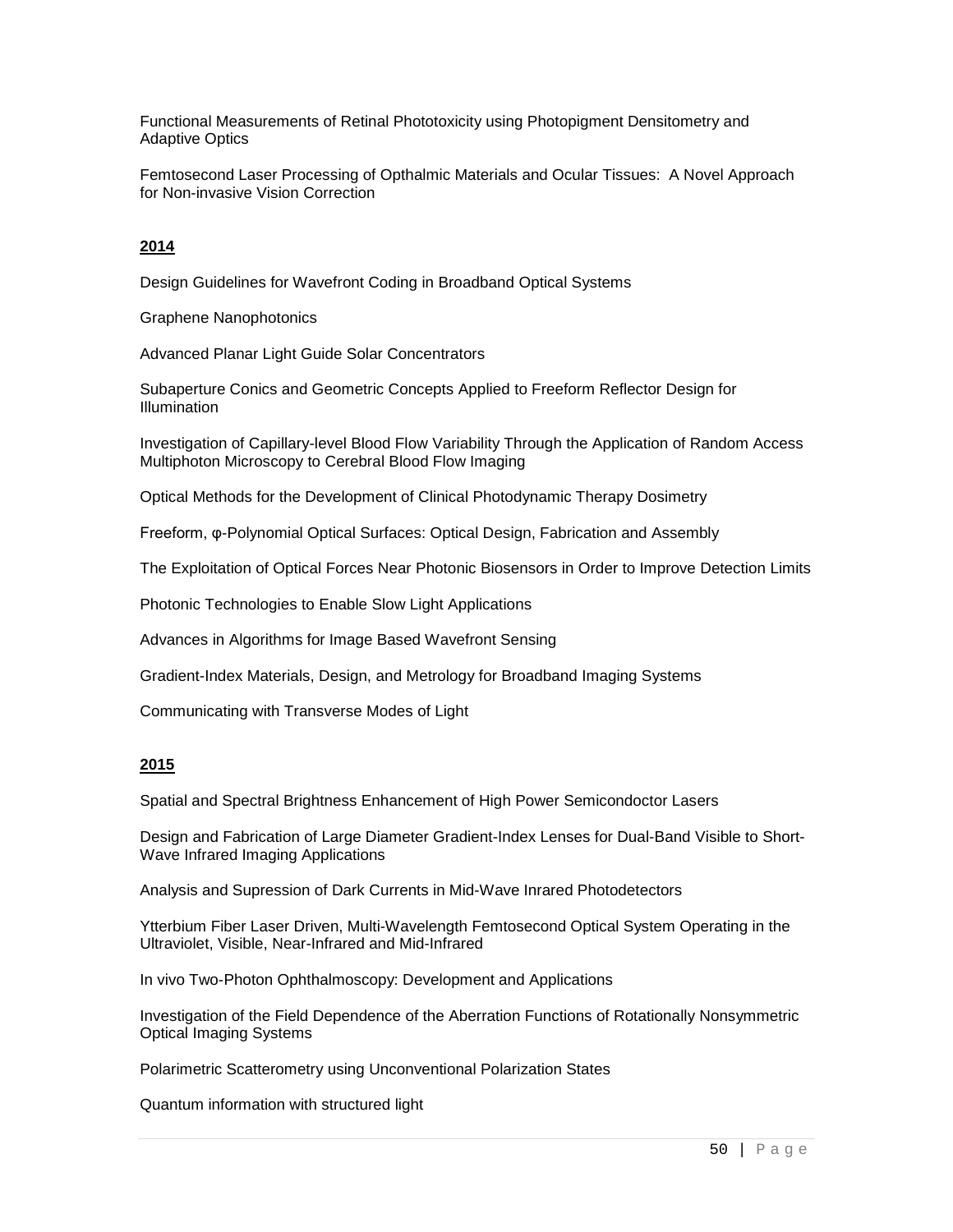Window-Integrated Low Concentration Planar Light Guide Solar Concentrators

#### **2016**

Design, Fabrication and Characterization of Polymer Gradient-Index(GRIN) Material

Modulation of Optical Spatial Coherence via Surface Plasmon Polaritons

Practical Invisibility Cloaking

Optical Design with Freeform Surfaces, with Applications in Head-worn Display Design

Optical Metrology by Prescription Retrieval and Transverse-Translation Diversity Phase Retrieval

Optical Coherence Tomography Metrology of Gradient Refractive Index Material and Freeform Optical Surfaces

Ultra-High Efficiency Rare-Earth-Doped Fiber Lasers in the Visible and Infrared

Applications of High-Q Microresonators in Cavity Optomechanics and Nonlinear Photonics

Generation and Detection of Pulsed Terahertz Waves with Laser Induced Microplasmas

Singular Atom Optics via Stimulated Raman Interactions in Spinor Bose-Einstein Condensates

#### **2017**

Nanophotonics with Two-dimensional Semiconductors

Surface Conduction in III-V Semiconductor Infrared Detector Materials

Resonance-Enhanced Nonlinear Optical Effects

Dynamic Characterization of Ocular Surface with Thermography and Macroscopic Imaging **Ellipsometry** 

Design of ZnS/ZnSe Gradient-Index Lenses in the Mid-Wave Infrared and Design, Fabrication, and Thermal Metrology of Polymer Radial Gradient-Index Lenses

Applications of Space-time Duality

Improved Time-Lapsed Angular Scattering Microscopy of Single Cells

#### **2018**

Novel Concepts for Enhancing Nonlinear Phenomena in Optical Fibers

Description and Applications of Space-variant Polarization States and Elements

Nonlinear Optical Phenomena in Multimode Fibers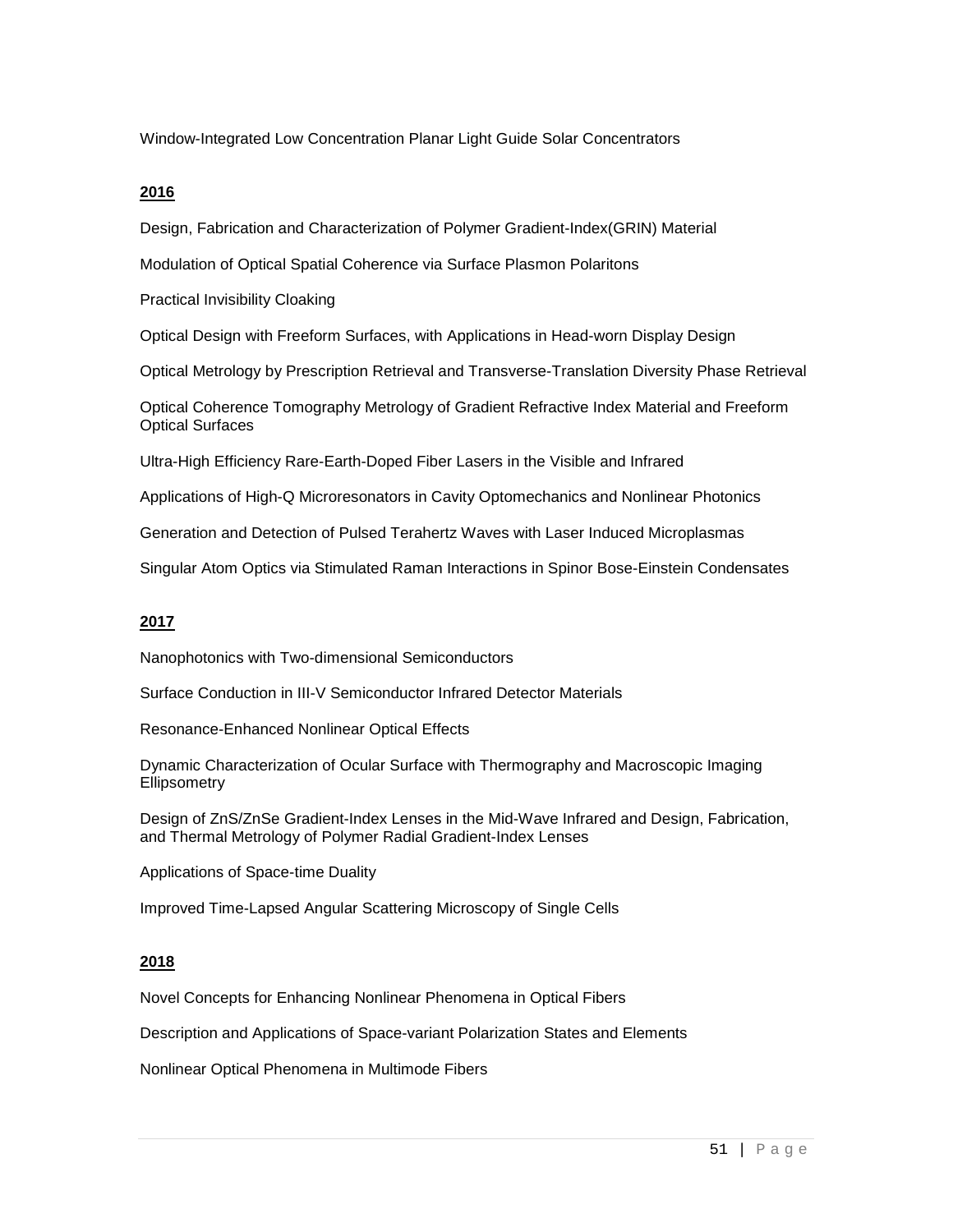Mid-Wave and Long-Wave Infrared Gradient-Index Optics: Metrology, Design and **Athermalization** 

Spatio-Spectral Interferometric Imaging and the Wide-field Imaging Interferometry Testbed

Advances in Deterministic Femtosecond Laser Writing of Vision Correction Devices in Ophthalmic Hydrogels

## **2019**

Nonlinear Nanophotonics in Lithium Niobate

Two-Photon Excited Fluorescence Adaptive Optics Ophthalmoscopy of Retinal Function

Geometrical representations of structured light: From paraxial to electromagnetic

Expanding the Capture Range of Image-Based Wavefront Sensing Problems

Gabor-domain optical coherence microscopy combined with fluorescence microscopy

Design Methods for Two Regimes of Unobscured Reflective Optical Systems

Optomechanics with Optically Levitated Nanoparticles

## **2020**

Optical design of translational broadband reflective adaptive optics ophthalmoscopes

Mid-Wave Infrared Resonant Cavity Detector

Mathematical Tools for Understanding the Effects of Mid-spatial Frequency Structures on Freeform Surfaces Imaging Translucent Retinal Neurons and Vascular Cells by Optimizing Phase Contrast in the Living Mouse Eye

Phase-Sensitive Angular Light-Scattering Microscopy of Single Cells

Software and Hardware Enabling the Next-Generation Near-Eye Displays

Advances in Optical Surface Metrology by Phase and Prescription Retrieval

Enhancement of Near-Infrared Femtosecond Photomodification with Biocompatible Dopants: Experimental Study in Hydrogel and Cornea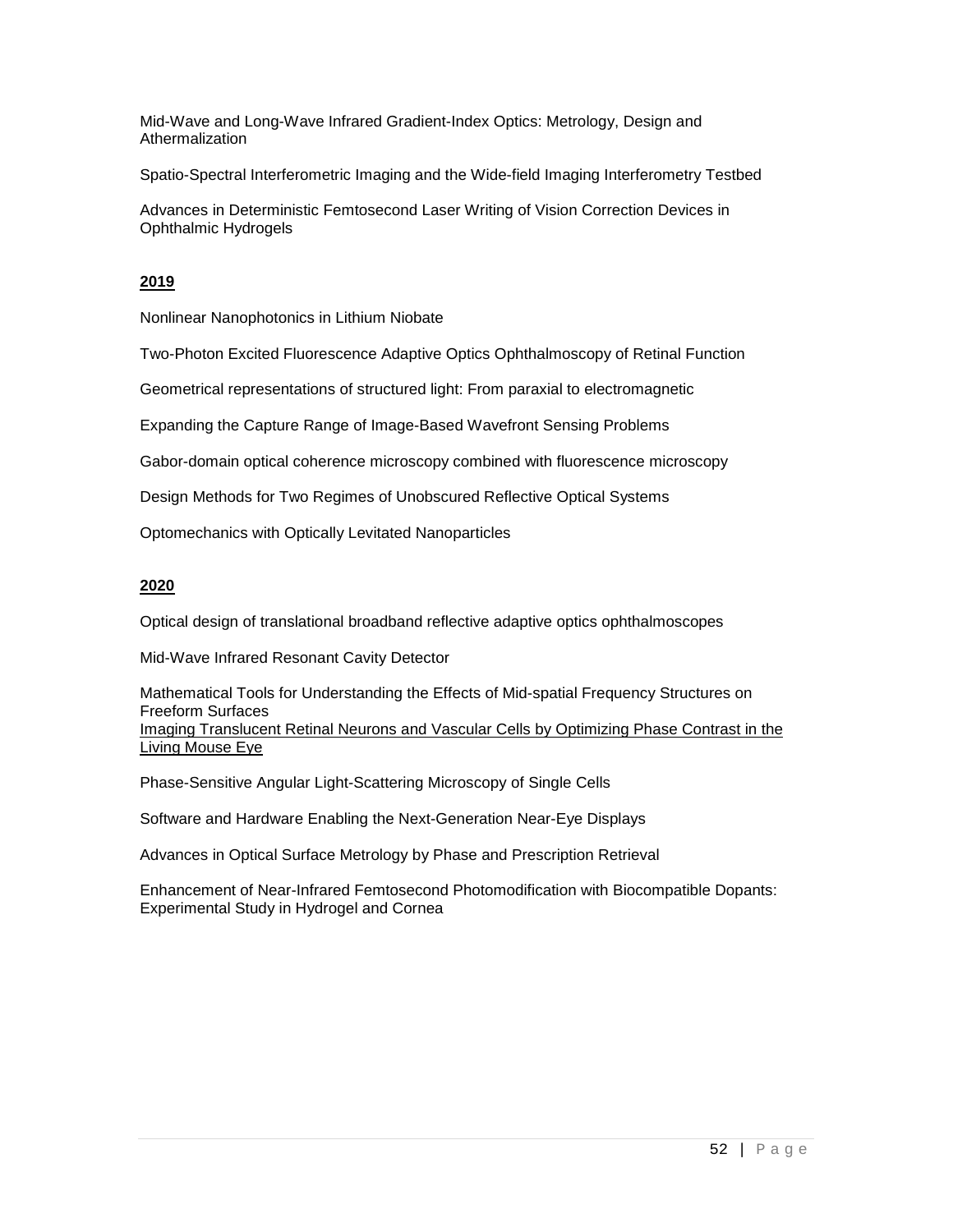# **Current Graduate Students**

| <b>Surname</b>           | <b>Name</b>       | <b>Preferred</b> | Program   | <b>Advisor</b> |
|--------------------------|-------------------|------------------|-----------|----------------|
| Adenle                   | Habeeb Adeyinka   |                  | <b>MS</b> |                |
| Ahsan                    | Amira Sayyidah    |                  | PhD       | G. Agrawal     |
| Alabbar                  | Adnan Najeeb      |                  | <b>MS</b> |                |
| Aleman-Castaneda         | Luis Arturo       |                  | PhD       | M. Alonso      |
| Ambastha                 | Abhinandan        |                  | PhD       | C. Guo         |
| Amin                     | <b>Mitesh</b>     |                  | PhD       | T. Krauss      |
| <b>Banet</b>             | <b>Matthias</b>   |                  | PhD       | J. Fienup      |
| Barman Ray               | Arnab             |                  | PhD       | N. Vamivakas   |
| Berjon de la Parra       | Javier            |                  | PhD       |                |
| Boccuzzi                 | Krysta            |                  | PhD       | J. Marciante   |
| Cai                      | Yongyi            | Christie         | PhD       | D. Williams    |
| Campaign                 | Sara              |                  | PhD       | W. Knox        |
| <b>Canales Benavides</b> | Arturo Alejandro  |                  | PhD       | S. Carney      |
| Chaudhuri                | Romita            |                  | PhD       | J. Rolland     |
| Chen                     | Yuelin            |                  | <b>MS</b> |                |
| Chou                     | Robert Yuan Ying  | Robert           | PhD       | D. Moore       |
| Choudhary                | Saumya            |                  | PhD       | R. Boyd        |
| Choudhury                | Saniat Ahmed      |                  | <b>MS</b> | J. Marciante   |
| Cobb                     | Jonathan          |                  | <b>MS</b> |                |
| Cong                     | Cong              |                  | PhD       | C. Guo         |
| <b>Cortes Herrera</b>    | Luis              |                  | PhD       | G. Agrawal     |
| Davie                    | Alex              |                  | <b>MS</b> |                |
| Desai                    | Ankur             |                  | PhD       | D. Moore       |
| Dou                      | Songshi           |                  | <b>MS</b> |                |
| Dowdell                  | Demetrious        |                  | PhD       |                |
| Dunn                     | Kaitlin Jennifer  | Katie            | PhD       | A. Berger      |
| Fan                      | Yiwen             |                  | PhD       | J. Rolland     |
| Farriss                  | Wesley            |                  | PhD       | J. Fienup      |
| Feng                     | Yi-Ting           |                  | PhD       |                |
| Fennig                   | Eryn              |                  | PhD       | D. Moore       |
| Ferguson                 | Matthew           | Matt             | <b>MS</b> |                |
| Foley                    | Emma              |                  | MS        |                |
|                          | Ashan             |                  |           | T. Brown       |
| Galabada Dewage          | Ariyawansa        |                  | PhD       |                |
| Gan                      | Yiqian            |                  | MS        |                |
| Garriga                  | Kareem Jamaal     |                  | PhD       | X-C Zhang      |
| Ge                       | <b>Gary Ruian</b> |                  | PhD       | J. Rolland     |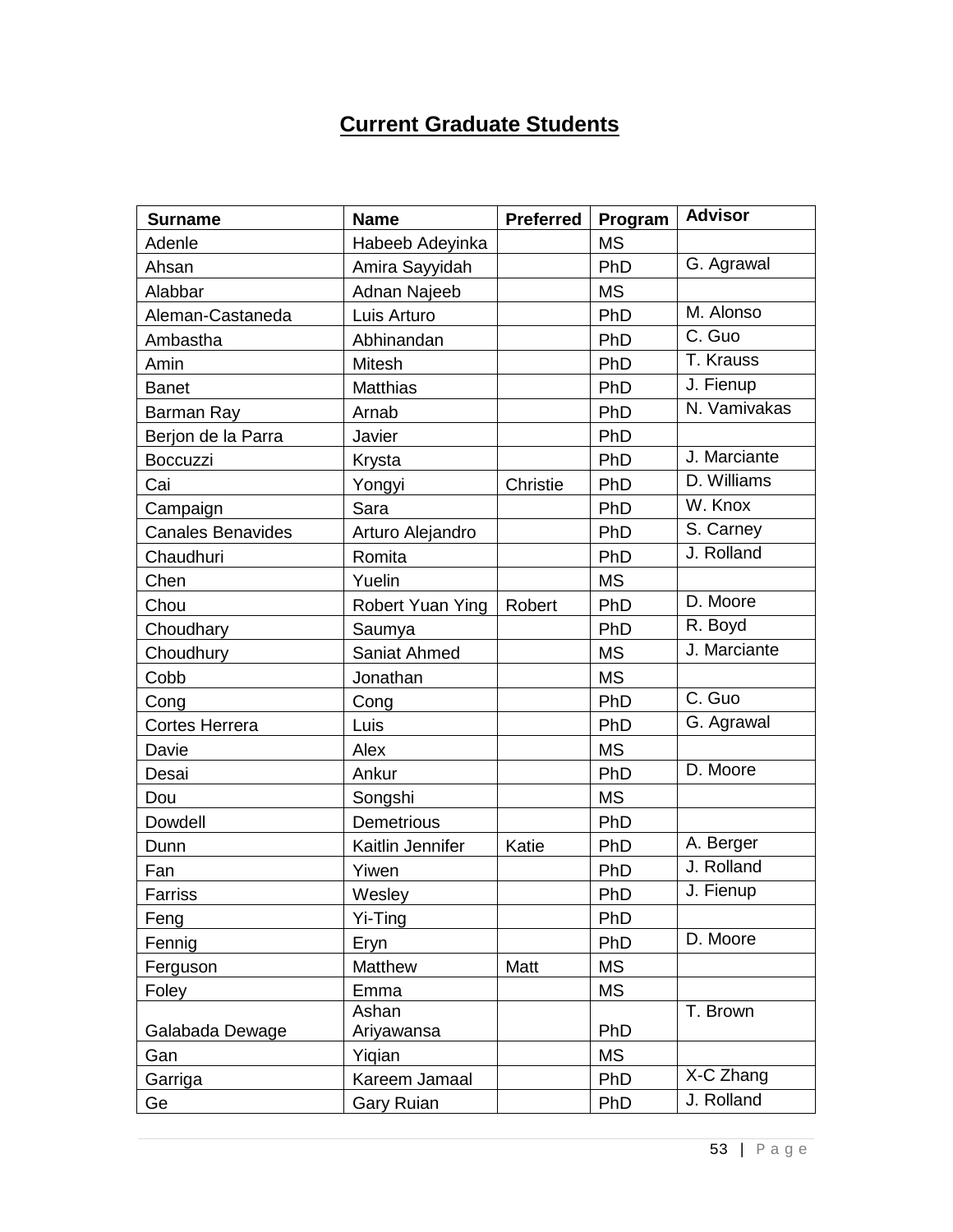| Gilmore              | John                   |              | <b>MS</b>   |               |
|----------------------|------------------------|--------------|-------------|---------------|
| Godat                | <b>Tyler Christian</b> |              | PhD         | D. Williams   |
| Goodsell             | Jeremy                 |              | PhD         | J. Rolland    |
| Graf                 | Austin Joseph          |              | PhD         | Q. Lin        |
| <b>Granados Baez</b> | Marissa                |              | PhD         | J. Cardenas   |
| Granger              | <b>Charles</b>         |              | PhD         | D. Williams   |
| He                   | Xiaotong               |              | PhD         | J. Cardenas   |
| Holmes               | <b>Brianna</b>         |              | <b>MS</b>   | J. Kruschwitz |
| Howard               | Tyler                  |              | PhD         | T. Brown      |
| Hrdina               | Janet Anne             |              | PhD         | J. Hunter     |
| Huang                | Ruiting                |              | PhD         | W. Knox       |
| Huang                | Xiaojing               | Grayce       | PhD         | J. Bentley    |
| Hughes               | William                | <b>Billy</b> | PhD         | G. Wicks      |
| Huh                  | Jin won                | Jin          | PhD         | J. Schallek   |
| lqbal                | Saleem                 |              | PhD         | R. Boyd       |
| Islam (Quazi Islam)  | (Quazi) Rushnan        | Rushnan      | PhD         | W. Knox       |
| Iyer                 | Arjun                  |              | PhD         | W. Renninger  |
| James                | Evan                   |              | PhD         |               |
| Javid                | <b>Usman Ali</b>       |              | PhD         | Q. Lin        |
| <b>Jenkins</b>       | <b>Gregory Warren</b>  | Greg         | PhD         | J. Bromage    |
| Jia                  | Wuao                   |              | <b>MS</b>   |               |
| Joseph               | Aby                    |              | PhD         | J. Schallek   |
| Jung                 | Jiwon                  |              | <b>MS</b>   |               |
| Kim                  | Wooyoun                | <b>Woo</b>   | PhD         | J. Rolland    |
|                      | Peter                  |              |             |               |
| Kim                  | (Wonyoung)             | Peter        | <b>MSPT</b> |               |
| King                 | Melanie                |              | PhD         | S. Carney     |
| Kochan               | Nicholas               |              | PhD         | D. Moore      |
| Kumar                | Sushant                |              | PhD         | J. Cardenas   |
| Kwasniewski          | Eric                   |              | <b>MS</b>   |               |
| Lam                  | <b>Billy Leong</b>     |              | PhD         | C. Guo        |
| Leibowitz            | Noah                   |              | <b>MS</b>   |               |
| Li                   | Guoxin                 |              | <b>MS</b>   |               |
| Li                   | Zilong                 |              | <b>MS</b>   | C. Guo        |
| Liao                 | Haolin                 |              | <b>MS</b>   |               |
| Lier                 | Gregoire               |              | <b>MS</b>   |               |
| Lippman              | David Henry            |              | PhD         | D. Moore      |
| Liu                  | Yihan                  |              | PhD         |               |
| Liu                  | Yuxuan                 |              | PhD         | J. Rolland    |
| Lopez-Rios           | Raymond                |              | PhD         | R. Boyd       |
| Lv                   | Yiming                 |              | <b>MS</b>   | J. Marciante  |
| Lyu                  | Jiakai                 |              | PhD         | G. Yoon       |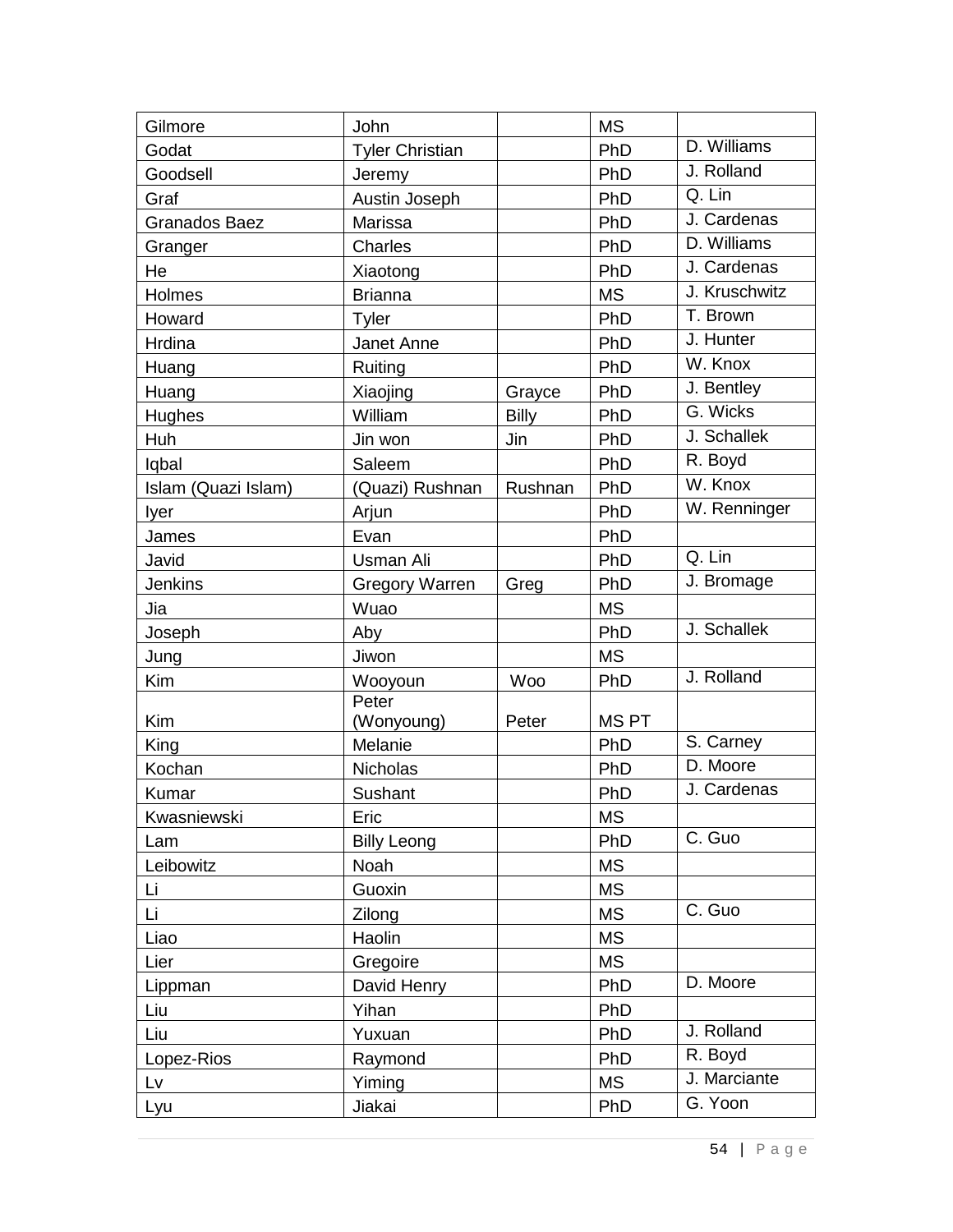| Ma                     | Hongrui         |              | <b>MS</b> |               |
|------------------------|-----------------|--------------|-----------|---------------|
| Ma                     | Mingjiang       |              | <b>MS</b> |               |
| Manning                | Zachary         |              | PhD       | W. Knox       |
| Michalko               | Aaron           |              | PhD       | J. Fienup     |
| Moon                   | Benjamin James  | <b>Ben</b>   | PhD       | J. Rolland    |
| Morse                  | Kara            |              | <b>MS</b> |               |
| Morshed                | Ovishek         |              | PhD       | T. Krauss     |
| Mukherjee              | Arunabh Samrat  |              | PhD       | N. Vamivakas  |
| Murphy                 | Peter           |              | PhD       | D. Williams   |
| Naselaris              | Nicole          |              | <b>MS</b> |               |
| Ninivaggi              | Giovanni        | Gio          | PhD       | T. Brown      |
| Nikolov                | Daniel          |              | PhD       | J. Rolland    |
| Papa                   | Jonathan        |              | PhD       | J. Rolland    |
| Philip                 | Alen            |              | <b>MS</b> |               |
| Pruett                 | Ashley          |              | <b>MS</b> |               |
| Qian                   | Zhuang          |              | <b>MS</b> |               |
| Qiu                    | Liangyu         | Claude       | PhD       | N. Vamivakas  |
| Rahman                 | Zahidur         |              | <b>MS</b> |               |
| Rodriquez              | Michael         |              | PhD       | J. Marciante  |
| Sadhu                  | Ahana           |              | PhD       |               |
| Scobey                 | <b>Mark</b>     |              | <b>MS</b> |               |
| Song                   | Meiting         |              | PhD       | J. Cardenas   |
| Spiecker               | David           |              | PhD       | N. Vamivakas  |
| Song                   | Wanyue          | Fifi         | <b>MS</b> | J. Bentley    |
| <b>Staffa</b>          | Jeremy C        |              | PhD       | $Q.$ Lin      |
| <b>Steidle</b>         | Jessica         |              | PhD       | J. Rolland    |
| Stepien                | Witold          | <b>Vitek</b> | PhD       | J. Marciante  |
| <b>Stone</b>           | Colleen         |              | PhD       | T. Brown      |
| Takaki                 | <b>Nicholas</b> |              | PhD       | J. Rolland    |
| Tan                    | Zheng           |              | <b>MS</b> | J. Kruschwitz |
| Tang                   | Joseph          |              | PhD       | J. Fienup     |
| Tangari                | Martin          |              | PhD       | T. Brown      |
| Taylor                 | Michael         |              | PhD       |               |
| Teverovsky             | Doran           |              | PhD       |               |
| Tolfa                  | Christian       |              | <b>MS</b> |               |
| Vijayakumar            | Surendar        |              | PhD       | R. Boyd       |
| <b>Villegas Burgos</b> | Carlos Mauricio |              | PhD       | N. Vamivakas  |
| Wadood                 | Sultan Abdul    |              | PhD       | N. Vamivakas  |
| Wang                   | Hanbin          |              | <b>MS</b> |               |
| Wang                   | Zhen            |              | <b>MS</b> |               |
| Wei                    | Jiahui          |              | <b>MS</b> |               |